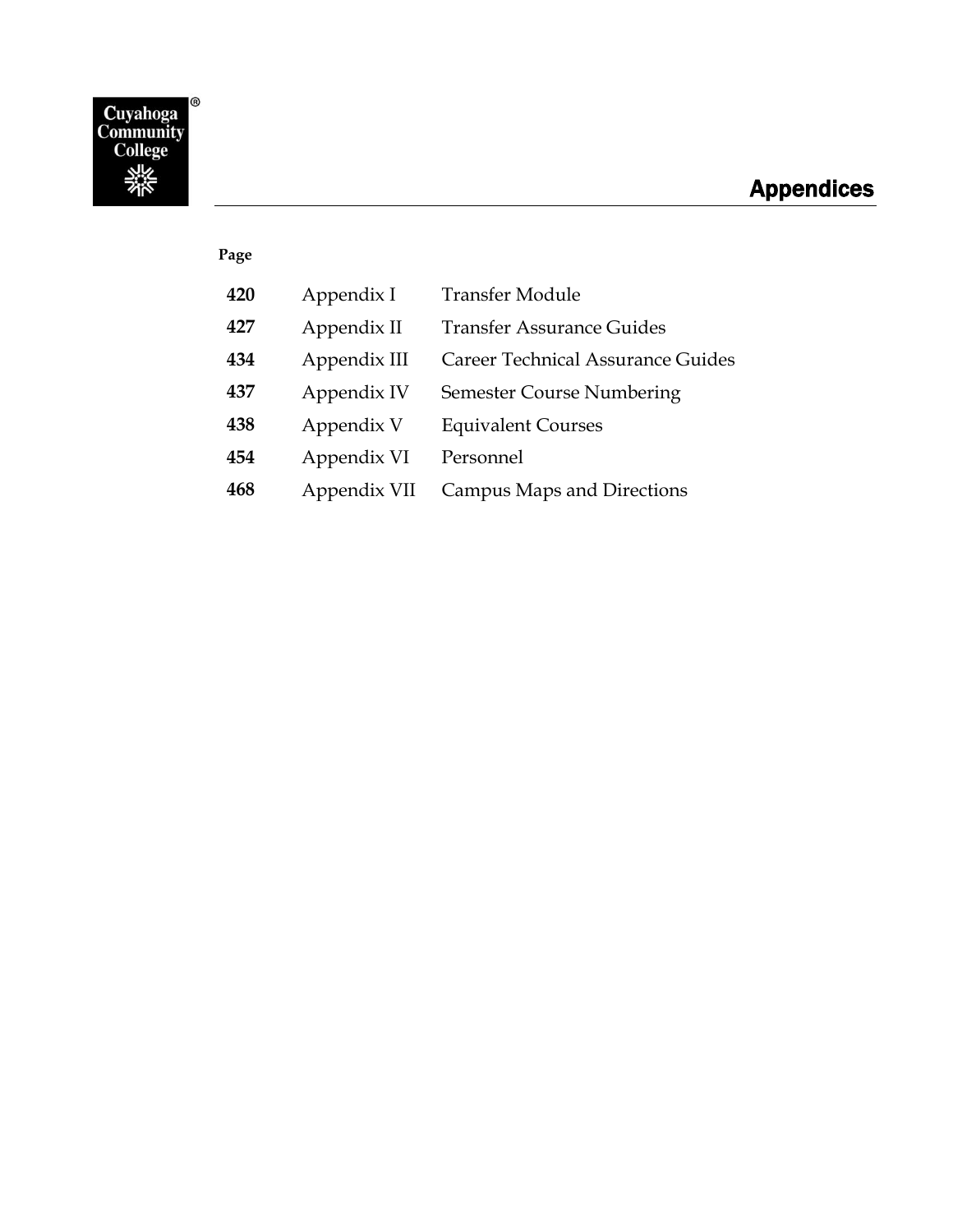# <span id="page-1-0"></span>APPENDIX I **Transfer Module**

The Ohio Board of Regents Transfer and Articulation Policy established a transfer module for Ohio colleges and universities. The Transfer Module represents a subset of courses from among the general education requirements of the Associate of Arts (A.A.), Associate of Science (A.S.) and baccalaureate degrees at many institutions. Applied degree students may choose to go beyond the general education requirements of their program and complete additional courses for the transfer module. Transfer students with an earned A.A. or A.S. degree which contains an identifiable Transfer Module will have met the Transfer Module requirements of the receiving institution. The application of transfer work to general education requirements which go beyond those contained in the Transfer Module will be done on a course-by-course basis. Individual courses that are part of an approved Transfer Module are guaranteed to transfer among public institutions of higher education on a course-by-course basis. Students will receive credit for successfully completed courses from the Transfer Module without completing the entire module.

#### **Ohio Articulation Number (OAN)**

Pre-major courses that represent the commonly accepted pathway to majors within the Bachelor's degree (Transfer Assurance Guides-TAGs) have been reviewed by statewide faculty committees. Courses or course sequences meeting established Learning Outcome standards are assigned a discipline specific Ohio Articulation Number (OAN). When consensus is established and a course is noted with both the colleges or universities departmental designation and the assigned Ohio Articulation Number (OAN), students are assured not only of the equivalency of the courses, but of their application to the degree objective. A complete listing of Cuyahoga Community Colleges OAN approved courses can be found in Appendix III and at <http://regents.ohio.gov/transfer/tagcourses/index.php>

Courses within the Transfer Module may also be part of an approved Transfer Assurance Guide (TAG). OAN Numbers are listed below for courses that are also part of an approved TAG.

Note: The required minimum credits of the Transfer Module should be completed from the remaining courses on the list below, including interdisciplinary courses. Students should meet with a counselor to assure that courses selected are most appropriate for the major and the transfer college or university selected, and that courses are consistent with the minimum graduation requirements of Cuyahoga Community College.

**English Composition**: minimum of three semester hours with an emphasis on written composition

| <b>ENG-1010</b> | College Composition I         | 3 Cr. |
|-----------------|-------------------------------|-------|
| $ENG-101H$      | Honors College Composition I  | 3 Cr. |
| <b>ENG-1020</b> | College Composition II        | 3 Cr. |
| $ENG-102H$      | Honors College Composition II | 3 Cr. |

| <b>MATH-1360</b> | <b>Technical Mathematics II</b>                    | 5 Cr. |
|------------------|----------------------------------------------------|-------|
| <b>MATH-1410</b> | Elementary Probability and Statistics I            | 3 Cr. |
| <b>MATH-1420</b> | Elementary Probability and Statistics II           | 3 Cr. |
| <b>MATH-1470</b> | Modern Mathematics for Business/Social Sciences I  | 4 Cr. |
| <b>MATH-1480</b> | Modern Mathematics for Business/Social Sciences II | 4 Cr. |
| <b>MATH-1510</b> | Trigonometry                                       | 3 Cr. |
| <b>MATH-1521</b> | College Algebra                                    | 4 Cr. |
| <b>MATH-1580</b> | Pre-Calculus                                       | 5 Cr. |
| <b>MATH-1610</b> | Calculus I                                         | 5 Cr. |
|                  | OAN Approved: OMT 005                              |       |
| MATH-161H        | Honors Calculus I                                  | 5 Cr. |
| <b>MATH-1620</b> | Calculus II                                        | 5 Cr. |
|                  | OAN Approved: OMT 006                              |       |
| MATH-162H        | Honors Calculus II                                 | 5 Cr. |
| <b>MATH-2010</b> | <b>Introduction to Discrete Mathematics</b>        | 4 Cr. |

#### **Mathematics**: minimum of three semester hours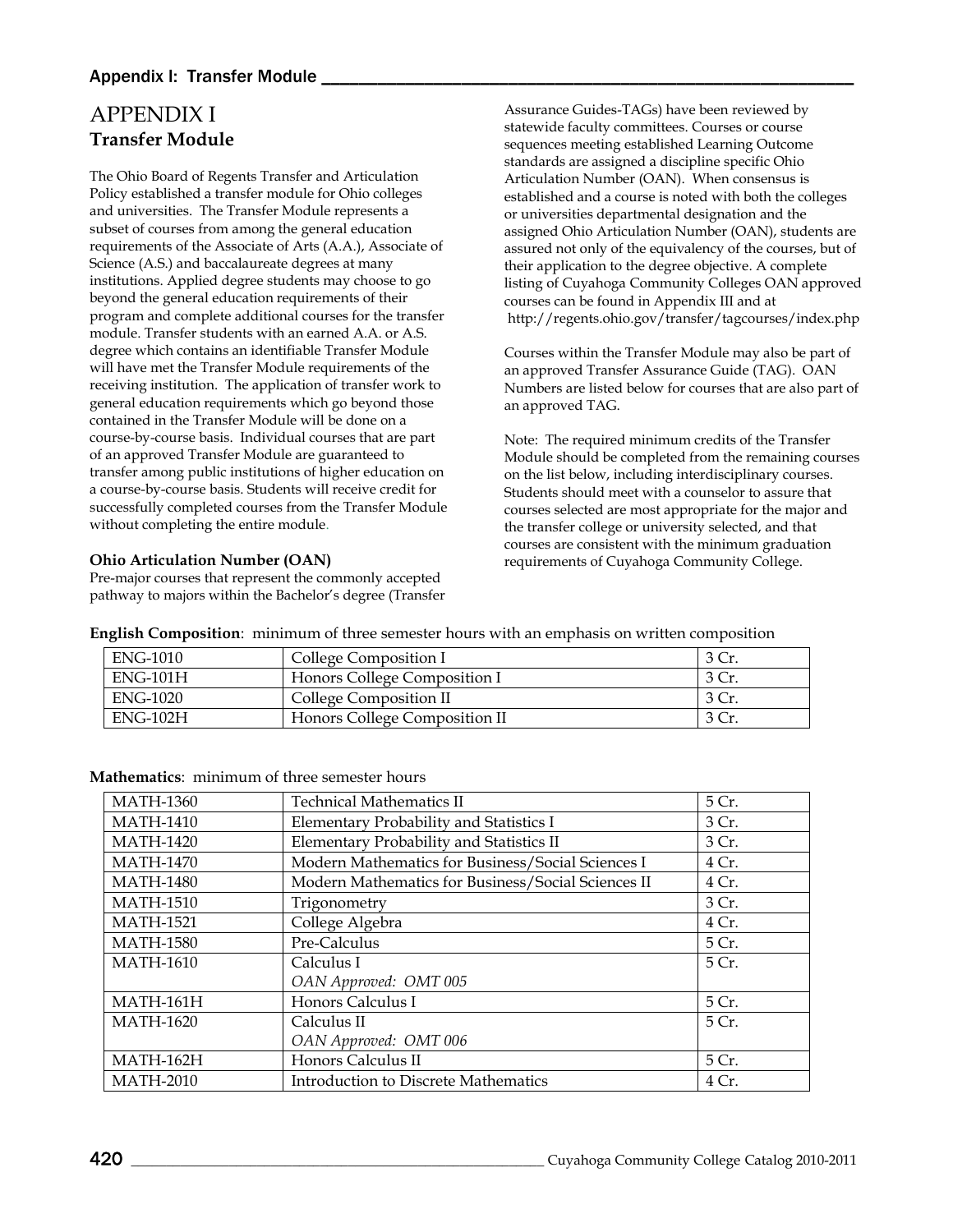| MATH-2310        | Calculus III                   | 4 Cr. |
|------------------|--------------------------------|-------|
|                  | OAN Approved: OMT 007          |       |
| MATH-231H        | Honors Calculus III            | 4 Cr. |
| <b>MATH-2410</b> | Introduction to Linear Algebra | 3 Cr. |
|                  | OAN Approved: OMT 008          |       |
| MATH-2520        | <b>Differential Equations</b>  | 3 Cr. |
|                  | OAN Approved: OMT 009          |       |

**Arts and Humanities:** minimum of six semester hours; select from at least two areas

| ART-1010            | Art Appreciation                                        | 3 Cr. |
|---------------------|---------------------------------------------------------|-------|
| <b>ART-2020</b>     | Art History Survey: Prehistoric to Renaissance          | 3 Cr. |
| (formerly ART-1020) | OAN Approved: OAH005(course 1 of 2, both must be taken) |       |
| ART-2030            | Art History Survey: Late Renaissance to Present         | 3 Cr. |
| (formerly ART-1030) | OAN Approved: OAH005(course 2 of 2, both must be taken) |       |
| ART-1040            | Survey of Non-Western Art                               | 3 Cr. |
|                     |                                                         |       |
| <b>DANC-1100</b>    | Dance Appreciation                                      | 3 Cr. |
|                     |                                                         |       |
| <b>ENG-2310</b>     | American Literature I                                   | 3 Cr. |
|                     | OAN Approved: OAH 053                                   |       |
| <b>ENG-2320</b>     | American Literature II                                  | 3 Cr. |
|                     | OAN Approved: OAH 054                                   |       |
| <b>ENG-2350</b>     | <b>British Literature I</b>                             | 3 Cr. |
|                     | OAN Approved: OAH 055                                   |       |
| <b>ENG-2360</b>     | British Literature II                                   | 3 Cr. |
|                     | OAN Approved: OAH 056                                   |       |
| <b>ENG-2410</b>     | Introduction to Literature: Poetry                      | 3 Cr. |
| <b>ENG-2420</b>     | Introduction to Literature: Fiction                     | 3 Cr. |
| <b>ENG-2430</b>     | Introduction to Literature: Drama                       | 3 Cr. |
| <b>ENG-2510</b>     | African-American Literature I                           | 3 Cr. |
| <b>ENG-2520</b>     | African-American Literature II                          | 3 Cr. |
| <b>ENG-2601</b>     | Literature for Children and Adolescents                 | 3 Cr. |
| (formerly ENG-2600) |                                                         |       |
| <b>ENG-2700</b>     | World Literature                                        | 3 Cr. |
| <b>ENG-2710</b>     | Shakespeare                                             | 3 Cr. |
| <b>ENG-2720</b>     | Survey of Biblical Literature                           | 3 Cr. |
| <b>ENG-2730</b>     | Exploration of World Mythology                          | 3 Cr. |
|                     |                                                         |       |

| HUM-1010 | Introduction to Humanities   | 3 Cr. |
|----------|------------------------------|-------|
| HUM-1020 | The Individual in Society    | 3 Cr. |
| HUM-1030 | The Individual in the Cosmos | 3 Cr. |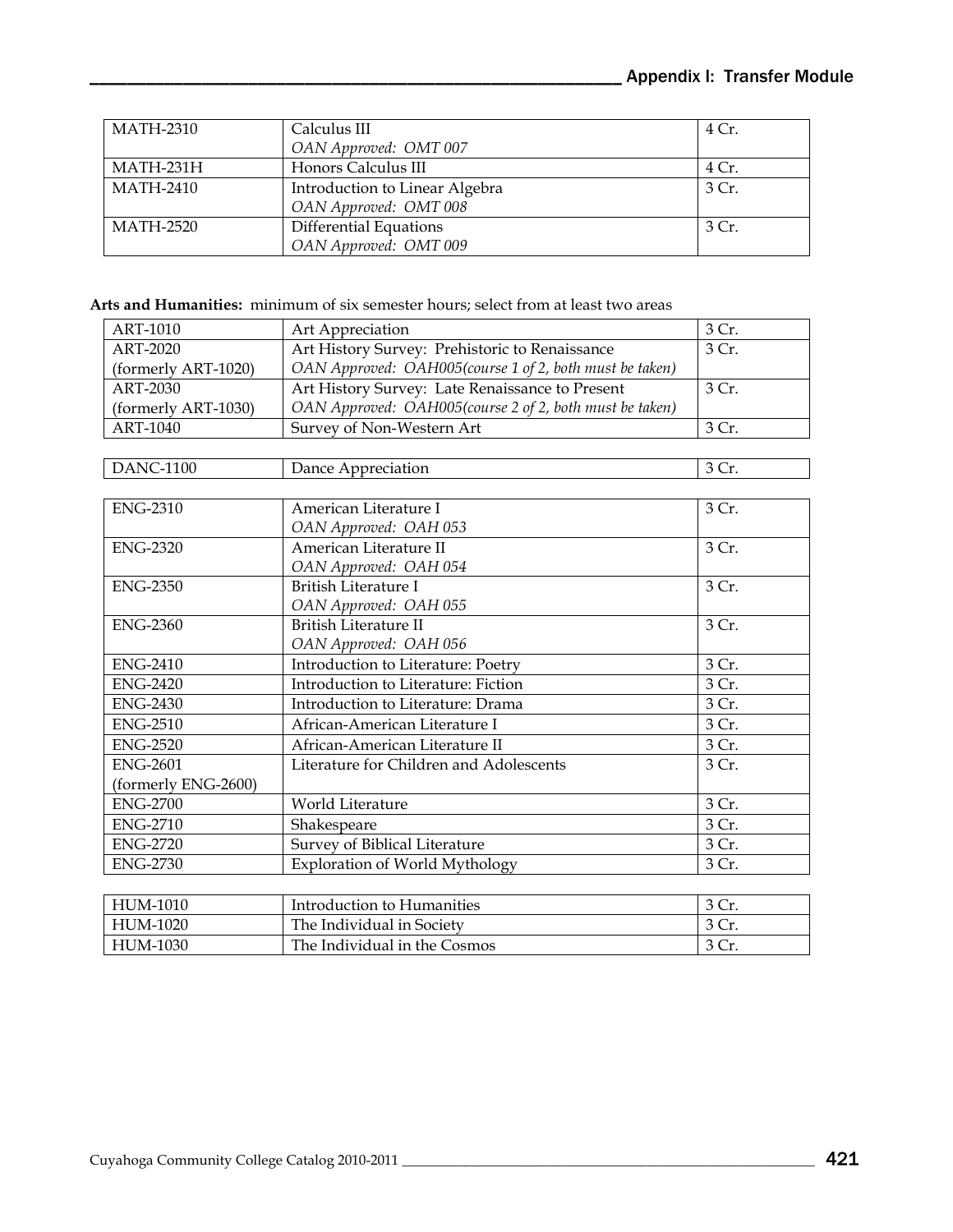| JMC-1210             | Introduction to Radio and Television | 3 Cr  |
|----------------------|--------------------------------------|-------|
| (formerly JMC-2210)  |                                      |       |
| JMC-1310             | Film Appreciation                    | 3 Cr. |
|                      |                                      |       |
| MUS-1010             | Survey of European Classical Music   | 3 Cr. |
| <b>MUS-1020</b>      | Survey of Jazz                       | 3 Cr. |
| MUS-1030             | Survey of Rock and Roll              | 3 Cr. |
| MUS-1040             | Survey of African-American Music     | 3 Cr. |
| MUS-1050             | Survey of World Music                | 3 Cr. |
| <b>MUS-2500</b>      | Music History and Literature I       | 3 Cr. |
| MUS-2510             | Music History and Literature II      | 3 Cr. |
| <b>MUS-2520</b>      | Jazz History I                       | 2 Cr. |
| MUS-2530             | Jazz History II                      | 2 Cr. |
|                      |                                      |       |
| PHIL-1000            | Critical Thinking                    | 3 Cr. |
| PHIL-1010            | Introduction to Philosophy           | 3 Cr. |
|                      | OAN Approved: OAH045                 |       |
| PHIL-101H            | Honors Introduction to Philosophy    | 3 Cr. |
| PHIL-1020            | Introduction to Logic                | 3 Cr. |
| PHIL-2010            | Comparative World Religions          | 3 Cr. |
| PHIL-2020            | Ethics                               | 3 Cr. |
|                      | OAN Approved: OAH046                 |       |
| PHIL-202H            | <b>Honors Ethics</b>                 | 3 Cr. |
| PHIL-2031            | Philosophy of Science                | 3 Cr. |
| (formerly PHIL-2030) |                                      |       |
| PHIL-2040            | Philosophy of Art                    | 3 Cr. |
| PHIL-2050            | <b>Bioethics</b>                     | 3 Cr. |

#### **Arts and Humanities (Continued)**

| <b>REL-1010</b> | <b>Introduction to Religious Studies</b>     | 3 Cr. |
|-----------------|----------------------------------------------|-------|
| <b>REL-2010</b> | Religious Traditions of Western Christianity | 3 Cr. |
| <b>REL-2020</b> | Religious Traditions of Judaism              | 3 Cr. |
| <b>REL-2030</b> | Religious Traditions of Islam                | 3 Cr. |
| <b>REL-2040</b> | Religious Traditions of India                | 3 Cr. |
| <b>REL-2050</b> | Religious Traditions of China and Japan      | 3 Cr. |
| <b>REL-2060</b> | African-American Religious Experience        | 3 Cr. |
|                 |                                              |       |

| THEA-1010            | Theatre Appreciation                                | 3 Cr.  |
|----------------------|-----------------------------------------------------|--------|
| <b>THEA-1100</b>     | Survey and Appreciation of American Musical Theatre | 3 Cr.  |
| THEA-2210            | History of Theatre and Drama I                      | 3 Cr.  |
| (formerly THEA-1210) |                                                     |        |
| THEA-2220            | History of Theatre and Drama II                     | -3 Cr. |
| (formerly THEA-1220) |                                                     |        |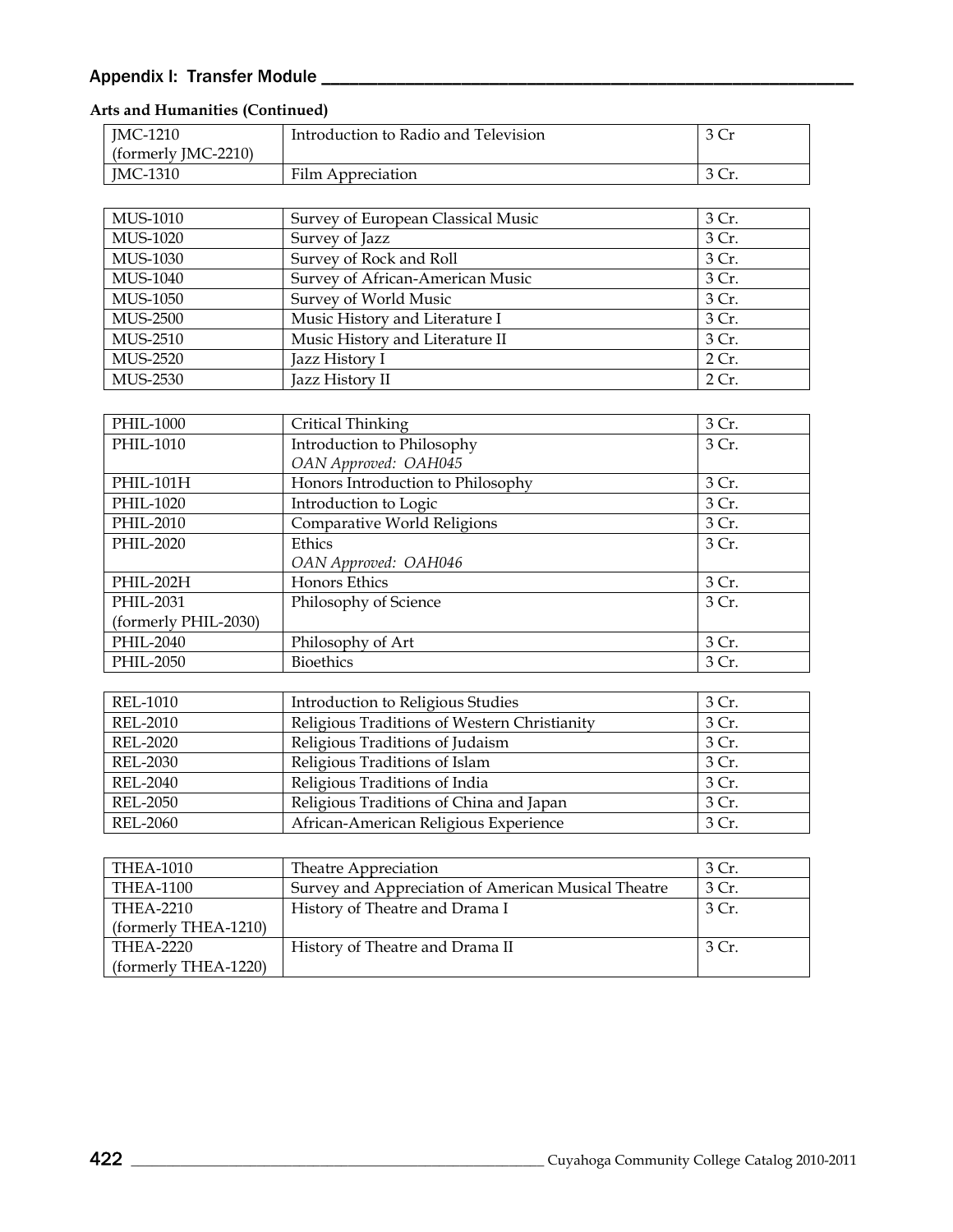| <b>ANTH-1010</b>     | Cultural Anthropology                              | 3 Cr. |
|----------------------|----------------------------------------------------|-------|
|                      | OAN Approved: OSS001                               |       |
| <b>ANTH-1020</b>     | Physical Anthropology                              | 3 Cr. |
|                      | OAN Approved: OSS002                               |       |
| <b>ANTH-1030</b>     | Archaeology                                        | 3 Cr. |
|                      | OAN Approved: OSS003                               |       |
| <b>ANTH-2010</b>     | Peoples and Cultures of the World                  | 3 Cr. |
|                      |                                                    |       |
| <b>ECON-1210</b>     | Survey of Economics                                | 3 Cr. |
| <b>ECON-1220</b>     | Economic Development of the American Economy       | 3 Cr. |
| <b>ECON-2610</b>     | Principles of Macroeconomics                       | 4 Cr. |
| (formerly ECON-1610) | OAN Approved: OSS 005                              |       |
| <b>ECON-2620</b>     | Principles of Microeconomics                       | 4 Cr. |
| (formerly ECON-1620) | OAN Approved: OSS 004                              |       |
|                      |                                                    |       |
| GEOG-1010            | World Regional Geography                           | 3 Cr. |
|                      | OAN Approved: OSS 008                              |       |
| GEOG-1030            | <b>Environmental Geography</b>                     | 3 Cr. |
| GEOG-1050            | Africans in the Americas                           | 3 Cr. |
| GEOG-1510            | Regional Geography of the United States and Canada | 3 Cr. |
|                      |                                                    |       |
| <b>HIST-1010</b>     | History of Civilization I                          | 3 Cr. |
|                      | OAN Approved: OHS 041                              |       |
| <b>HIST-101H</b>     | Honors History of Civilization I                   | 3 Cr. |
| <b>HIST-1020</b>     | History of Civilization II                         | 3 Cr. |
|                      | OAN Approved: OHS 042                              |       |
| <b>HIST-102H</b>     | Honors History of Civilization II                  | 3 Cr. |
| <b>HIST-1510</b>     | United States History to 1877                      | 3 Cr. |
|                      | OAN Approved: OHS 043                              |       |
| $HIST-151H$          | Honors United States History to 1877               | 3 Cr. |
| <b>HIST-1520</b>     | United States History Since 1877                   | 3 Cr. |
|                      | OAN Approved: OHS 044                              |       |
| <b>HIST-152H</b>     | Honors United States History Since 1877            | 3 Cr. |
| <b>HIST-1610</b>     | <b>American Studies</b>                            | 3 Cr. |
| <b>HIST-1630</b>     | History of Immigration in America                  | 3 Cr. |
| <b>HIST-1700</b>     | History of Africa                                  | 3 Cr. |
| <b>HIST-2030</b>     | Islamic History                                    | 3 Cr. |
| <b>HIST-2050</b>     | History of Russia to 1917                          | 3 Cr. |
| <b>HIST-2060</b>     | Modern Russian History and Politics                | 3 Cr. |
| <b>HIST-2070</b>     | African-American Women in History                  | 3 Cr. |
| <b>HIST-2150</b>     | African History to 1877                            | 3 Cr. |
| (formerly HIST-1710) |                                                    |       |
| HIST-2160            | African History 1877- Present                      | 3 Cr. |
| (formerly HIST-1720) |                                                    |       |
| <b>HIST-2660</b>     | Women in American History                          | 3 Cr. |

**Social and Behavioral Sciences:** minimum of six semester hours; select from at least two areas  $C<sub>u</sub>$ ltural Anthropolo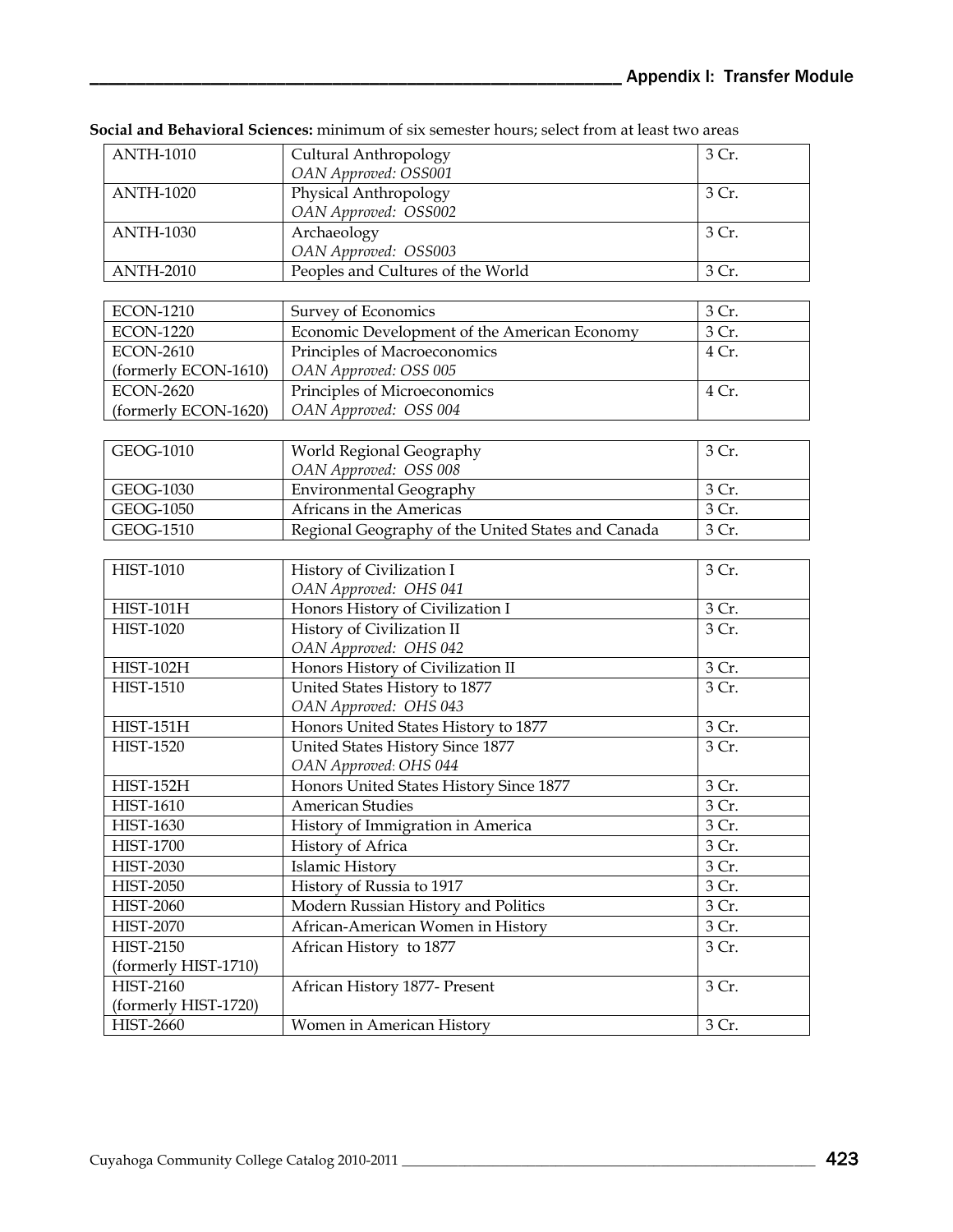| POL-1010            | <b>American National Government</b><br>OAN Approved: OSS 011 | 3 Cr.              |
|---------------------|--------------------------------------------------------------|--------------------|
| POL-1020            | <b>State and Local Government</b>                            | 3 Cr.              |
|                     | OAN Approved: OSS 014                                        |                    |
| POL-2030            | Comparative Government                                       | 3 Cr.              |
| (formerly POL-1030) |                                                              |                    |
| POL-2060            | Political Systems of Africa                                  | 3 Cr.              |
| POL-2070            | <b>International Relations</b>                               | 3 Cr.              |
| (formerly POL-1070) | OAN Approved: OSS 012                                        |                    |
| POL-2100            | Constitutional Law                                           | 3 Cr.              |
| (formerly POL-1100) |                                                              |                    |
| PSY-1010            |                                                              | 3 Cr.              |
|                     | General Psychology<br>OAN Approved: OSS015                   |                    |
| PSY-101H            | Honors General Psychology                                    | 3 Cr.              |
| PSY-1050            | Introduction to Industrial/Organizational Psychology         | $\overline{3}$ Cr. |
| PSY-2010            | Child Growth and Development                                 | 3 Cr.              |
|                     | OAN Approved: OSS 045                                        |                    |
| PSY-2020            | Life Span Development                                        | 4 Cr.              |
|                     | OAN Approved: OSS 048                                        |                    |
| PSY-2040            | Social Psychology                                            | 3 Cr.              |
|                     | OAN Approved: OSS016                                         |                    |
| PSY-2050            | Psychology of Personality                                    | 3 Cr.              |
|                     | OAN Approved: OSS 018                                        |                    |
| PSY-2060            | Adolescent Psychology                                        | 3 Cr.              |
|                     | OAN Approved: OSS 046                                        |                    |
| PSY-2080            | Abnormal Psychology                                          | 3 Cr.              |
|                     | OAN Approved: OSS 017                                        |                    |
| PSY-2100            | Introduction to Aging                                        | 3 Cr.              |
|                     | OAN Approved: OSS047                                         |                    |
| PSY-2110            | <b>Educational Psychology</b>                                | 3 Cr.              |
| (formerly PSY-2030) | OAN Approved: OED 003                                        |                    |
| SOC-1010            | <b>Introductory Sociology</b>                                | 3 Cr.              |
|                     | OAN Approved: OSS 021                                        |                    |
| SOC-1020            | Social Institutions                                          | 3 Cr.              |
| SOC-1210            | Sociology of the Family                                      | 3 Cr.              |
|                     | OAN Approved: OSS023                                         |                    |
| SOC-2010            | <b>Social Problems</b>                                       | 3 Cr.              |
|                     | OAN Approved: OSS025                                         |                    |
| SOC-201H            | Honors Social Problems                                       | 3 Cr.              |
| SOC-2100            | Aging and Society                                            | 3 Cr.              |
| SOC-2110            | Death and Dying                                              | 3 Cr.              |
| SOC-2310            | Contemporary American Black-White Relations                  | 3 Cr.              |
| SOC-2510            | Urban Sociology                                              | 3 Cr.              |
| SOC-2550            | Race and Ethnic Relations                                    | 3 Cr.              |
|                     | OAN Approved: OSS024                                         |                    |

**Social and Behavioral Sciences (Continued)**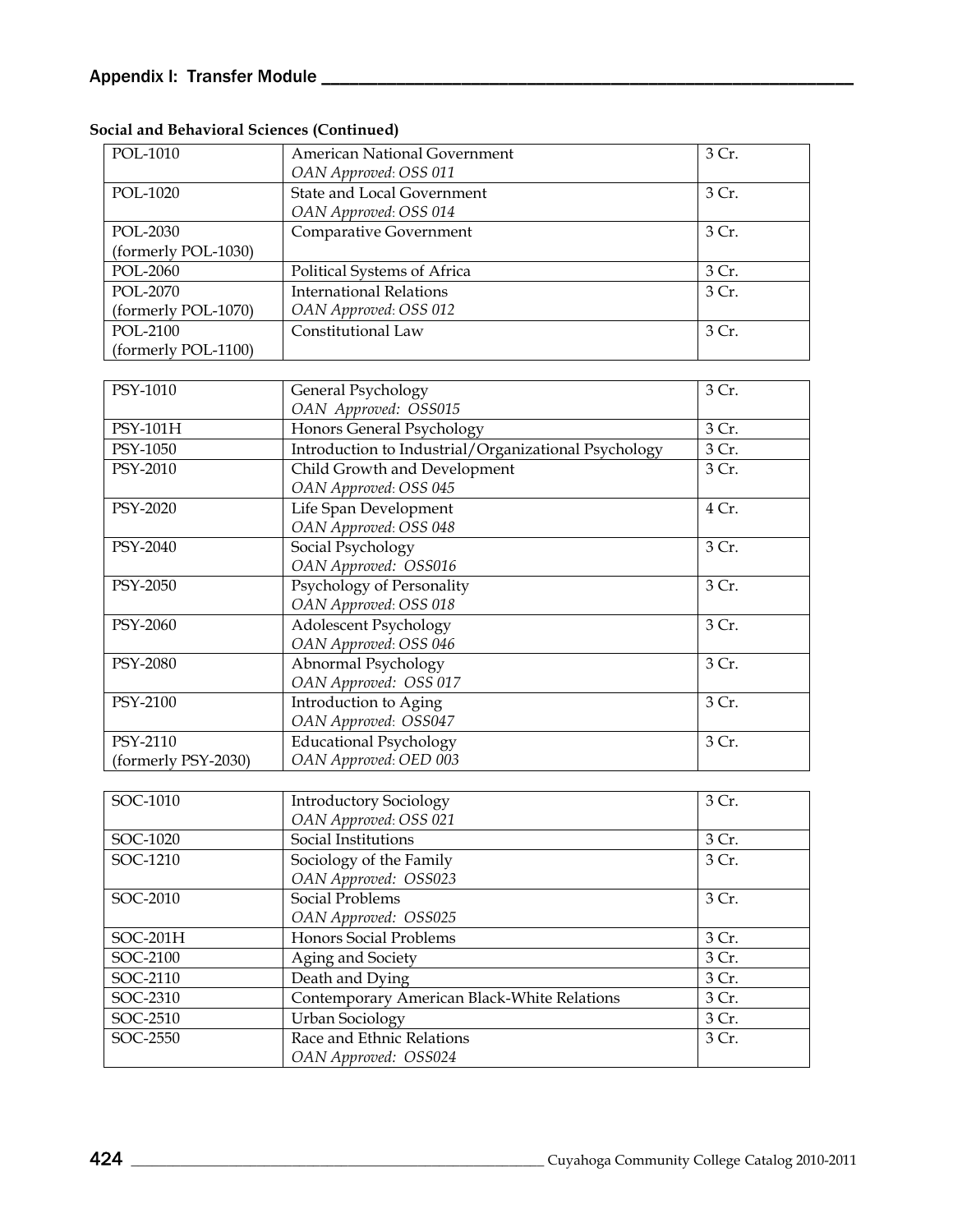#### **Social and Behavioral Sciences (Continued)**

| <b>UST-1010</b> | Introduction to Urban Studies   | 3 Cr. |
|-----------------|---------------------------------|-------|
| <b>UST-1020</b> | Urban Geography                 | 3 Cr. |
| <b>UST-2020</b> | <b>Urban Cultures</b>           | 3 Cr. |
| <b>UST-2070</b> | Urban Politics                  | 3 Cr. |
| <b>UST-2640</b> | American Urban History          | 3 Cr. |
| WST-1510        | Introduction to Women's Studies | 3 Cr. |
| WST-2010        | Women in the World              | 3 Cr. |

**Natural and Physical Sciences:** minimum of six semester hours; one of the courses must be a lab course

| <b>BIO-1040</b>     | The Cell and DNA                               | 3 Cr. |
|---------------------|------------------------------------------------|-------|
| <b>BIO-104L</b>     | The Cell and DNA Laboratory                    | 1 Cr. |
| <b>BIO-1050</b>     | Human Biology                                  | 3 Cr. |
| <b>BIO-105L</b>     | Human Biology Laboratory                       | 1 Cr. |
| <b>BIO-1060</b>     | Environment, Ecology, and Evolution            | 3 Cr. |
| <b>BIO-106L</b>     | Environment, Ecology, and Evolution Laboratory | 1 Cr. |
| <b>BIO-1100</b>     | Introduction to Biological Chemistry           | 3 Cr. |
| <b>BIO-1410</b>     | Anatomy and Physiology of Domestic Animals I   | 4Cr.  |
| <b>BIO-1420</b>     | Anatomy and Physiology of Domestic Animals II  | 4 Cr. |
| <b>BIO-1500</b>     | Principles of Biology I                        | 4 Cr. |
|                     | OAN Approved: OSC003                           |       |
| <b>BIO-1510</b>     | Principles of Biology II                       | 4 Cr. |
|                     | OAN Approval: OSC004                           |       |
| <b>BIO-2060</b>     | Principles of Genetics                         | 3 Cr. |
| <b>BIO-2150</b>     | <b>Environmental Science</b>                   | 3 Cr. |
| <b>BIO-2330</b>     | Anatomy and Physiology I                       | 4 Cr. |
| (formerly BIO-1430) |                                                |       |
| <b>BIO-2340</b>     | Anatomy and Physiology II                      | 4 Cr. |
| (formerly BIO-1440) |                                                |       |
| <b>BIO-2500</b>     | Microbiology                                   | 4 Cr. |

| <b>CHEM-1010</b> | Introduction to Inorganic Chemistry                | 4 Cr. |
|------------------|----------------------------------------------------|-------|
| <b>CHEM-1020</b> | Introduction to Organic Chemistry and Biochemistry | 4 Cr. |
| <b>CHEM-1300</b> | General Chemistry I                                | 4 Cr. |
|                  | OAN approved OSC008 (Course 1 of 2)                |       |
| CHEM-130H        | Honors General Chemistry                           | 5 Cr. |
| CHEM-130L        | General Chemistry Laboratory I                     | 1 Cr. |
|                  | OAN approved OSC008 (Course 2 of 2)                |       |
| <b>CHEM-1310</b> | General Chemistry II                               | 4 Cr. |
|                  | OAN Approved: OSC009 (Course 1 of 2)               |       |
| CHEM-131L        | General Chemistry Laboratory II                    | 1 Cr. |
|                  | OAN Approved: OSC009 (Course 2 of 2)               |       |

| <b>ESCI-1310</b> | Physical Geography                   | 3 Cr. |
|------------------|--------------------------------------|-------|
|                  | OAN Approved: OSS 006                |       |
| ESCI-131L        | Laboratory in Physical Geography     | 1 Cr. |
| <b>ESCI-1410</b> | <b>Physical Geology</b>              | 3 Cr. |
|                  | OAN Approved: OSC011 (Course 1 of 2) |       |
| ESCI-141H        | <b>Honors Physical Geology</b>       | 3 Cr. |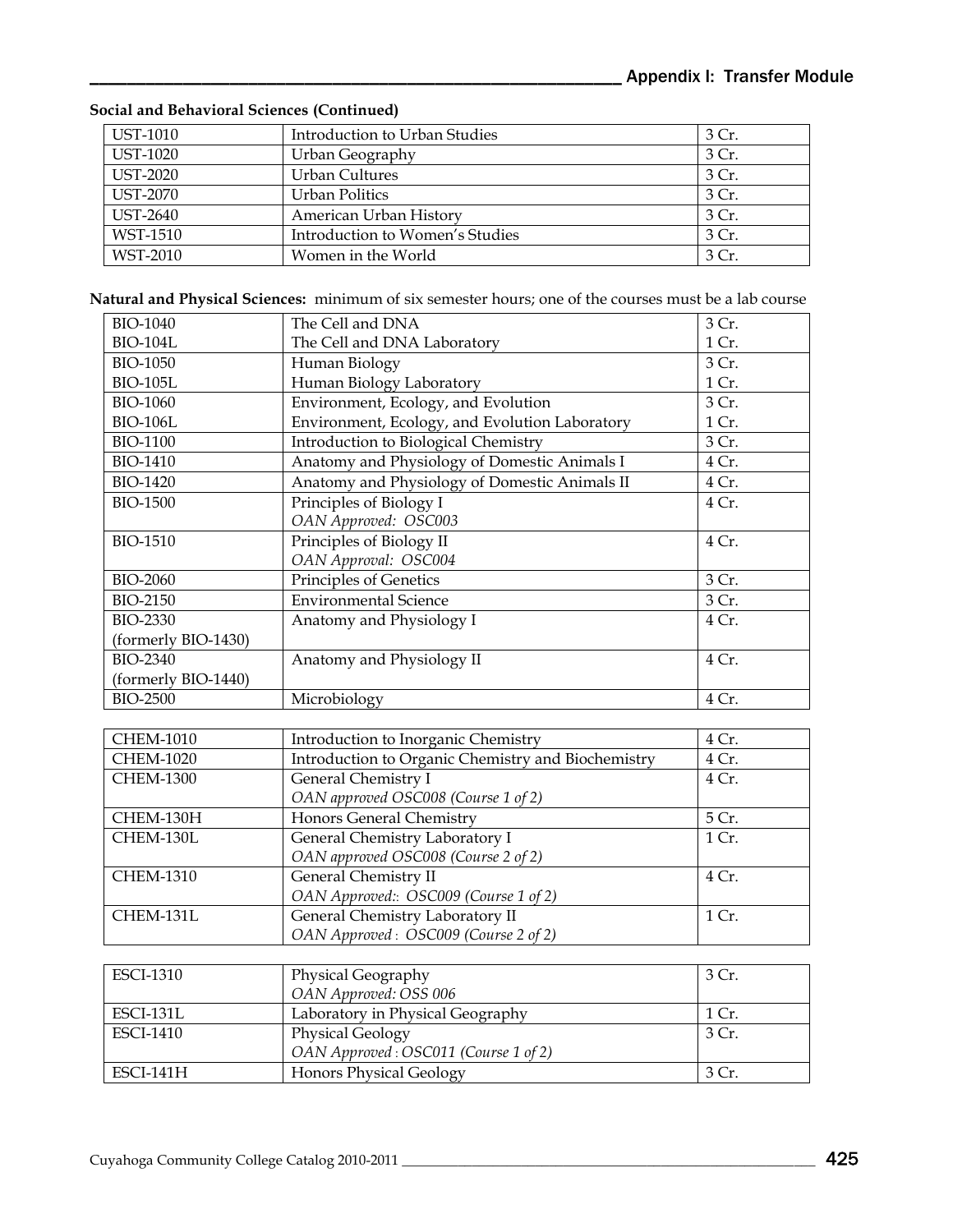| <b>ESCI-141L</b> | Laboratory in Physical Geology              | 1 Cr. |
|------------------|---------------------------------------------|-------|
|                  | OAN Approved: OSC011 (Course 2 of 2)        |       |
|                  |                                             |       |
| <b>ESCI-1510</b> | <b>Historical Geology</b>                   | 3 Cr. |
|                  | OAN Approved: OSC012 (Course 1 of 2)        |       |
| <b>ESCI-151L</b> | Laboratory in Historical Geology            | 1 Cr. |
|                  | OAN Approved: OSC012 (Course 2 of 2)        |       |
| <b>ESCI-1610</b> | Geology of the National Parks               | 3 Cr. |
| ESCI-161L        | Laboratory in Geology of the National Parks | 1 Cr. |
| <b>ESCI-2300</b> | Introduction to the Science of Ecosystems   | 3 Cr. |
|                  |                                             |       |
| PHYS-1050        | <b>Everyday Physics</b>                     | 2 Cr. |
| PHYS-1210        | College Physics I                           | 4 Cr. |
|                  | OAN Approved: OSC014                        |       |
| PHYS-1220        | College Physics II                          | 4 Cr. |
|                  | OAN Approved: OSC015                        |       |
| PHYS-2310        | General Physics I                           | 5 Cr. |
|                  | OAN Approved: OSC016                        |       |
| PHYS-2320        | <b>General Physics II</b>                   | 5 Cr. |
|                  | OAN Approved: OSC017                        |       |
| PHYS-2400        | Modern Physics                              | 3 Cr. |
|                  |                                             |       |
| PSCI-1010        | Astronomy                                   | 3 Cr. |
| <b>PSCI-101L</b> | Astronomy Laboratory                        | 1 Cr. |
| PSCI-1020        | Chemistry                                   | 3 Cr. |

| PSCI-1020        | Chemistry            | 3 C<br>u. |
|------------------|----------------------|-----------|
| PSCI-102L        | Chemistry Laboratory | 1 Cr.     |
| <b>PSCI-1030</b> | Earth                | $3$ Cr.   |
| PSCI-103L        | Earth Laboratory     | 1 Cr.     |

### **Oral Communication:**

| <b>SPCH-1010</b> | <b>Fundamentals of Speech</b> | u. |
|------------------|-------------------------------|----|
|                  | OAN Approved : OCM 004        |    |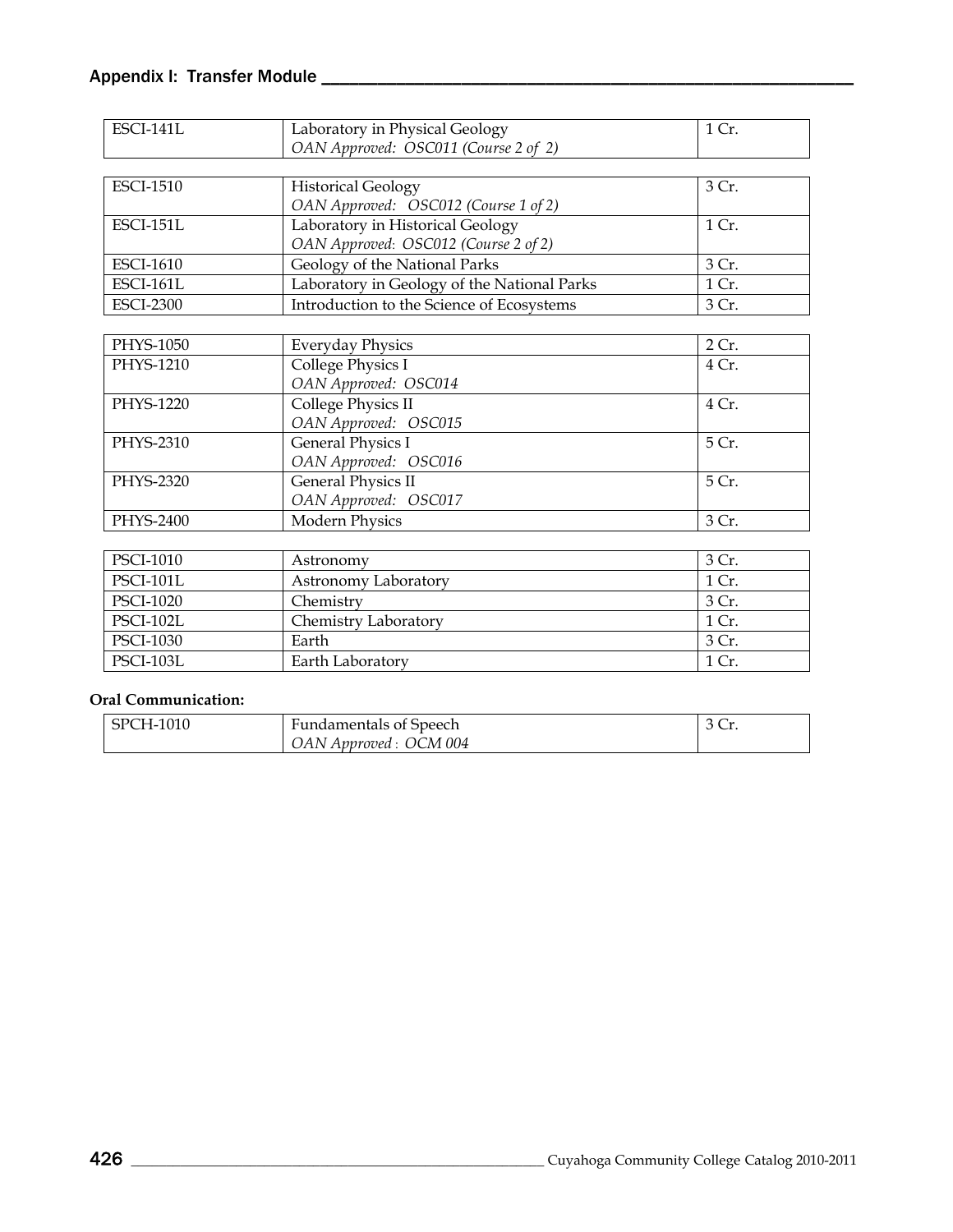## <span id="page-8-0"></span>APPENDIX II **Transfer Assurance Guides**

#### **Ohio Transfer Initiatives**

The State of Ohio through the leadership of the Ohio Board of Regents has established a coherent statewide policy intended to facilitate a student's ability to complete their highest level of educational goal achievement seamlessly within Ohio's postsecondary educational system. To that end, the Ohio Articulation and Transfer policy:

[www.regents.ohio.gov/transfer/policy/index.php w](http://www.regents.ohio.gov/transfer/policy/index.php)as developed to facilitate the transfer of students and credits from any state-assisted college or university to another. It encourages faculty recognition of comparable and compatible learning experiences and expectations across institutions. It also encourages students to complete "units" of educational experience as they progress [e.g. transfer assurance guides, transfer modules, associate and baccalaureate degrees].

#### **Transfer Assurance Guides**

Statewide Transfer Assurance Guides (TAGs) are composed of General Education Courses (Transfer Module courses) and specified courses required for the academic major. A TAG as an advising tool can assist Ohio college and college bound students planning specific majors to make course selections that will ensure comparable, compatible, and equivalent learning experiences across the state's higher-education system. TAGs apply across, at least, all public higher education institutions in Ohio and embody commonly accepted pathways to majors within the Bachelor's degree. TAG

## Appendix II: Transfer Assurance Guides

approved courses are assigned an Ohio Articulated Number (OAN) and are accepted and applied to the major at all Ohio public colleges and universities. Major specific TAG pathways in the arts, humanities, business, communication, education, health, mathematics, science, engineering, engineering technologies, and the social sciences have been developed by faculty teams. Additional information on specific Transfer Assurance Guides can be found on the Ohio Board of Regents Web site: [www.regents.ohio.gov/transfer/tags/index.php](http://www.regents.ohio.gov/transfer/tags/index.php)

TAGs enable students to make informed course selection decisions and plans for their future transfer. Advisors at the institution to which a student wishes to transfer should also be consulted during the transfer process. Because of specific major requirements, early identification of the intended major is encouraged.

#### **Ohio Articulation Number (OAN)**

Pre-major courses that represent the commonly accepted pathway to majors within the Bachelor's degree (TAGs) have been reviewed by statewide faculty committees. Courses or course sequences meeting established Learning Outcome standards are assigned a discipline specific Ohio Articulation Number (OAN). When consensus is established and a course is noted with both the colleges or universities departmental designation and the assigned Ohio Articulation Number (OAN), students are assured not only of the equivalency of the courses, but of their application to the degree objective. A complete listing of Cuyahoga Community Colleges OAN approved courses can be found at:

[www.regents.ohio.gov/transfer/tags/index.php](http://www.regents.ohio.gov/transfer/tags/index.php)

| <b>Art History TAG</b>        |                                          |       |               |  |
|-------------------------------|------------------------------------------|-------|---------------|--|
| ART-2020                      | Art History: Prehistoric to Renaissance  | 3 Cr. | OAH005        |  |
|                               | (1 of 2 courses, both must be taken)     |       |               |  |
| <b>ART-2030</b>               | Art History: Late Renaissance in Present | 3 Cr. | OAH005        |  |
|                               | (2 of 2 courses, both must be taken)     |       |               |  |
| <b>VCPH-1050</b>              | Black and White Photography I            | 3 Cr. | OAH006        |  |
| Dance TAG                     |                                          |       |               |  |
| DANC-1510                     | Dance II                                 | 3 Cr. | OAH013        |  |
| <b>English Literature TAG</b> |                                          |       |               |  |
| <b>ENG-2310</b>               | American Literature I                    | 3Cr.  | <b>OAH055</b> |  |
| <b>ENG-2320</b>               | American Literature II                   | 3Cr.  | <b>OAH056</b> |  |
| <b>ENG-2350</b>               | British Literature I                     | 3 Cr. | <b>OAH053</b> |  |
| <b>ENG-2360</b>               | British Literature II                    | 3 Cr. | OAH054        |  |

#### **ARTS AND HUMANITIES**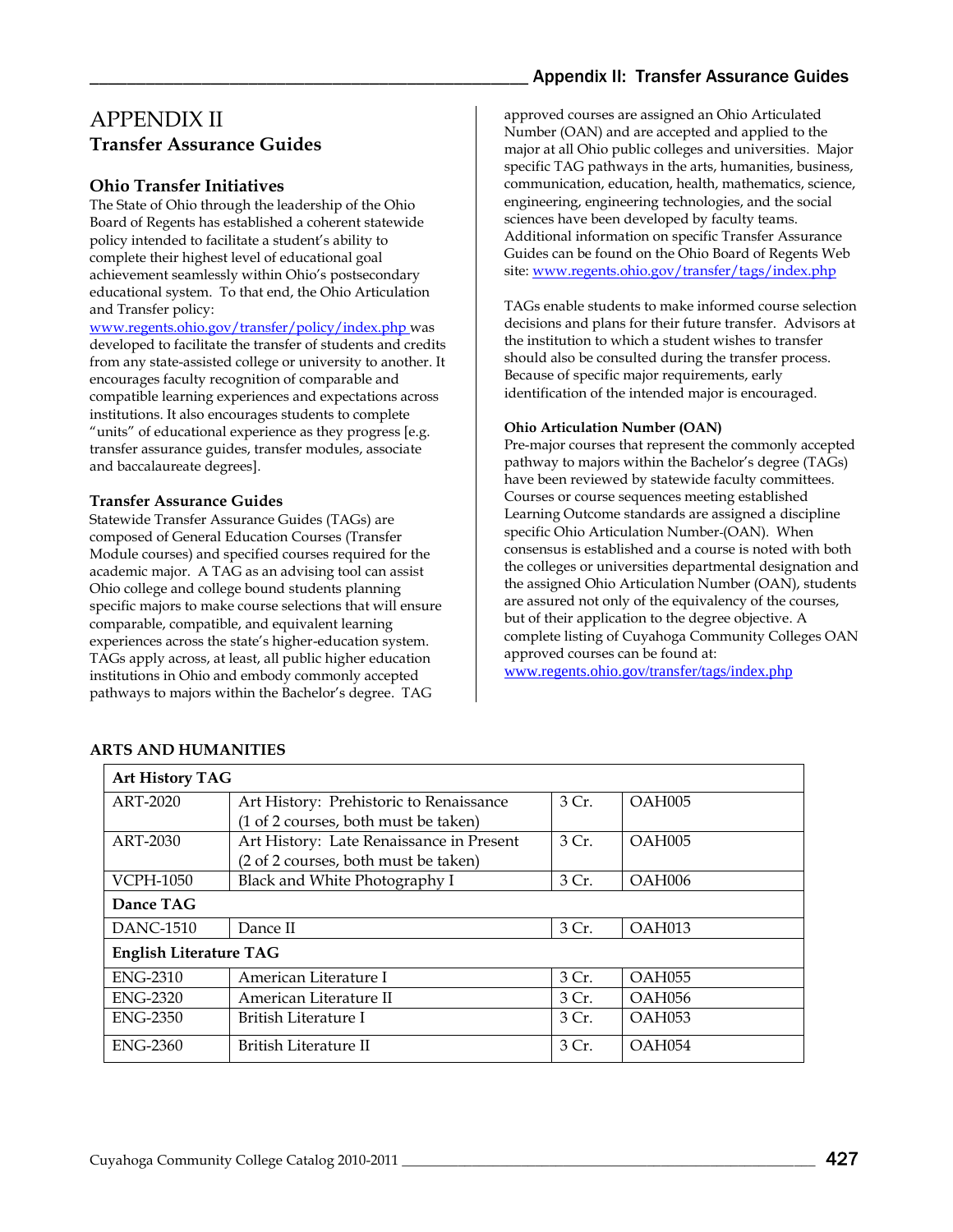| <b>Fine Arts TAG</b> |                                                          |       |                |
|----------------------|----------------------------------------------------------|-------|----------------|
| ART-1050             | Drawing I                                                | 3 Cr. | OAH001         |
| ART-1070             | 3D Foundations                                           | 3 Cr. | OAH004         |
|                      | <b>or</b>                                                |       |                |
| <b>ART-1080</b>      | Visual Design I                                          | 3 Cr. | OAH003         |
| ART-1100             | Sculpture I                                              | 3 Cr. | OAH047         |
|                      | or                                                       |       |                |
| ART-2050             | Painting I<br>or                                         | 3 Cr. | OAH048         |
| <b>VCPH-1050</b>     | Black and White Photography I                            | 3 Cr. | OAH006         |
|                      | or                                                       |       |                |
| <b>ART 2210</b>      | Printmaking I                                            | 3 Cr. | <b>OAH0049</b> |
|                      | <b>or</b>                                                |       |                |
| <b>ART 1700</b>      | Ceramics I                                               | 3 Cr. | <b>OAH 050</b> |
|                      | or                                                       |       |                |
| <b>ART 2000</b>      | Life Drawing I                                           | 3 Cr. | <b>OAH 051</b> |
| <b>Music TAG</b>     |                                                          |       |                |
|                      |                                                          |       |                |
| MUS-1250             | Class Keyboard I<br>(1 of 2 courses, both must be taken) | 2 Cr. | OAH019         |
| MUS-1260             | Class Keyboard II                                        | 2Cr   | OAH019         |
|                      | (2 of 2 courses, both must be taken)                     |       |                |
| MUS-1460             | Applied Music I                                          | 2 Cr. | OAH020         |
|                      | (1 of 4 courses, any 1 of the 4 courses may be           |       |                |
|                      | taken)                                                   |       |                |
| MUS-1470             | Applied Music II                                         | 2 Cr. | OAH020         |
|                      | (2 of 4 courses, any 1 of the 4 courses may be<br>taken) |       |                |
| <b>MUS-2460</b>      | Applied Music III                                        | 2 Cr. | OAH020         |
|                      | (3 of 4 courses, any 1 of the 4 courses may be           |       |                |
|                      | taken)                                                   |       |                |
| <b>MUS-2470</b>      | Applied Music IV                                         | 2 Cr. | OAH020         |
|                      | (4 of 4 courses, any 1 of the 4 courses may be           |       |                |
| <b>MUS-1500</b>      | taken)<br>Choir                                          | 1 Cr. | OAH022         |
|                      | (1 of 2 courses, either may be taken)                    |       |                |
| MUS-1550             | <b>Instrumental Ensemble</b>                             | 1 Cr. | OAH022         |
|                      | (2 of 2 course, either may be taken)                     |       |                |
| MUS-1600             | <b>Traditional Theory I</b>                              | 3 Cr. | OAH052         |
|                      | (1 of 8 courses, all must be taken)                      |       |                |
| MUS-1610             | Ear Training I                                           | 2 Cr. | OAH052         |
|                      | (3 of 8 courses, all must be taken)                      |       |                |
| MUS-1620             | Traditional Theory II                                    | 3 Cr. | OAH052         |
|                      | (2 of 8 courses, all must be taken)                      |       |                |
| MUS-1630             | Ear Training II<br>(4 of 8 courses, all must be taken)   | 2 Cr. | OAH052         |
| MUS-2600             | <b>Traditional Theory III</b>                            | 3 Cr. | OAH052         |
|                      | (5 of 8 courses, all must be taken)                      |       |                |
| MUS-2610             | Ear Training III                                         | 2 Cr. | OAH052         |
|                      | (6 of 8 courses, all must be taken)                      |       |                |

#### **ARTS AND HUMANITIES (Continued)**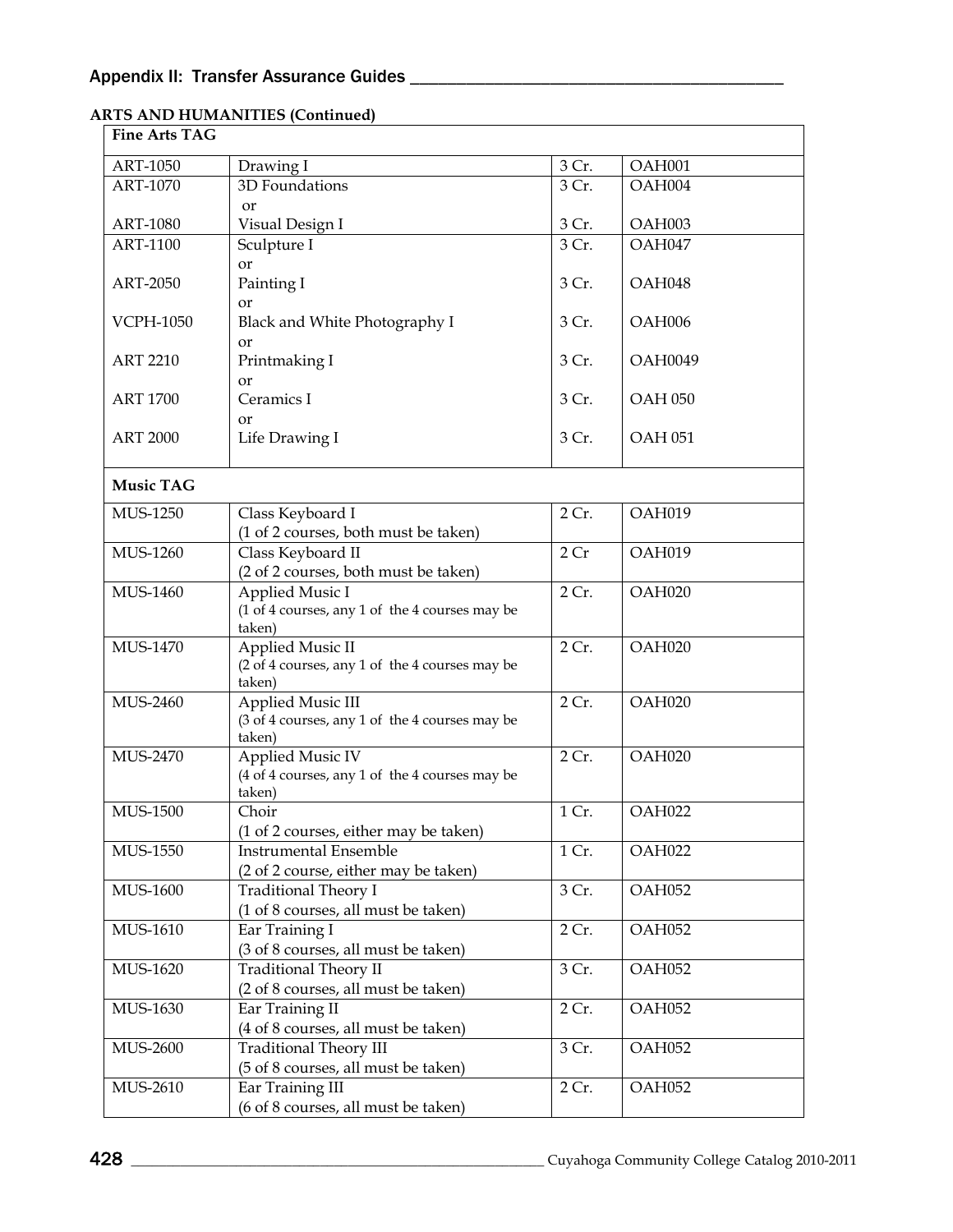| MUS-2620           | Traditional Theory IV<br>(7 of 8 courses, all must be taken) | 3 Cr. | OAH052        |  |
|--------------------|--------------------------------------------------------------|-------|---------------|--|
| MUS-2630           | Ear Training IV<br>(8 of 8 courses, all must be taken)       | 2Cr.  | OAH052        |  |
| Philosophy TAG     |                                                              |       |               |  |
| PHIL-1010          | Introduction to Philosophy                                   | 3 Cr. | OAH045        |  |
| PHIL-2020          | Ethics                                                       | 3 Cr. | <b>OAH046</b> |  |
| <b>Theatre TAG</b> |                                                              |       |               |  |
| <b>THEA-1500</b>   | Acting I                                                     | 3 Cr. | OAH027        |  |
| <b>THEA-1530</b>   | Stagecrafts                                                  | 2Cr.  | OAH026        |  |
| <b>THEA-1540</b>   | Rehearsal and Performance                                    | 2Cr.  | OAH025        |  |
| <b>THEA-2010</b>   | Script Analysis                                              | 3 Cr. | OAH024        |  |

#### **BUSINESS**

| <b>Business TAG</b> |                                     |       |               |
|---------------------|-------------------------------------|-------|---------------|
| <b>ACCT-1310</b>    | <b>Financial Accounting</b>         | 4 Cr. | OBU001        |
| <b>ACCT-1340</b>    | Managerial Accounting               | 4 Cr. | OBU002        |
| <b>BADM-2010</b>    | <b>Business Communications</b>      | 3 Cr. | OBU005        |
| <b>BADM-2150</b>    | <b>Business Law</b>                 | 4 Cr. | OBU004        |
| <b>ECON-2610</b>    | Principles of Macroeconomics        | 4 Cr. | <b>OSS005</b> |
| <b>ECON-2620</b>    | Principles of Microeconomics        | 4 Cr. | <b>OSS004</b> |
| <b>MARK-2010</b>    | Principles of Marketing             | 3 Cr. | OBU006        |
| <b>MATH-1610</b>    | Calculus I                          | 5 Cr. | OMT005        |
|                     | $\alpha$                            |       |               |
| <b>MATH-1480</b>    | Modern Mathematics for Business and | 4 Cr. | OMT013        |
|                     | Social Sciences II                  |       |               |

#### **COMMUNICATION**

| <b>Communication Studies TAG</b>        |                                             |       |                    |  |
|-----------------------------------------|---------------------------------------------|-------|--------------------|--|
| <b>SPCH-1000</b>                        | Fundamentals of Interpersonal               | 3 Cr. | OCM002             |  |
|                                         | Communication                               |       |                    |  |
| <b>SPCH-1010</b>                        | <b>Fundamentals of Speech Communication</b> | 3 Cr. | OCM <sub>004</sub> |  |
| <b>SPCH-1210</b>                        | Group Discussion                            | 3 Cr. | OCM <sub>003</sub> |  |
| <b>Journalism TAG</b>                   |                                             |       |                    |  |
| VCPH-2150                               | Introduction to Photojournalism             | 3 Cr. | OCM <sub>011</sub> |  |
| <b>Public Relations/Advertising TAG</b> |                                             |       |                    |  |
| JMC-1011                                | Introduction to Mass Communication          | 4 Cr. | OCM <sub>006</sub> |  |
| <b>MARK-2270</b>                        | Principles of Advertising                   | 3 Cr. | OCM012             |  |
| <b>VCPH-2150</b>                        | Introduction to Photojournalism             | 3 Cr. | OCM011             |  |
| <b>Telecommunication TAG</b>            |                                             |       |                    |  |
| JMC-2410                                | <b>Television Production</b>                | 3 Cr. | OCM <sub>008</sub> |  |
| <b>IMC-2420</b>                         | <b>Advanced Television Production</b>       | 3 Cr. | OCM <sub>010</sub> |  |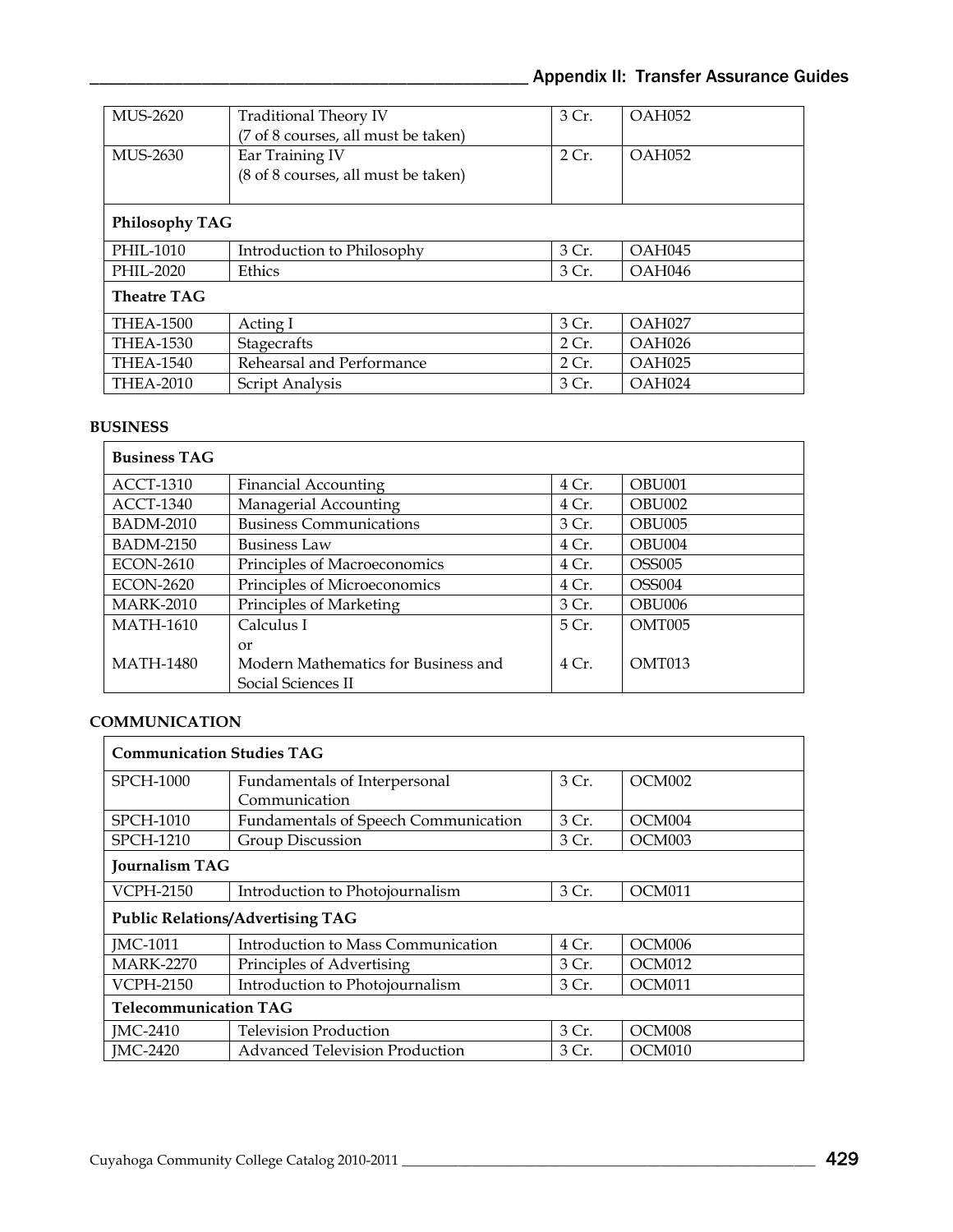# Appendix II: Transfer Assurance Guides \_\_\_\_\_\_\_\_\_\_\_\_\_\_\_\_\_\_\_\_\_\_\_\_\_\_\_\_\_\_\_\_\_\_\_\_\_\_\_\_

## **EDUCATION**

| <b>Education TAG</b> |                                   |       |                    |  |
|----------------------|-----------------------------------|-------|--------------------|--|
| <b>EDUC-1011</b>     | Introduction to Education         | 3 Cr. | OED001             |  |
| <b>EDUC-1020</b>     | <b>Educational Technology</b>     | 3 Cr. | OED002             |  |
| <b>EDUC-1411</b>     | Individuals with Exceptionalities | 3Cr   | OED <sub>004</sub> |  |
| PSY-1010             | General Psychology                | 3 Cr. | OSS015             |  |
| PSY-2110             | <b>Educational Psychology</b>     | 3 Cr. | OED003             |  |

| <b>ENGINEERING</b> |                                                            |       |               |
|--------------------|------------------------------------------------------------|-------|---------------|
|                    | Aerospace, Agriculture, Civil, Mechanical, Engineering TAG |       |               |
| <b>MATH-1610</b>   | Calculus I                                                 | 5 Cr. | OMT005        |
| <b>MATH-1620</b>   | Calculus II                                                | 5 Cr. | OMT006        |
| <b>MATH-2520</b>   | <b>Differential Equations</b>                              | 3 Cr. | OMT009        |
| <b>MET-1100</b>    | Technology Orientation                                     | 2 Cr. | <b>OES001</b> |
| PHYS-2310          | General Physics I                                          | 5 Cr. | OSC016        |
| PHYS-2320          | <b>General Physics II</b>                                  | 5 Cr. | OSC017        |
|                    | Bioengineering, Biomedical Engineering TAG                 |       |               |
| <b>BIO-1500</b>    | Principles of Biology I                                    | 4 Cr. | OSC003        |
| CHEM-1310 &        | General Chemistry II                                       | 4 Cr. | OSC009        |
| CHEM-131L          | General Chemistry Laboratory II                            | 1 Cr. |               |
| <b>MATH-1610</b>   | Calculus I                                                 | 5 Cr. | OMT005        |
| <b>MATH-1620</b>   | Calculus II                                                | 5 Cr. | OMT006        |
| <b>MET-1100</b>    | <b>Technology Orientation</b>                              | 2 Cr. | <b>OES001</b> |
| PHYS-2310          | <b>General Physics I</b>                                   | 5 Cr. | OSC016        |
| PHYS-2320          | <b>General Physics II</b>                                  | 5 Cr. | OSC017        |
|                    | Chemical, Environmental Engineering TAG                    |       |               |
| CHEM-1310 &        | <b>General Chemistry II</b>                                | 4 Cr  | OSC009        |
| CHEM-131L          | General Chemistry Laboratory II                            | 1 Cr. |               |
| <b>MATH-1610</b>   | Calculus I                                                 | 5 Cr. | OMT005        |
| <b>MATH-1620</b>   | Calculus II                                                | 5 Cr. | OMT006        |
| <b>MATH-2520</b>   | <b>Differential Equations</b>                              | 3 Cr. | OMT009        |
| <b>MET-1100</b>    | <b>Technology Orientation</b>                              | 2 Cr. | <b>OES001</b> |
|                    | Civil, Construction Engineering TAG                        |       |               |
| <b>CNST-2110</b>   | <b>Basic Survey Practices</b>                              | 3 Cr. | OET015        |
| <b>CNST-2130</b>   | Construction Methods, Materials &<br>Equipment             | 3 Cr. | OET008        |
| PHYS-1210          | College Physics I                                          | 4 Cr. | OSC014        |
|                    | <b>Computer, Electrical Engineering TAG</b>                |       |               |
| <b>MATH-1610</b>   | Calculus I                                                 | 5 Cr. | OMT005        |
| <b>MATH-1620</b>   | Calculus II                                                | 5 Cr. | OMT006        |
| <b>MATH-2310</b>   | Calculus III                                               | 4 Cr. | OMT007        |
| <b>MET-1100</b>    | <b>Technology Orientation</b>                              | 2 Cr. | <b>OES001</b> |
| PHYS-2310          | <b>General Physics I</b>                                   | 5 Cr. | OSC016        |
| PHYS-2320          | General Physics II                                         | 5 Cr. | OSC017        |
|                    | <b>Electrical Engineering Technology TAG</b>               |       |               |
| <b>EET-1110</b>    | DC Electric Circuits                                       | 3 Cr. | OET001        |
| EET-1210           | <b>AC Electric Circuits</b>                                | 3 Cr. | OET003        |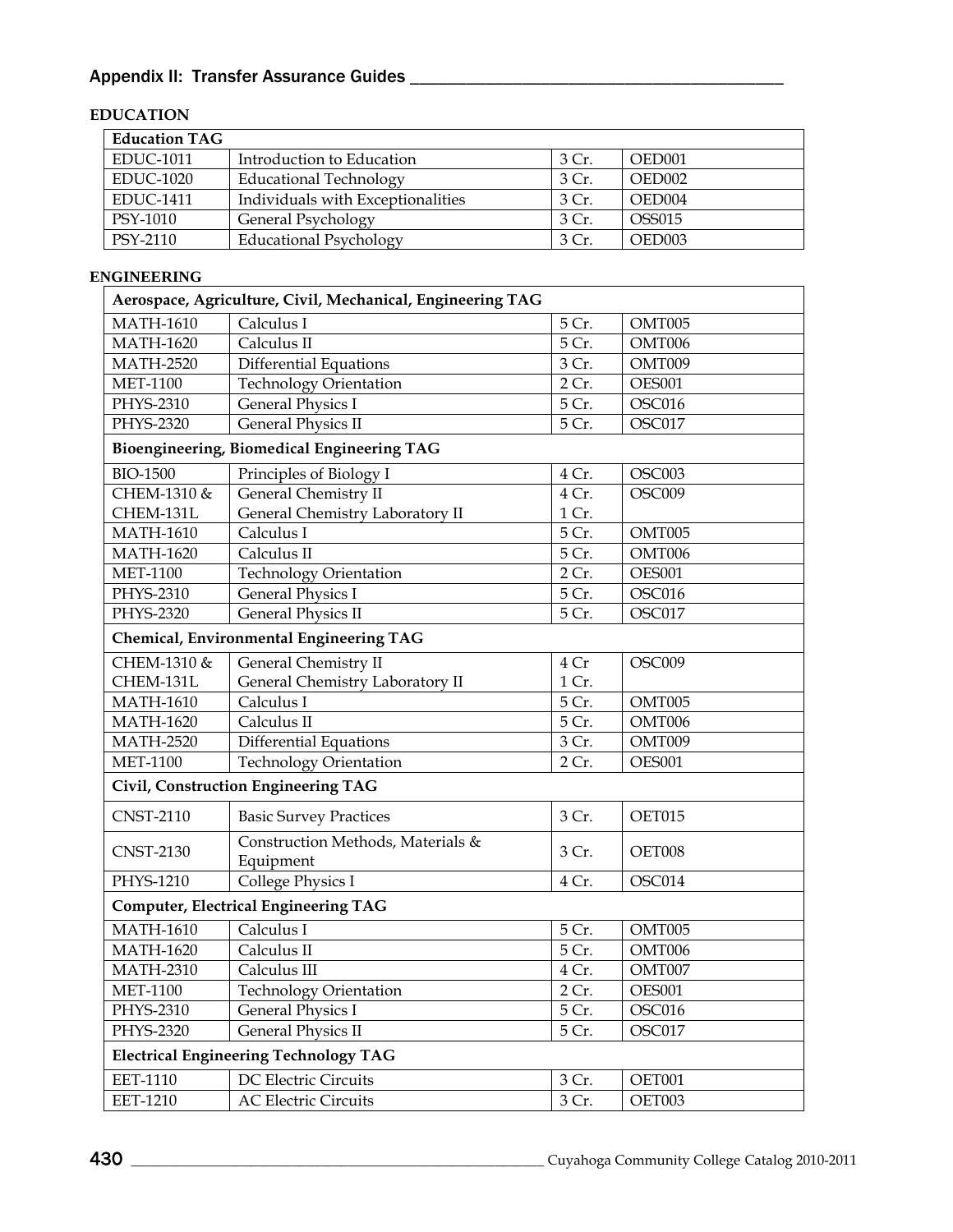| PHYS-1210                         | College Physics I                 | 4 Cr. | OSC014        |  |  |  |
|-----------------------------------|-----------------------------------|-------|---------------|--|--|--|
|                                   | <b>Industrial Engineering TAG</b> |       |               |  |  |  |
| <b>MATH-1610</b>                  | Calculus I                        | 5 Cr. | OMT005        |  |  |  |
| <b>MATH-1620</b>                  | Calculus II                       | 5 Cr. | OMT006        |  |  |  |
| <b>MET-1100</b>                   | <b>Technology Orientation</b>     | 2Cr.  | <b>OES001</b> |  |  |  |
| PHYS-2310                         | <b>General Physics I</b>          | 5 Cr. | OSC016        |  |  |  |
| PHYS-2320                         | <b>General Physics II</b>         | 5 Cr. | OSC017        |  |  |  |
| <b>Mechanical Engineering TAG</b> |                                   |       |               |  |  |  |
| PHYS-1210                         | College Physics I                 | 4 Cr. | OSC014        |  |  |  |
| MET-1240                          | Machine Tools and Manufacturing   | 3 Cr. | OET010        |  |  |  |
|                                   | Processes                         |       |               |  |  |  |
| <b>MET-2200</b>                   | <b>Strength of Materials</b>      | 3 Cr. | OET008        |  |  |  |

#### **HEALTH**

| Dietetics TAG                            |                               |       |        |  |
|------------------------------------------|-------------------------------|-------|--------|--|
| <b>DIET-1200</b>                         | <b>Basic Nutrition</b>        | 3 Cr. | OHL016 |  |
| <b>Health Information Management TAG</b> |                               |       |        |  |
| <b>BIO-2600</b>                          | Pathophysiology               | 3 Cr. | OHL004 |  |
| IT-1010                                  | Introduction to Microcomputer | 3 Cr. | OBU003 |  |
|                                          | Applications                  |       |        |  |
| MA-1020                                  | Medical Terminology I         | 2 Cr. | OHL005 |  |
| <b>Medical Laboratory TAG</b>            |                               |       |        |  |
| MLT-1460                                 | Hematology I                  | 3 Cr. | OHL009 |  |

#### **MATHEMATICS AND STATISTICS**

| <b>Mathematics TAG</b> |                                |                 |        |  |
|------------------------|--------------------------------|-----------------|--------|--|
| <b>MATH-1610</b>       | Calculus I                     | 5 Cr.           | OMT005 |  |
| <b>MATH-1620</b>       | Calculus II                    | 5 Cr.           | OMT006 |  |
| <b>MATH-2310</b>       | Calculus III                   | 4 Cr.           | OMT007 |  |
| <b>MATH-2410</b>       | Introduction to Linear Algebra | 3 Cr.           | OMT008 |  |
| <b>MATH-2520</b>       | Differential Equations         | 3 Cr.           | OMT009 |  |
| PHYS-2310              | <b>General Physics I</b>       | 5 <sub>Cr</sub> | OSC016 |  |
| PHYS-2320              | <b>General Physics II</b>      | 5 Cr.           | OSC017 |  |

## **NATURAL/PHYSICAL SCIENCES**

| <b>Biology TAG</b> |                                            |       |                    |
|--------------------|--------------------------------------------|-------|--------------------|
| BIO-1500           | Principles of Biology I                    | 4 Cr. | OSC003             |
| BIO-1510           | Principles of Biology II                   | 4 Cr. | OSC <sub>004</sub> |
| CHEM-1310 &        | General Chemistry II (1 of 2 courses, both | 4Cr   | OSC <sub>009</sub> |
| CHEM-131L          | must be taken)                             | 1 Cr. |                    |
|                    | General Chemistry Laboratory II (2 of 2)   |       |                    |
|                    | courses, both must be taken)               |       |                    |
| <b>CHEM-2300</b>   | Organic Chemistry I (1 of 2 courses, both  | 5 Cr. | OSC010             |
|                    | must be taken)                             |       |                    |
| <b>CHEM-2310</b>   | Organic Chemistry II (2 of 2 courses, both | 5 Cr. | OSC010             |
|                    | must be taken)                             |       |                    |
| <b>MATH-1610</b>   | Calculus I                                 | 5 Cr. | OMT <sub>005</sub> |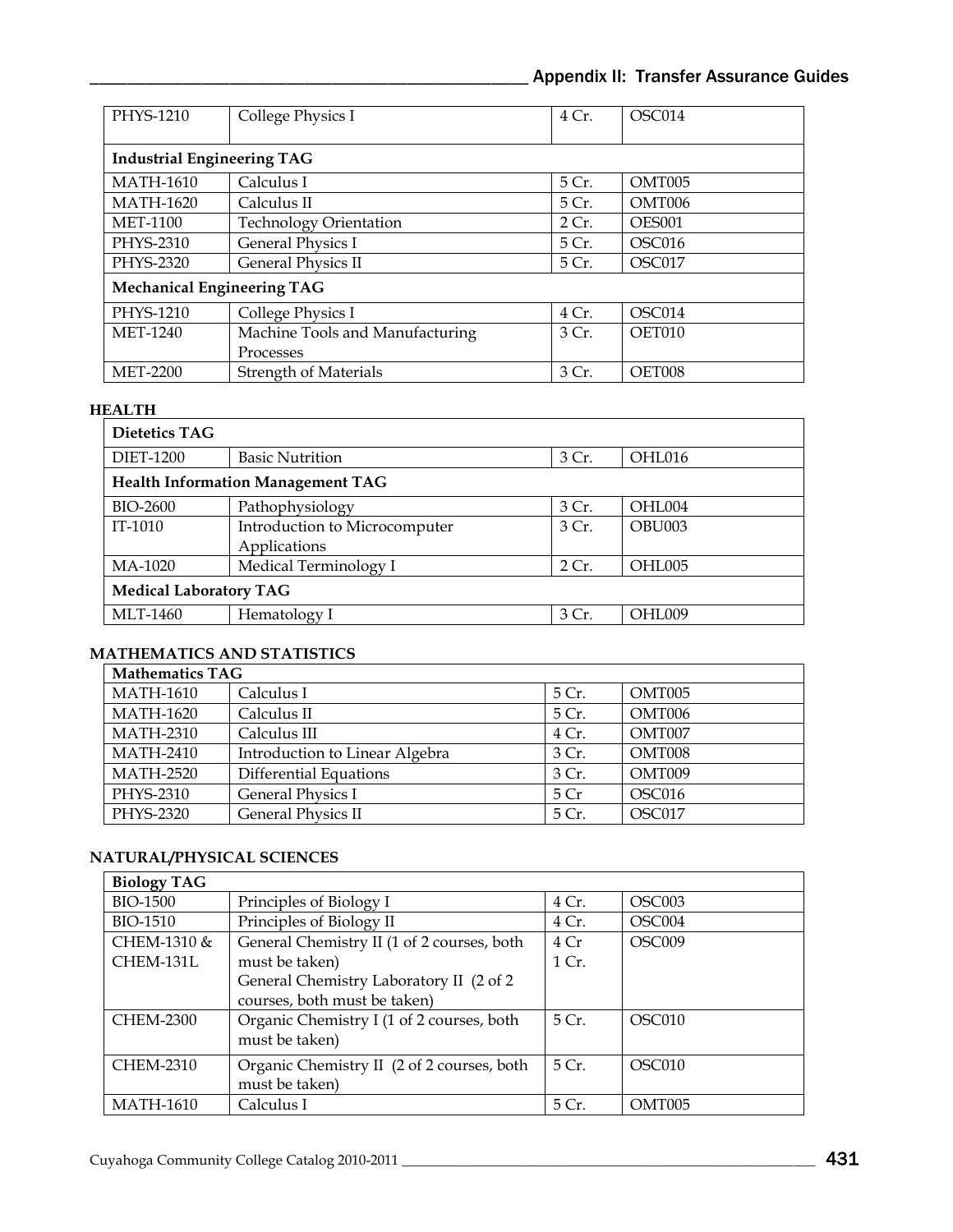## Appendix II: Transfer Assurance Guides \_\_\_\_\_\_\_\_\_\_\_\_\_\_\_\_\_\_\_\_\_\_\_\_\_\_\_\_\_\_\_\_\_\_\_\_\_\_\_\_

| PHYS-1210            | College Physics I                                            | 4 Cr. | OSC014 |
|----------------------|--------------------------------------------------------------|-------|--------|
| PHYS-1220            | and<br>College Physics II                                    | 4 Cr. | OSC015 |
|                      | <b>or</b>                                                    |       |        |
| PHYS-2310            | General Physics I<br>and                                     | 5 Cr. | OSC016 |
| PHYS-2320            | <b>General Physics II</b>                                    | 5 Cr. | OSC017 |
| <b>Chemistry TAG</b> |                                                              |       |        |
| For BS Majors:       |                                                              |       |        |
| <b>CHEM-2300</b>     | Organic Chemistry I (1 of 2 courses, both<br>must be taken)  | 5 Cr. | OSC010 |
| <b>CHEM-2310</b>     | Organic Chemistry II (2 of 2 courses, both                   | 5 Cr. | OSC010 |
|                      | must be taken)                                               |       |        |
| <b>MATH-1610</b>     | Calculus I                                                   | 5 Cr. | OMT005 |
| <b>MATH-1620</b>     | Calculus II                                                  | 5 Cr. | OMT006 |
| PHYS-2310            | <b>General Physics I</b>                                     | 5 Cr. | OSC016 |
| PHYS-2320            | <b>General Physics II</b>                                    | 5 Cr. | OSC017 |
| For BA Majors:       |                                                              |       |        |
| <b>CHEM-2300</b>     | Organic Chemistry I (1 of 2 courses, both<br>must be taken)  | 5 Cr. | OSC010 |
| <b>CHEM-2310</b>     | Organic Chemistry II (2 of 2 courses, both<br>must be taken) | 5 Cr. | OSC010 |
| <b>MATH-1610</b>     | Calculus I                                                   | 5 Cr. | OMT005 |
| <b>MATH-1620</b>     | Calculus II                                                  | 5 Cr. | OMT006 |
| PHYS-1210            | College Physics I                                            | 4 Cr. | OSC014 |
| PHYS-1220            | and<br>College Physics II                                    | 4 Cr. | OSC015 |
|                      | or                                                           |       |        |
| PHYS-2310            | General Physics I<br>and                                     | 5 Cr. | OSC016 |
| PHYS-2320            | <b>General Physics II</b>                                    | 5 Cr. | OSC017 |
| <b>Geology TAG</b>   |                                                              |       |        |
| ESCI-1410 &          | Physical Geology (1 of 2 courses, both                       | 3 Cr. | OSC011 |
| ESCI-114L            | must be taken)                                               | 1 Cr. |        |
|                      | Laboratory in Physical Geology (2 of 2                       |       |        |
|                      | courses, both must be taken)                                 |       |        |
| ESCI-1510 &          | Historical Geology (1 of 2 courses, both                     | 3 Cr. | OSC012 |
| <b>ESCI-151L</b>     | must be taken)                                               | 1 Cr. |        |
|                      | Laboratory in Historical Geology (2 of 2                     |       |        |
|                      | courses, both must be taken)                                 |       |        |
| <b>Physics TAG</b>   |                                                              |       |        |
| <b>MATH-1610</b>     | Calculus I                                                   | 5 Cr. | OMT005 |
| <b>MATH-1620</b>     | Calculus II                                                  | 5 Cr. | OMT006 |
| <b>MATH-2310</b>     | Calculus III                                                 | 4 Cr. | OMT007 |
| <b>MATH-2410</b>     | Introduction to Linear Algebra                               | 3 Cr. | OMT008 |
| <b>MATH-2520</b>     | Differential Equations                                       | 3 Cr. | OMT009 |
| PHYS-2310            | <b>General Physics I</b>                                     | 5 Cr  | OSC016 |
| PHYS-2320            | <b>General Physics II</b>                                    | 5 Cr. | OSC017 |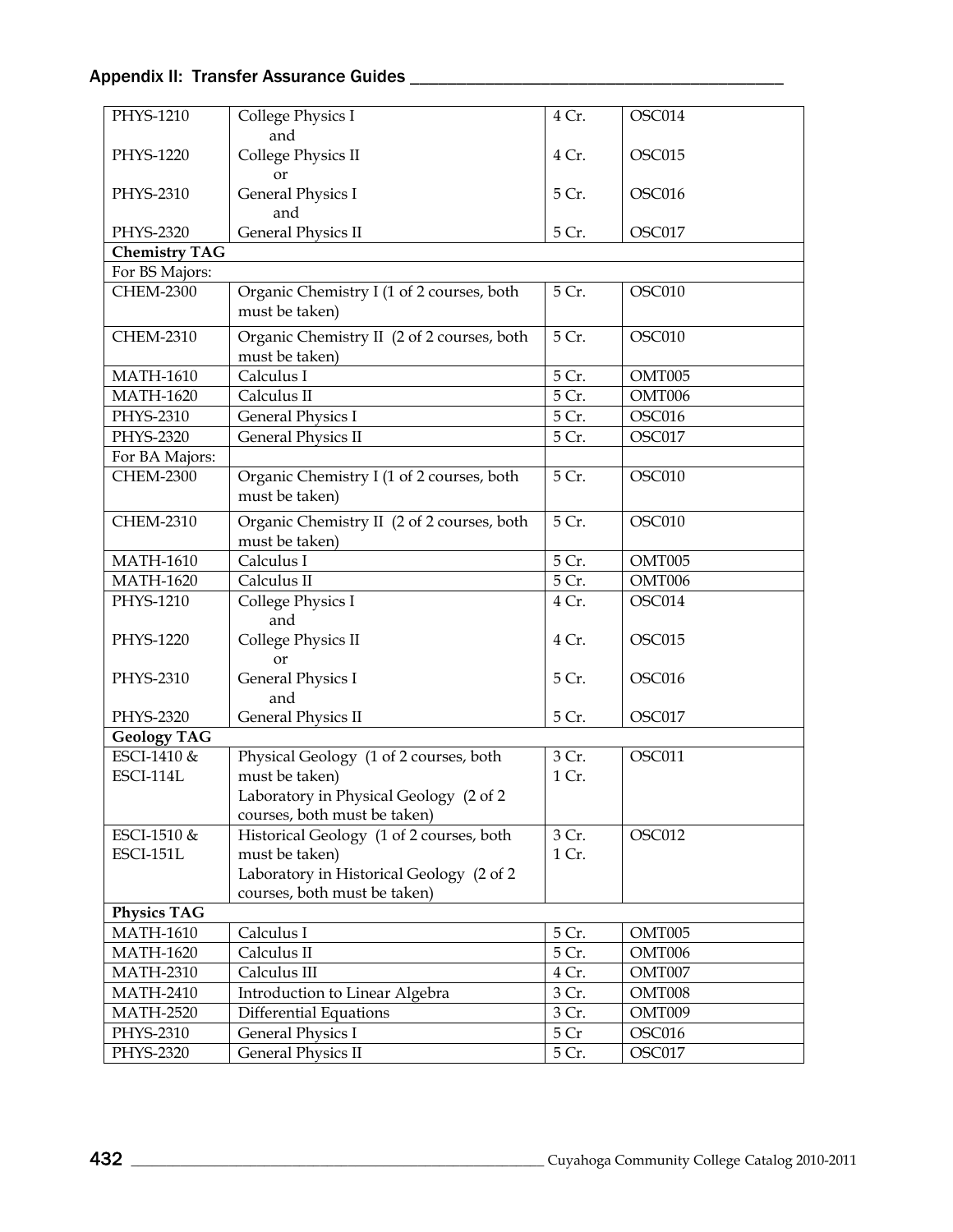| <b>Anthropology TAG</b>      |                                   |                    |               |
|------------------------------|-----------------------------------|--------------------|---------------|
| <b>ANTH-1010</b>             | Cultural Anthropology             | 3 Cr.              | OSS001        |
| <b>ANTH-1020</b>             | Physical Anthropology             | 3 Cr.              | <b>OSS002</b> |
| <b>ANTH-1030</b>             | Archeology                        | 3 Cr.              | <b>OSS003</b> |
| <b>Economics TAG</b>         |                                   |                    |               |
| <b>ECON-2610</b>             | Principles of Macroeconomics      | 4 Cr.              | <b>OSS005</b> |
| <b>ECON-2620</b>             | Principles of Microeconomics      | 4 Cr.              | <b>OSS004</b> |
| <b>Geography TAG</b>         |                                   |                    |               |
| <b>ESCI-1310</b>             | Physical Geography                | 3 Cr.              | <b>OSS006</b> |
| GEOG-1000                    | Introduction to Geography         | 3 Cr.              | <b>OSS007</b> |
| GEOG-1010                    | World Regional Geography          | 3 Cr.              | <b>OSS008</b> |
| <b>History TAG</b>           |                                   |                    |               |
| <b>HIST-1010</b>             | History of Civilization I         | 3 Cr.              | OHS041        |
| <b>HIST-1020</b>             | History of Civilization II        | 3 Cr.              | OHS042        |
| <b>HIST-1510</b>             | United States History to 1877     | 3 Cr.              | OHS043        |
| <b>HIST-1520</b>             | United States History since 1877  | 3 Cr.              | OHS044        |
| <b>Political Science TAG</b> |                                   |                    |               |
| POL-1010                     | American National Government      | 3 Cr.              | OSS011        |
| POL-1020                     | <b>State and Local Government</b> | 3 Cr.              | OSS014        |
| POL-2070                     | <b>International Relations</b>    | 3 Cr.              | OSS012        |
| <b>Psychology TAG</b>        |                                   |                    |               |
| PSY-1010                     | General Psychology                | 3 Cr               | OSS015        |
| PSY-2010                     | Child Growth and Development      | $\overline{3}$ Cr. | OSS045        |
|                              | <sub>or</sub>                     |                    |               |
| PSY-2060                     | Adolescent Psychology             | 3 Cr.              | <b>OSS046</b> |
|                              | <sub>or</sub>                     |                    |               |
| PSY-2020                     | Life Span Development             | 3 Cr.              | <b>OSS048</b> |
|                              | <sub>or</sub>                     |                    |               |
| PSY-2100                     | Introduction to Aging             | 3 Cr.              | <b>OSS047</b> |
| PSY-2050                     | Psychology of Personality         | 3 Cr.              | <b>OSS018</b> |
| PSY-2080                     | Abnormal Psychology               | 3 Cr.              | OSS017        |
| <b>Sociology TAG</b>         |                                   |                    |               |
| SOC-1010                     | <b>Introductory Sociology</b>     | 3 Cr.              | OSS021        |
| SOC-1210                     | Sociology of the Family           | 3 Cr.              | <b>OSS023</b> |
| SOC-2010                     | Social Problems                   | 3 Cr.              | <b>OSS025</b> |
| SOC-2550                     | Race and Ethnic Relations         | 3 Cr.              | <b>OSS024</b> |

## **SOCIAL SCIENCES**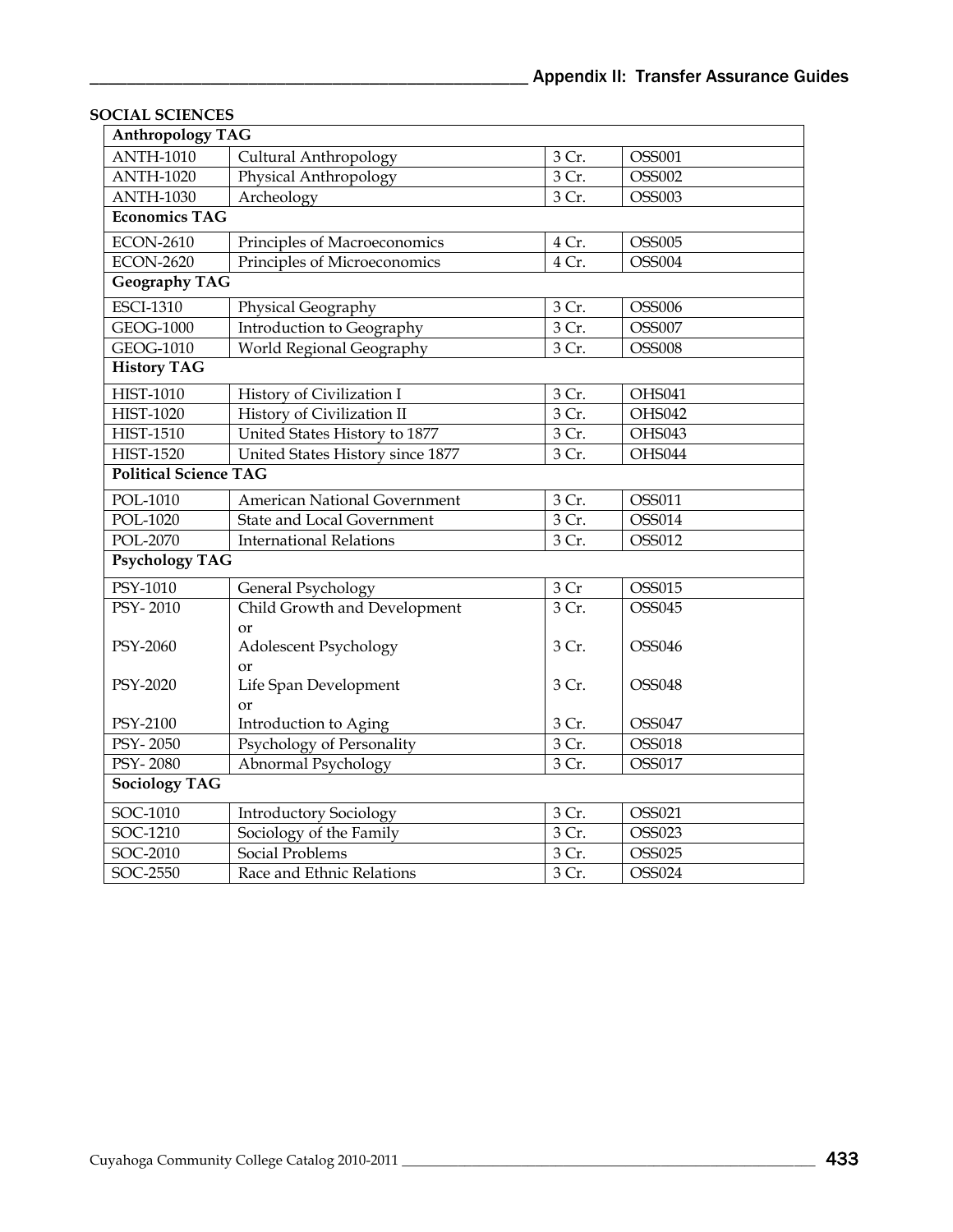## APPENDIX III **Career Technical Assurance Guides**

#### **Career Technical Credit Transfer**

Career Technical Credit Transfer (CT2) is a collaborative effort among the Ohio Board of Regents, the Ohio Department of Education's Office of Career-Technical & Adult Education, public secondary/adult career-technical education institutions and state supported institution of higher education. The career technical credit transfer initiative further expands the state of Ohio's articulation and transfer efforts. It ensures that students at an adult career-technical institution or secondary career-technical education institution can transfer successfully completed technical courses that adhere to recognized industry standards to any state institution of higher education without unnecessary duplication or institutional barriers. It enables students to attain their highest educational aspirations in the most efficient and effective manner as a result of clear and consistent standards. Career Technical Credit Transfer is meant to complement the College Tech Prep program. Additional information can be found on the Ohio Board of Regents web site: <http://regents.ohio.gov/careertechtransfer/index.php>

#### **Career Technical Assurance Guides**

Career Technical Assurance Guides (CTAGS) serve as advising tools, identifying the course or program which is part of the statewide guarantee. CTAGS also describe additional conditions or obligations (e.g. program accreditation or industry credential) associated with the guarantee. The ultimate goal of Career Technical Credit Transfer is to receive technical course credit at a public institution of higher education.

#### **Career-Technical Articulation Number (CTAN)**

A CTAN consists of learning outcomes representing knowledge and skills in a technical area needed to transition from career –technical education to public institutions of higher education. Learning outcomes are based on recognized industry standards established by faculty panels. Each CTAN in the technical area is assigned an identifying number. A complete listing of Cuyahoga Community College's approved courses can be found at:

[http://regents.ohio.gov/careertechtransfer/approved](http://regents.ohio.gov/careertechtransfer/approved-programs-courses/index.php)[programs-courses/index.php](http://regents.ohio.gov/careertechtransfer/approved-programs-courses/index.php)

| <b>Automotive Technologies CTAG</b>                                                                                  |                                                                                                                                         |                                             |       |  |  |  |
|----------------------------------------------------------------------------------------------------------------------|-----------------------------------------------------------------------------------------------------------------------------------------|---------------------------------------------|-------|--|--|--|
|                                                                                                                      | Student Requirement: Passage of NATEF End of Program Assessment or ASE Certification in Brakes, Electrical, Engine& Suspension/Steering |                                             |       |  |  |  |
| CTAUT001                                                                                                             | <b>AUTO-1450</b>                                                                                                                        | <b>Automotive Braking</b>                   | 3 Cr. |  |  |  |
| <b>Brakes</b>                                                                                                        |                                                                                                                                         |                                             |       |  |  |  |
| CTAUT002                                                                                                             | <b>AUTO-1501</b>                                                                                                                        | 2 Cr.<br>Automotive Electrical Fundamentals |       |  |  |  |
| Electrical                                                                                                           |                                                                                                                                         |                                             |       |  |  |  |
| CTAUT003                                                                                                             | AUTO-2400                                                                                                                               | <b>Engine Performance</b>                   | 3 Cr. |  |  |  |
| Engine                                                                                                               |                                                                                                                                         |                                             |       |  |  |  |
| CTAUT004                                                                                                             | <b>AUTO-1400</b>                                                                                                                        | Automotive Alignment Steering &             | 3 Cr. |  |  |  |
| Suspension/Steering                                                                                                  |                                                                                                                                         | Suspension                                  |       |  |  |  |
| <b>Culinary Arts CTAG</b>                                                                                            |                                                                                                                                         |                                             |       |  |  |  |
| Student Requirement: Current ORA ProStart Certificate                                                                |                                                                                                                                         |                                             |       |  |  |  |
| CTCF002                                                                                                              | HOSP-1010                                                                                                                               | Introduction to the Hospitality Industry    | 2 Cr. |  |  |  |
| Intro to Hospitality & Tourism                                                                                       |                                                                                                                                         |                                             |       |  |  |  |
| CTCF004                                                                                                              | HOSP-186A                                                                                                                               | Hospitality Practicum: Culinary Arts        |       |  |  |  |
| Cooperative Work Experience                                                                                          |                                                                                                                                         |                                             |       |  |  |  |
| <b>Electrical Engineering Technology CTAG</b>                                                                        |                                                                                                                                         |                                             |       |  |  |  |
| Student Requirement: Proof of satisfactory course completion                                                         |                                                                                                                                         |                                             |       |  |  |  |
| CTEET001                                                                                                             | <b>EET-1110</b>                                                                                                                         | DC Circuits                                 | 3 Cr. |  |  |  |
| DC Circuits                                                                                                          |                                                                                                                                         |                                             |       |  |  |  |
| <b>Emergency Medical Technician CTAG</b>                                                                             |                                                                                                                                         |                                             |       |  |  |  |
| Student Requirement: Current Ohio EMT-B or EMT-P certificate depending on the level to which the student is applying |                                                                                                                                         |                                             |       |  |  |  |
| CTEMTB002                                                                                                            | <b>EMT-1301</b>                                                                                                                         | Emergency Medical Technician -              | 7 Cr. |  |  |  |
| EMT - Basic                                                                                                          |                                                                                                                                         | <b>Basic</b>                                |       |  |  |  |
| CTEMTP004                                                                                                            | <b>EMT-1310</b>                                                                                                                         | Cardiopulmonary Resuscitation               | 1 Cr. |  |  |  |
| <b>EMT-Paramedic</b>                                                                                                 | and                                                                                                                                     |                                             |       |  |  |  |
|                                                                                                                      | EMT-1400                                                                                                                                | Paramedic Success                           | 4 Cr. |  |  |  |
|                                                                                                                      | and                                                                                                                                     |                                             |       |  |  |  |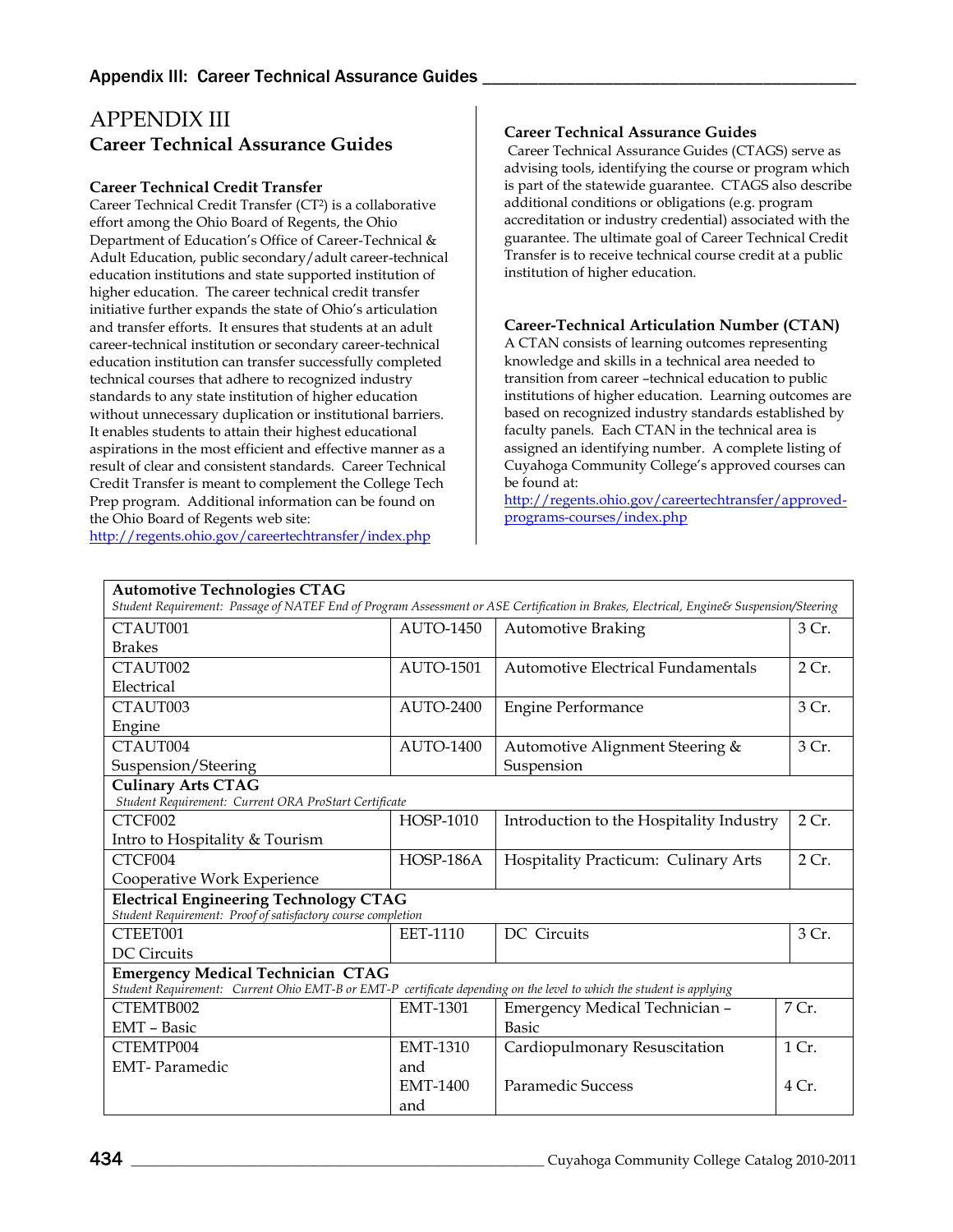## Appendix III: Career Technical Assurance Guides

|                                                                                               | <b>EMT-2330</b>  | Paramedic Theory I                                                                                                                              | 6 Cr. |
|-----------------------------------------------------------------------------------------------|------------------|-------------------------------------------------------------------------------------------------------------------------------------------------|-------|
|                                                                                               | and              |                                                                                                                                                 |       |
|                                                                                               | <b>EMT-2340</b>  | Paramedic Theory II                                                                                                                             | 6 Cr. |
|                                                                                               | and              |                                                                                                                                                 |       |
|                                                                                               | <b>EMT-2350</b>  | Paramedic Theory III                                                                                                                            | 6 Cr. |
|                                                                                               | and              |                                                                                                                                                 |       |
|                                                                                               | <b>EMT-2360</b>  | Paramedic Theory IV                                                                                                                             | 6 Cr. |
| Fire Fighter CTAG                                                                             |                  |                                                                                                                                                 |       |
|                                                                                               |                  | Student Requirement: Current Ohio Fire Fighter Certification FFI or FFII depending on the level to which the student is applying                |       |
| CTFFI002                                                                                      | <b>FIRE-1000</b> | <b>Introduction to Fire Science</b>                                                                                                             | 3 Cr. |
|                                                                                               | and              |                                                                                                                                                 |       |
| Fire Fighter I                                                                                |                  |                                                                                                                                                 |       |
|                                                                                               | <b>EMT-1320</b>  | <b>Heavy Rescue</b>                                                                                                                             | 2 Cr. |
| CTFFII03                                                                                      | Fire-1000        | <b>Introduction to Fire Science</b>                                                                                                             | 3 Cr. |
| Fire Fighter II                                                                               | and              |                                                                                                                                                 |       |
|                                                                                               | <b>FIRE-2320</b> | Fire Prevention and Protection                                                                                                                  | 3 Cr. |
|                                                                                               | and              | Systems                                                                                                                                         |       |
|                                                                                               | <b>EMT-1310</b>  |                                                                                                                                                 | 1 Cr. |
|                                                                                               | and              | Cardiopulmonary Resuscitation                                                                                                                   |       |
|                                                                                               | <b>EMT-1320</b>  |                                                                                                                                                 | 2 Cr. |
|                                                                                               | and              | <b>Heavy Rescue</b>                                                                                                                             |       |
|                                                                                               |                  |                                                                                                                                                 |       |
|                                                                                               | <b>EMT-1330</b>  |                                                                                                                                                 | 1 Cr. |
|                                                                                               |                  | Defensive Driving - EMT                                                                                                                         |       |
| <b>Information Technology CTAG</b>                                                            |                  |                                                                                                                                                 |       |
|                                                                                               |                  | Student Requirement: Must access credit within 3 years of program completion or within currency of certificate or license. Please see below for |       |
| the specific requirements for each CTAN.                                                      |                  |                                                                                                                                                 |       |
| CTIT001                                                                                       | IT-1010          | Introduction to Microcomputer                                                                                                                   | 3 Cr. |
| <b>Basic</b>                                                                                  |                  | Applications                                                                                                                                    |       |
| Student Requirement:                                                                          |                  |                                                                                                                                                 |       |
| Passage of OCTA End of Program Assessment,                                                    |                  |                                                                                                                                                 |       |
| IC <sup>3</sup> Certificate or ICDL Certificate                                               |                  | Network Fundamentals                                                                                                                            | 3 Cr  |
| CTIT002                                                                                       | <b>ITNT-2300</b> |                                                                                                                                                 |       |
| Network+                                                                                      |                  |                                                                                                                                                 |       |
| Student Requirement:                                                                          |                  |                                                                                                                                                 |       |
| Passage of OCTA End of Program Assessment,<br>Comp TIA Network + Certificate, Cisco Certified |                  |                                                                                                                                                 |       |
| Network Associate (CCNA) Certificate or Cisco                                                 |                  |                                                                                                                                                 |       |
| Certified Entry Network Technician (CCENT)                                                    |                  |                                                                                                                                                 |       |
| Certificate                                                                                   |                  |                                                                                                                                                 |       |
| CTIT003                                                                                       | EET-1001         | Introduction to PC Maintenance                                                                                                                  | 3 Cr. |
| $A+Essentials$                                                                                |                  |                                                                                                                                                 |       |
| Student Requirement:                                                                          |                  |                                                                                                                                                 |       |
| Passage of OCTA End of Program Assessment or                                                  |                  |                                                                                                                                                 |       |
| CompTIA A+ Essentials Certificate                                                             |                  |                                                                                                                                                 |       |
| CTIT007                                                                                       | <b>EET 1301</b>  | Cisco I: Networking Technologies                                                                                                                | 3 Cr. |
| Cisco Exploration I                                                                           |                  |                                                                                                                                                 |       |
| Student Requirement:                                                                          |                  |                                                                                                                                                 |       |
| CCNA Certificate, CCENT Certificate or Passage of                                             |                  |                                                                                                                                                 |       |
| Semester Tests in Cisco/CCNA Discovery I & II or<br>Cisco/CCNA Exploration I                  |                  |                                                                                                                                                 |       |
| CTIT008                                                                                       | <b>EET 1311</b>  |                                                                                                                                                 | 3 Cr. |
|                                                                                               |                  | Cisco II: Basic Router Technologies                                                                                                             |       |
| Cisco Exploration II                                                                          |                  |                                                                                                                                                 |       |
| Student Requirement:<br>CCNA Certificate, CCENT Certificate or Passage of                     |                  |                                                                                                                                                 |       |
| Semester Tests in Cisco/CCNA Discovery III & IV or                                            |                  |                                                                                                                                                 |       |
| Cisco/CCNA Exploration II                                                                     |                  |                                                                                                                                                 |       |
| CTIT009                                                                                       | <b>EET 2301</b>  | Cisco III: LAN Switching and                                                                                                                    | 3 Cr. |
| Cisco Exploration III                                                                         |                  | Wireless                                                                                                                                        |       |
|                                                                                               |                  |                                                                                                                                                 |       |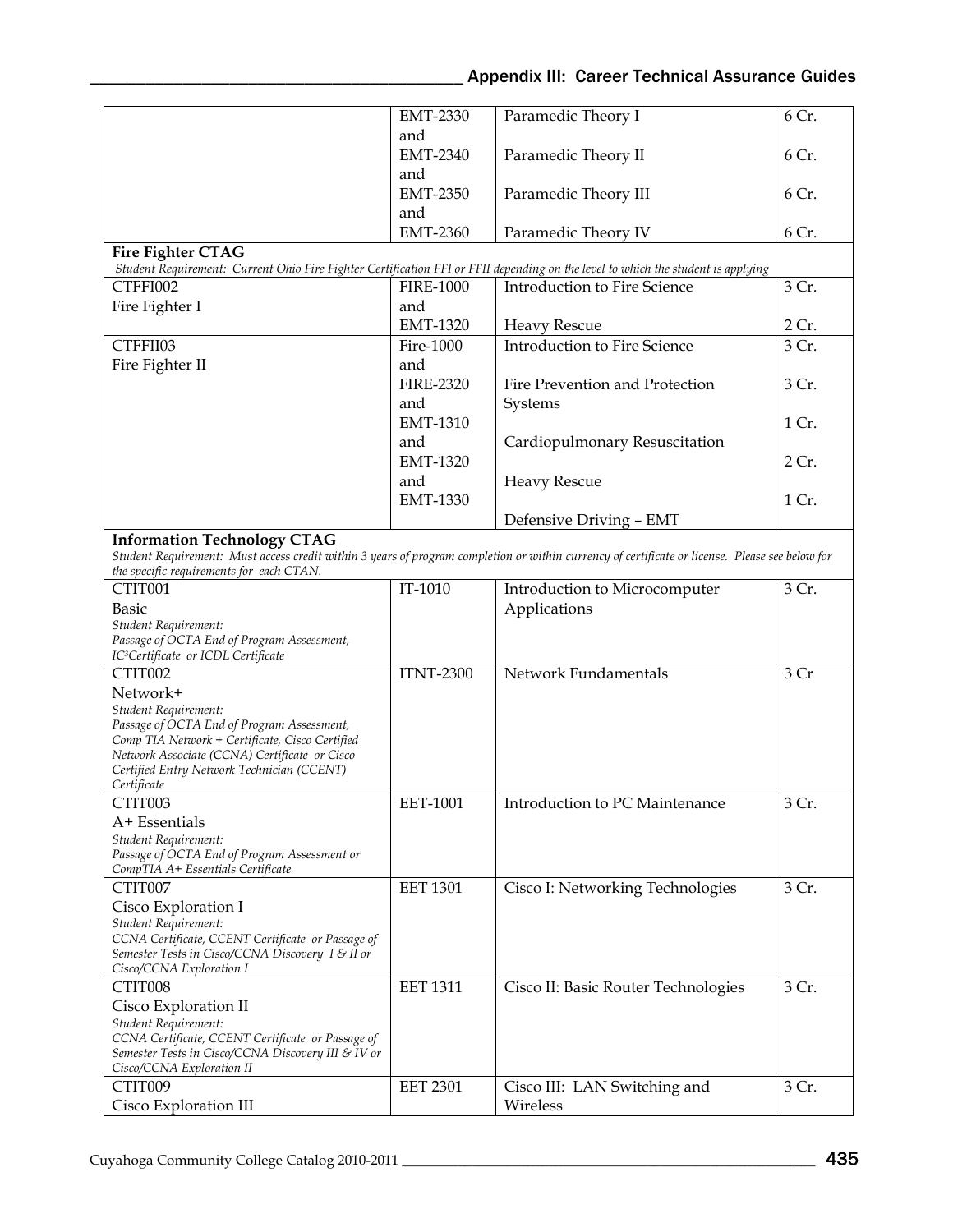| Student Requirement:<br>CCNA Certificate or Passage of Semester Test in<br>Cisco/CCNA Exploration III  |                  |                                                               |       |
|--------------------------------------------------------------------------------------------------------|------------------|---------------------------------------------------------------|-------|
| CTIT010                                                                                                | <b>EET 2311</b>  | Cisco IV: WAN Technologies                                    | 3 Cr. |
| Cisco Exploration IV                                                                                   |                  |                                                               |       |
| Student Requirement:                                                                                   |                  |                                                               |       |
| CCNA Certificate or Passage of Semester Test in                                                        |                  |                                                               |       |
| Cisco/CCNA Exploration IV<br>CTIT013                                                                   | <b>ITNT-2320</b> | System Administration for SQL                                 | 3 Cr  |
| <b>Windows Server 2003</b>                                                                             |                  | Server                                                        |       |
| Student Requirement:                                                                                   |                  |                                                               |       |
| Microsoft Managing and Maintaining a Microsoft                                                         |                  |                                                               |       |
| Windows Server 2003 environment (MS                                                                    |                  |                                                               |       |
| Examination 70-290)                                                                                    |                  |                                                               |       |
| Mechanical Engineering Technology CTAG<br>Student Requirement: Proof of satisfactory course completion |                  |                                                               |       |
| CTMET004                                                                                               | <b>MET 1240</b>  | Machine Tools and Manufacturing                               | 3Cr.  |
| <b>Manufacturing Processes</b>                                                                         |                  | Processes                                                     |       |
| <b>Medical Assisting CTAG</b>                                                                          |                  |                                                               |       |
| Student Requirement: CMA-AAMA or RMA-AMT Credentials                                                   |                  |                                                               |       |
| CTMAT004                                                                                               | MA-1501          | Medical Office Communications                                 | 3 Cr. |
| <b>Basic Administrative Functions</b>                                                                  |                  |                                                               |       |
| CTMAT005                                                                                               | MA-2511          | <b>Medical Office Procedures</b>                              | 3 Cr. |
| <b>Bookkeeping Functions</b>                                                                           |                  |                                                               |       |
| CTMAT006                                                                                               | HIM-1118         | Reimbursement for Physicians                                  | 1 Cr. |
| Process Insurance Claims                                                                               |                  | <b>Services</b>                                               |       |
| CTMAT008                                                                                               | MA-2860          | <b>Medical Assisting Practicum</b>                            | 2 Cr. |
| <b>Fundamental Procedures</b>                                                                          |                  |                                                               |       |
| CTMAT009                                                                                               | MA-1320          | Office Laboratory Procedures                                  | 3 Cr. |
| <b>Specimen Collection</b>                                                                             |                  |                                                               |       |
|                                                                                                        |                  |                                                               |       |
| CTMAT010                                                                                               | MA-1400          | <b>Basic Clinical Medical Assisting</b>                       | 2 Cr. |
| Diagnostic Testing                                                                                     |                  |                                                               |       |
| CTMAT011                                                                                               | MA-2411          | <b>Advanced Clinical Medical Assisting</b>                    | 3 Cr. |
| <b>Patient Care</b>                                                                                    |                  |                                                               |       |
| <b>Nursing CTAG</b>                                                                                    |                  |                                                               |       |
| CTPNNUR001                                                                                             |                  | If planning on transferring to an Associate Degree Registered |       |
| <b>Practical Nursing</b>                                                                               |                  | Nursing program consult the institution to which you plan to  |       |
|                                                                                                        | attend           |                                                               |       |
| CTADNUR002                                                                                             | <b>NURS-1300</b> | <b>Health Assessment</b>                                      | 2 Cr. |
| Associate Degree Registered                                                                            | and              |                                                               |       |
| Student Requirement:                                                                                   | <b>NURS-1450</b> | Self-Care Needs: Adult Life Span                              | 8 Cr. |
| LPN and completion of ONAM Transition course.                                                          | and              |                                                               |       |
|                                                                                                        | <b>NURS-1600</b> | <b>Health Deviations I</b>                                    | 8Cr.  |
|                                                                                                        |                  |                                                               |       |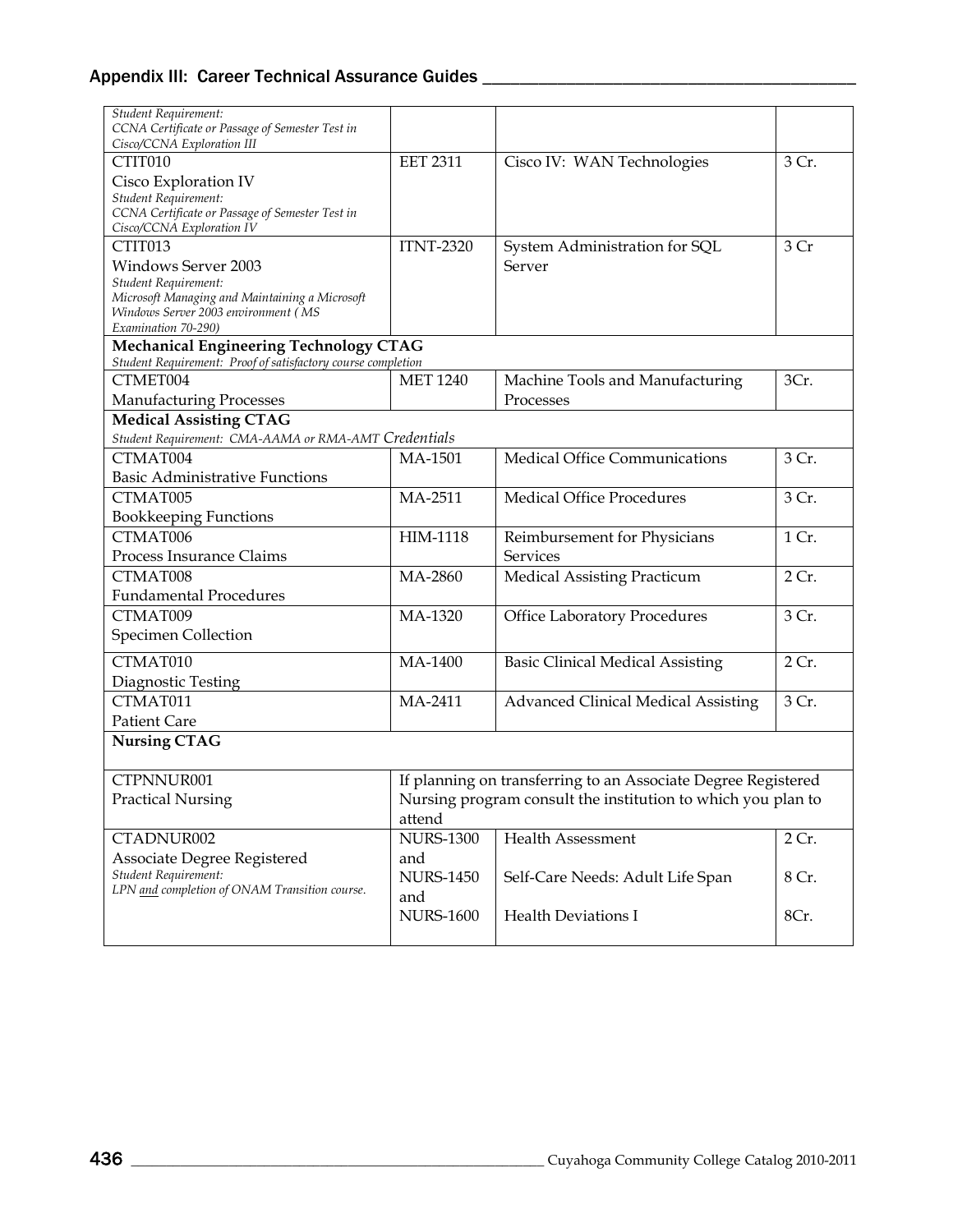## APPENDIX IV **Semester Course Numbering**

**Description** 

| Developmental Courses                                                   | 0800 to 0990                                                 |                                |
|-------------------------------------------------------------------------|--------------------------------------------------------------|--------------------------------|
| Introductory/Non-Majors/                                                | Freshman-Level No.<br>1000 to 1290                           | Sophomore-Level No.<br>$- - -$ |
| <b>Basic Courses</b>                                                    |                                                              |                                |
| Majors/Technical Courses                                                | 1300 to 1790                                                 | 2000 to 2790                   |
| Special Topics Courses*                                                 | 1800 to 1819                                                 | 2800 to 2819                   |
| Honors Special Topics                                                   | 180H                                                         | 280H                           |
| Independent Study/Research Courses                                      | 1820                                                         | 2820                           |
| Honors Independent Study/Research<br>Independent Study/Research Courses | 182H                                                         | 282H                           |
| (2 hour Lab)<br>Independent Study/Research Courses                      | 182S                                                         | 282S                           |
| (3 hour Lab)                                                            | 182T                                                         | 282T                           |
| Cooperative Education Courses                                           | - - -                                                        | 2830                           |
| Practicum                                                               | 1840 to 1870                                                 | 2840 to 2870                   |
| Clinicals (Nursing and Practical<br>Nursing only)                       | 1880 to 1900                                                 | 2880 to 2900                   |
| <b>Directed Practice</b>                                                | 1910 to 1930<br>(Radiography uses additional course numbers) | 2910 to 2930                   |
| Field Experience                                                        | 1940 to 1960                                                 | 2940 to 2960                   |
| Seminar                                                                 | 1970 to 1980                                                 | 2970 to 2980                   |
| Capstone Course                                                         | - - -                                                        | 2990                           |

Note: Modular courses are identified by use of the letters "A through E" instead of fourth digit such as "0". Some laboratory courses are identified by the letter "L" instead of fourth digit such as "0". Independent Study/Research labs are identified by letters "S" and "T" instead of the fourth digit "0". Honors courses that may replace a current course use the letter "H" in the fourth position (such as ENG-101H for ENG-1010).

\*Prior to Summer 2006, Special Topics courses were numbered as follows: 1800/2800 (lecture); 181S/281S (2 hour lab); 181T/281T (3 hour lab); and 181P/281P (practicum).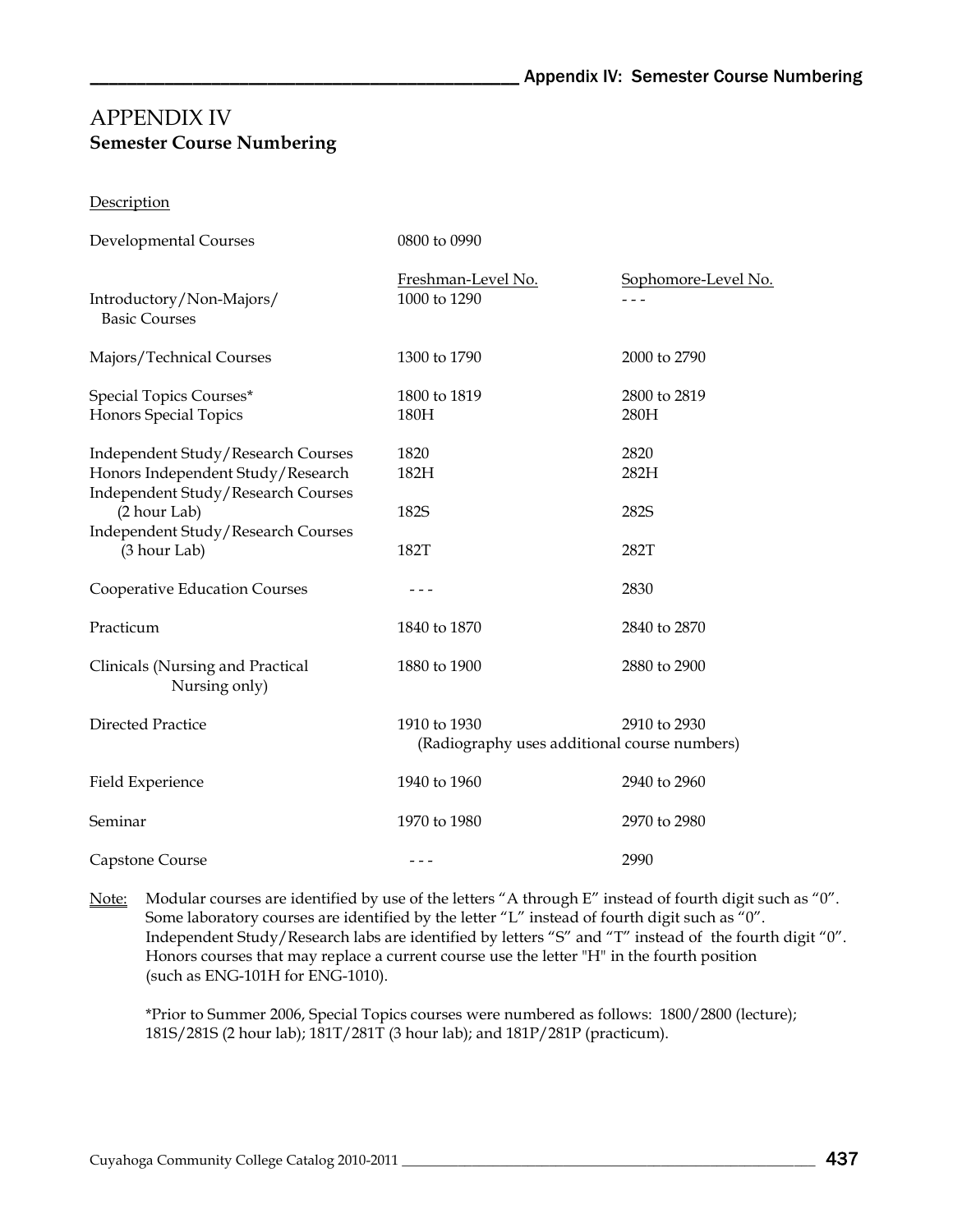# <span id="page-19-0"></span>APPENDIX V **Equivalent Courses**

The Equivalency Chart lists current semester courses that have equivalencies and semester courses that have been officially deleted and therefore are unavailable to students. Each current/deleted course is paired with a course replacement. The course replacement is identical in content, and has been renumbered to meet new degree requirements, or is very similar in content and instructional function and has been declared equivalent by content experts in the specific discipline. Active equivalent semester courses have sufficient content similar in nature and instructional function and have been declared equivalent. These course equivalents will be used consistently College-wide.

The concept of repeated courses, point of graduation and point of course completion are important elements of equivalent courses. These elements are explained below.

#### **Repeated Course: if identified as equivalent, renumbered course may be treated as repeats.**

The Equivalent Course Chart identifies a new course as equivalent to a current or deleted course. These new courses carry a different course number and may also carry a different subject code. These identified equivalent renumbered courses will be treated as repeats under the College's repeated course rules, i.e., credit is earned for only one completion and the single highest grade is computed into the student's grade point average.

#### **Repeated Modularized Courses: all modularized courses together are equivalent to their source course and may be treated as repeats.**

Source courses that have been modularized are indicated in the Course Descriptions of the College Catalog and may be identified by use of letters "A" through "E" in the .

fourth position of the course number. Modular courses, when all are completed, are equivalent to the source course. To meet degree requirements, completion of either the source course or all its modules is required. When a source course is used to meet degree requirements, none of the modular courses may be used; and when modular courses are used to meet degree requirements, the source course may not be used.

Since modular courses are equivalent to their source course, modular courses will be treated as repeats under the College repeated course rules provided that the earned grade in each of the modular courses is higher than the grade earned in the source course. A source course may be treated as a repeat of all the modules.

#### **Point of Graduation: if a course is a 2000-level course at the time the student graduates, the credits may apply to the 2000-level degree requirement.**

A course may be renumbered from a 1000-level course number to a 2000-level course number. The degree requirements for the Associate of Arts, Associate of Science, Associate of Applied Business and Associate of Applied Science, effective Fall 2001, require 20 semester credits at the 2000-level. Students who took a 1000-level course that has since been renumbered to a 2000-level course may use that 2000-level course to meet the 2000 level requirement.

**Point of Course Completion: if a course was taken when it carried a 2000-level course number, the semester credits may be applied to the 2000-level degree requirement.**

A course may be renumbered from a 2000-level course number to a 1000-level course number. The student may apply the course to the 20 semester credits at the 2000 level requirement if the course carried a 2000-level course number at the time the student took the course

| <b>CURRENT COURSE</b> |                                          | DELETED COURSES THAT ARE EQUIVALENT FOR<br><b>GRADE REPEAT</b> |                  |  |
|-----------------------|------------------------------------------|----------------------------------------------------------------|------------------|--|
| ACCT-1011 (3 Cr)      | <b>Business Math Applications</b>        | ACCT-1010 (3 Cr)                                               |                  |  |
| ACCT-1041 (4 Cr)      | Individual Taxation                      | ACCT-1040 (3 Cr)                                               |                  |  |
| ACCT-1321 (4 Cr)      | Accounting with Computer<br>Applications | ACCT-1320 (4 Cr)                                               |                  |  |
| ACCT-2041 (4 Cr)      | <b>Business Taxation</b>                 | ACCT-2040 (3 Cr)                                               |                  |  |
| AOS-1200 (3 Cr)       | Word Processing I                        | ITAP-1200 (3 Cr)                                               | OADM-2300 (3 Cr) |  |
| AOS-1220 (2 Cr)       | Speed Building                           | ITAP-1220 (2 Cr)                                               | OADM-1030 (2 Cr) |  |
| AOS-1230 (3 Cr)       | Document Formatting and<br>Production    | ITAP-1230 (3 Cr)                                               | OADM-1310 (3 Cr) |  |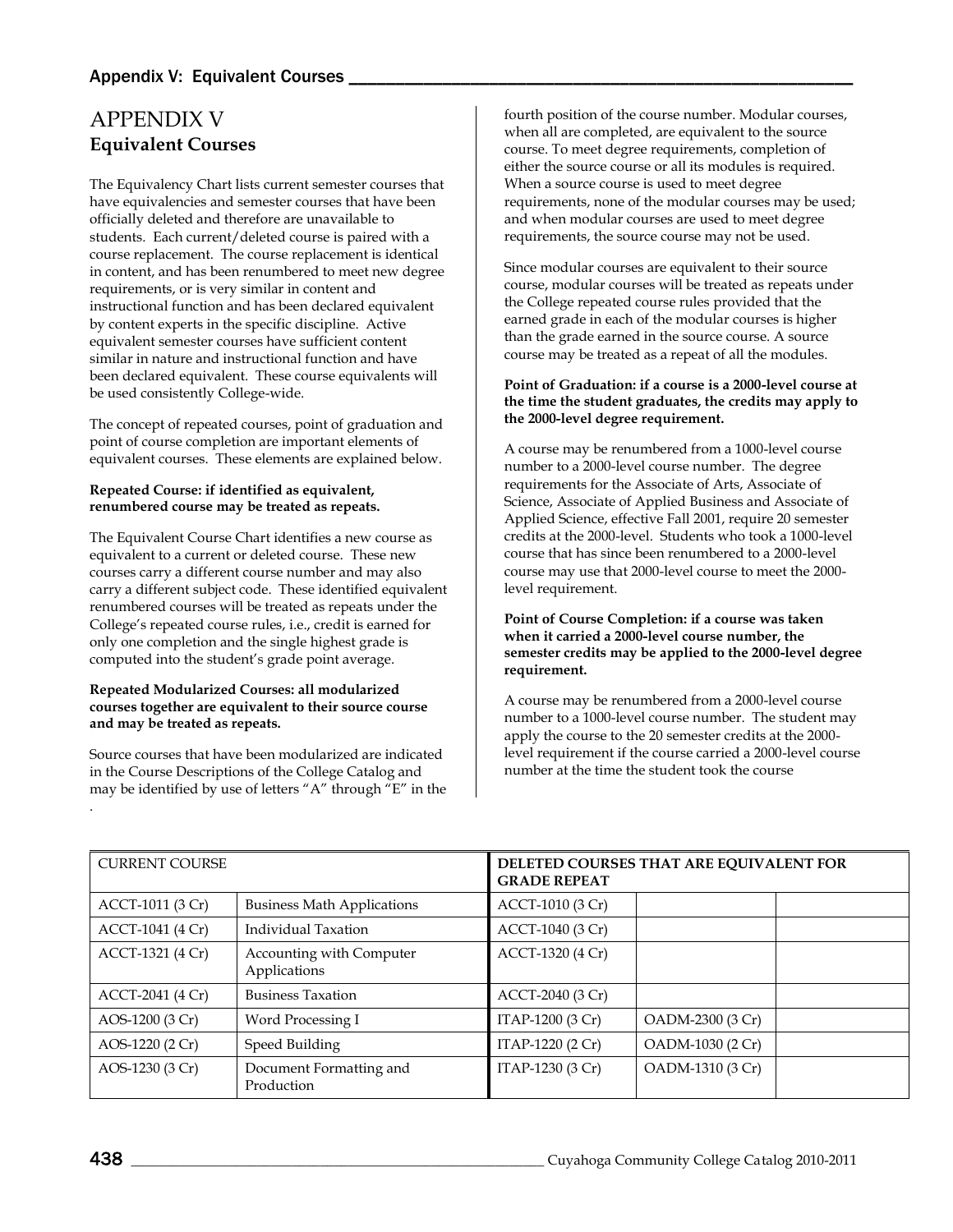| <b>CURRENT COURSE</b> |                                                    | <b>GRADE REPEAT</b> | DELETED COURSES THAT ARE EQUIVALENT FOR |  |
|-----------------------|----------------------------------------------------|---------------------|-----------------------------------------|--|
| AOS-1240 (3 Cr)       | Filing with Microcomputer<br>Applications          | ITAP-1240 (3 Cr)    | OADM-1240 (3 Cr)                        |  |
| AOS-1250 (3 Cr)       | Electronic Spreadsheet Use and<br>Design           | ITAP-1250 (3 Cr)    | OADM-1050 (3 Cr)                        |  |
| AOS-2200 (3 Cr)       | Word Processing II                                 | ITAP-2200 (3 Cr)    |                                         |  |
| AOS-2210 (3 Cr)       | <b>Presentation Software</b>                       | ITAP-2210 (3 Cr)    |                                         |  |
| AOS-2270 (3 Cr)       | Desktop Publishing                                 | ITAP-2270 (3 Cr)    |                                         |  |
| AOS-2410 (3 Cr)       | Office Management                                  | BADM-2410 (3 Cr)    |                                         |  |
| AOS0-2990 (3 Cr)      | Office Procedures and Practices                    | BADM-2990 (3 Cr)    | OADM-2990 (3 Cr)                        |  |
| ART-2020 (3 Cr)       | Art History Survey: Prehistoric to<br>Renaissance  | ART-1020 (3 Cr)     |                                         |  |
| ART-2030 (3 Cr)       | Art History Survey: Late Renaissance<br>to Present | ART-1030 (3 Cr)     |                                         |  |
| ART-1091 (3 Cr)       | Color Theory & Application                         | ART-1090 (3 Cr)     |                                         |  |
| ART-1301 (3 Cr)       | Graphic Design                                     | ART-1300 (3 Cr)     |                                         |  |
| ART-1311 (3 Cr)       | Graphic Design II                                  | ART-1310 (3 Cr)     |                                         |  |
| ART-2151 (3 Cr)       | Animation for Web and Media                        | ART-2150 (3 Cr)     |                                         |  |
| ASL-1001 (2 Cr)       | Fingerspelling                                     | ASL-1000 (1 Cr)     |                                         |  |
| ATCT-1301 (2 Cr)      | Introduction to Carpentry                          | ATCT-1300 (2 Cr)    |                                         |  |
| ATCT-1320(2 Cr)       | Introduction to Hand and Power<br>Tools            | ATCT-2320 (2 Cr)    |                                         |  |
| ATCT-1331 (2 Cr)      | Concrete Footers and Walls                         | ATCT-1330 (2 Cr)    |                                         |  |
| ATCT-1351 (2 Cr)      | Metal Studs and Dry Walls                          | ATCT-1350 (2 Cr)    |                                         |  |
| ATCT-1381 (2 Cr)      | Wood Framing                                       | ATCT-1380 (2 Cr)    |                                         |  |
| ATCT-1491 (2 Cr)      | <b>Residential Steel Framing</b>                   | ATCT-1490 (2 Cr)    |                                         |  |
| ATCT-2341 (2 Cr)      | Concrete Specialties                               | ATCT-2340 (2 Cr)    |                                         |  |
| ATCT-2361 (2 Cr)      | <b>Suspended Ceilings</b>                          | ATCT-2360 (2 Cr)    |                                         |  |
| ATCT-2511 (2 Cr)      | Concrete Columns and Decks                         | ATCT-2510 (2 Cr)    |                                         |  |
| AUTO-1001 (2 Cr)      | Auto Maintenance/Consumer Issues                   | AUTO-1000 (2 Cr)    |                                         |  |
| AUTO-1501 (2 Cr)      | Automotive Electrical Fundamentals                 | AUTO-1500 (2 Cr)    |                                         |  |
| BADM-1000 (2 Cr)      | <b>Business Language Skills</b>                    | OADM-1000 (2 Cr)    |                                         |  |
| BADM-2010 (3 Cr)      | <b>Business Communications</b>                     | OADM-2010 (3 Cr)    |                                         |  |
| BADM-2120 (3 Cr)      | Logistics Management                               | BADM-2300 (3 Cr)    |                                         |  |
| BADM-2501 (3 Cr)      | <b>Business Strategies</b>                         | BADM-2500 (3 Cr)    |                                         |  |
| BADM-2600 (2 Cr)      | Introduction to World Trade                        | MARK-2110 (2 Cr)    |                                         |  |
| BADM-2990 (3 Cr)      | Office Procedures and Practices                    | OADM-2990 (3 Cr)    |                                         |  |
| BIO-2330 (4 Cr)       | Anatomy and Physiology I                           | BIO-1430 (4 Cr)     |                                         |  |
| BIO-2340 (4 Cr)       | Anatomy and Physiology II                          | BIO-1440 (4 Cr)     |                                         |  |
| C&CR-1320 (4 Cr)      | Realtime Theory II                                 | C&CR-1310 (2 Cr)    |                                         |  |
| C&CR-1600 (5 Cr)      | <b>Court Reporting Technology</b>                  | C&CR-1370 (3 Cr)    | C&CR-1371 (2 Cr) &<br>C&CR-1310 (2 Cr)  |  |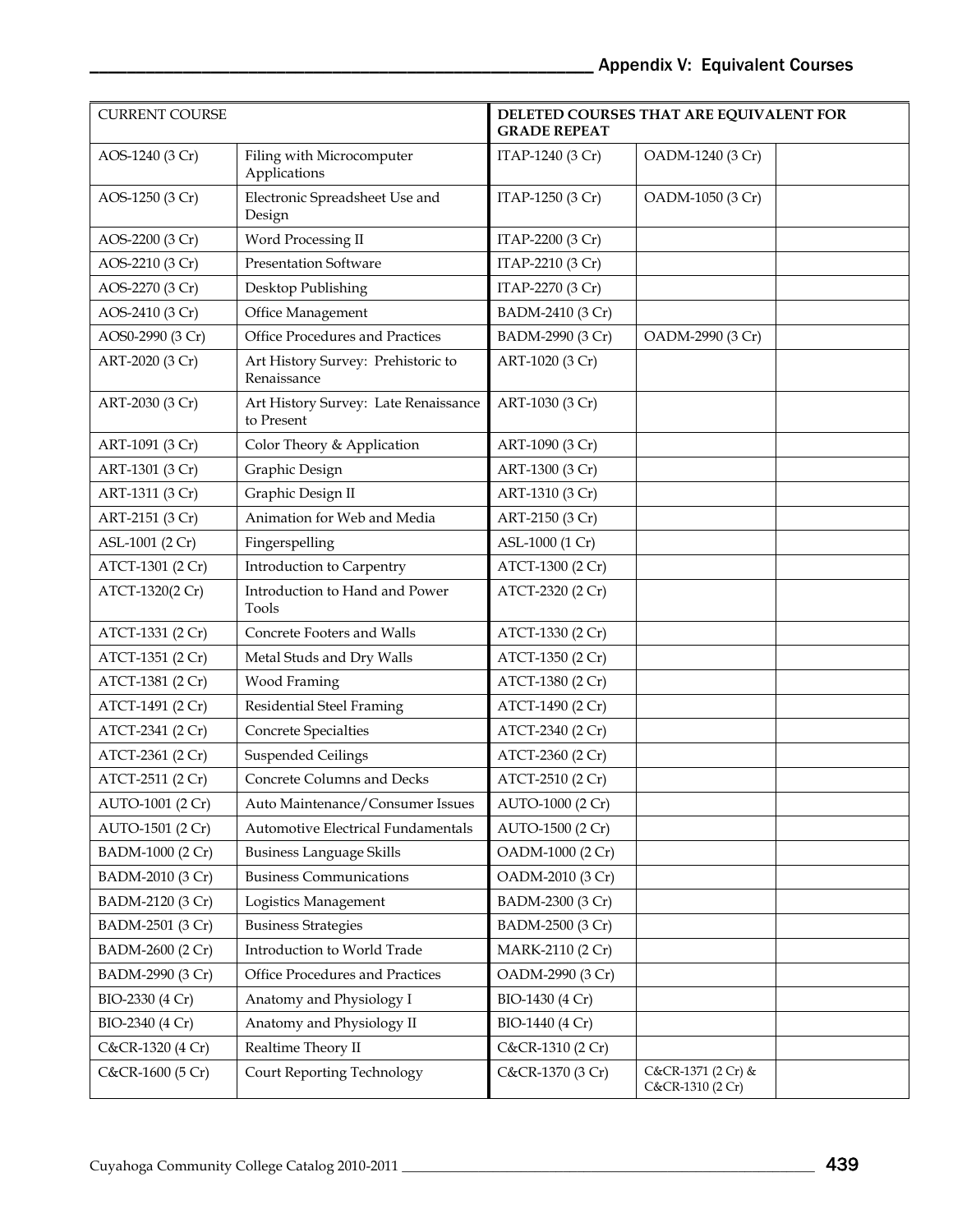| <b>CURRENT COURSE</b> |                                                          | <b>GRADE REPEAT</b> | DELETED COURSES THAT ARE EQUIVALENT FOR |
|-----------------------|----------------------------------------------------------|---------------------|-----------------------------------------|
| C&CR-2601(3 Cr)       | <b>Technical Terminology I</b>                           | C&CR-2600 (3 Cr)    |                                         |
| C&CR-2651 (3 Cr)      | Technical Terminology II                                 | C&CR-2650 (2 Cr)    |                                         |
| CHIN-1011 (4 Cr)      | Beginning Chinese Language and<br>Culture I              | CHIN-1010 (4 Cr)    |                                         |
| CHIN-1021 (4 Cr)      | Beginning Chinese Language and<br>Culture II             | CHIN-1020 (4 Cr)    |                                         |
| CNST-1281 (3 Cr)      | <b>Construction Engineering Orientation</b>              | CNST-1280 (2 Cr)    |                                         |
| CNST-1410 (3 Cr)      | Architectural CAD I                                      | ARCH-1410 (3 Cr)    |                                         |
| CNST-1420 (3 Cr)      | Architectural CAD II                                     | ARCH-1420 (3 Cr)    |                                         |
| CNST-2110 (3 Cr)      | <b>Basic Survey Practices</b>                            | ARCH-2110 (3 Cr)    |                                         |
| CNST-2130 (3 Cr)      | Construction Methods, Materials &<br>Equipment           | ARCH-2320 (3 Cr)    |                                         |
| CNST-2210 (3 Cr)      | Mechanical & Electrical Systems                          | ARCH-2210 (3 Cr)    |                                         |
| CNST-2250 (3 Cr)      | <b>Advanced Construction Print</b><br>Reading            | CNST-2120 (3 Cr)    | ARCH-1430 (3 Cr)                        |
| CNST-2330 (3 Cr)      | <b>Construction Scheduling</b>                           | CNST-2530 (3 Cr)    | ARCH-2420 (3 Cr)                        |
| CNST-2410 (3 Cr)      | Principles of Structural Design                          | ARCH-2410 (3 Cr)    |                                         |
| CNST-2631 (3 Cr)      | <b>Construction Management Systems</b>                   | CNST-2630 (3 Cr)    | ARCH-2220 (3 Cr)                        |
| CNST-2990 (3 Cr)      | Construction Estimating and Cost<br>Analysis             | CNST-2320 (3 Cr)    | ARCH-2310 (3 Cr)                        |
| DAST-1200 (3 Cr)      | Oral Structure and Development                           | BIO-1200 (3 Cr)     |                                         |
| DENT-1210 (3 Cr)      | General and Oral Histopathology                          | BIO-1210 (4 Cr)     |                                         |
| DENT-1431 (2 Cr)      | Head and Neck Anatomy                                    | DENT-1430 (3 Cr)    |                                         |
| DENT-2990 (1 Cr)      | Dental Hygiene Practice                                  | DENT-2430 (1 Cr)    |                                         |
| DIET-1200 (3 Cr)&     | <b>Basic Nutrition</b>                                   | DIET-1300 (4 Cr)    |                                         |
| DIET-1320 (1 Cr)      | Nutrition Applications                                   |                     |                                         |
| DIET-1331 (4 Cr)      | Food Production Fundamentals                             | DIET-1330 (6 Cr)    |                                         |
| DIET-2862 (2 Cr)      | Geriatric Nutrition Practicum                            | DIET-2861 (4 Cr)    |                                         |
| &                     | Community Nutrition Practicum                            |                     |                                         |
| DIET-2863 (2 Cr)      |                                                          |                     |                                         |
| DIET 2301 (3 Cr)      | Medical Nutrition Therapy I                              | DIET-2300 (2 Cr)    |                                         |
| DIET-2311 (3 Cr)      | Medical Nutrition Therapy II                             | DIET-2310 (2 Cr)    |                                         |
| DIET-2410 (1 Cr)<br>& | Life Cycle Nutrition - Pregnancy and<br>Lactation &      | DIET-2400 (3 Cr)    |                                         |
| DIET-2420 (1 (Cr)     | Life Cycle Nutrition - Nutrition for<br>Children<br>$\&$ |                     |                                         |
| &<br>DIET-2430 (1 Cr) | Life Cycle Nutrition - Nutrition<br>Through Adulthood    |                     |                                         |
| DIET-2501 (2 Cr)      | Nutrition Applications in Long Term<br>Care              | DIET-2500 (3 Cr)    |                                         |
| DIS-1300 (3 Cr)       | <b>Interpreting Fundamentals</b>                         | ITP-1300 (3 Cr)     |                                         |
| DIS-1310 (2 Cr)       | Interpreting I                                           | ITP-1310 (2 Cr)     |                                         |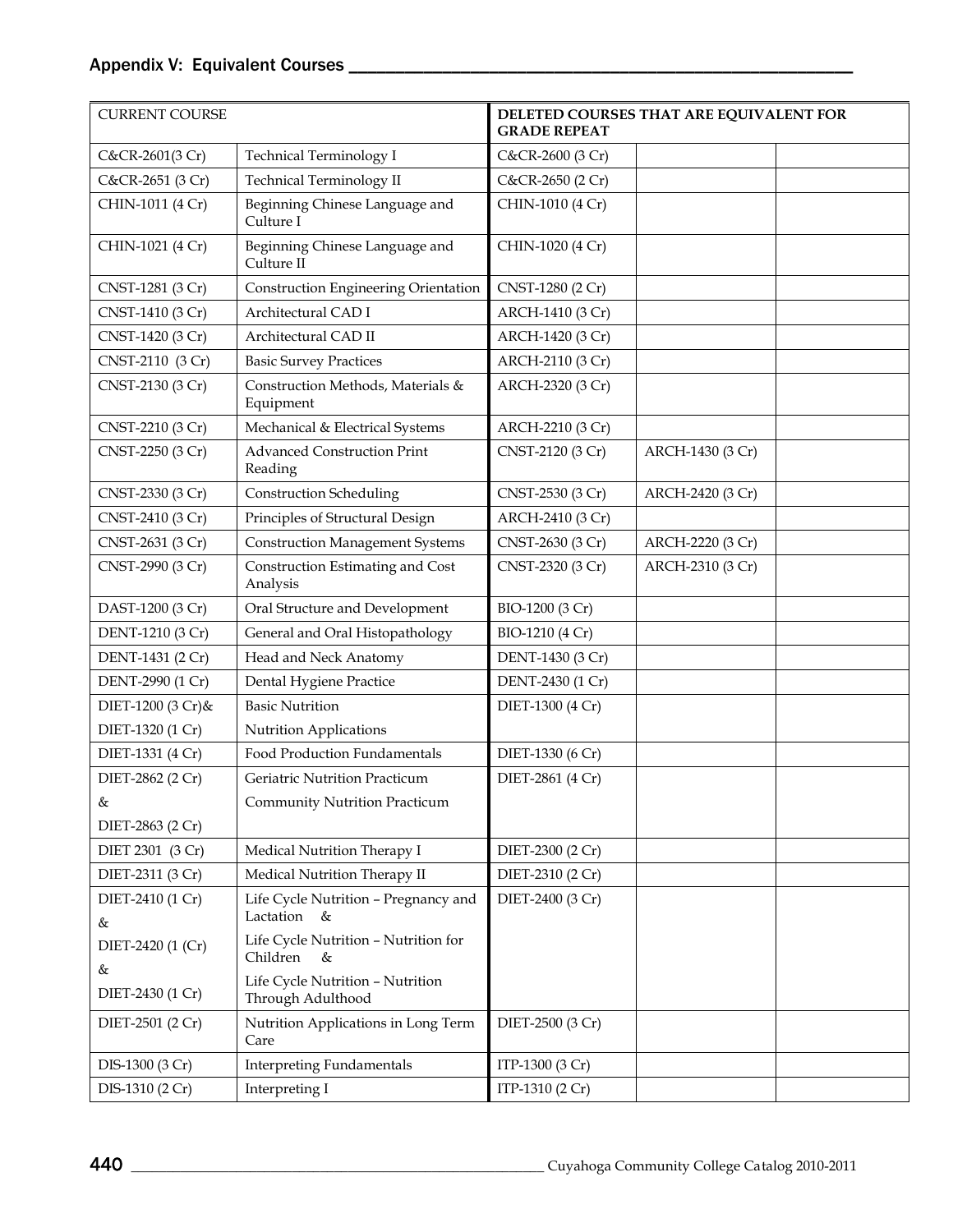| <b>CURRENT COURSE</b> |                                               | <b>GRADE REPEAT</b>                  | DELETED COURSES THAT ARE EQUIVALENT FOR |
|-----------------------|-----------------------------------------------|--------------------------------------|-----------------------------------------|
| DIS-1402 (3 Cr)       | <b>ASL Linguistics</b>                        | DIS-1401 (3 Cr)                      | ITP-1400 (2 Cr)                         |
| DIS-1850 ((2 Cr)      | Practicum I                                   | ITP-1850 (2 Cr)                      |                                         |
| DIS-1970 (1 Cr)       | Practicum Seminar I                           | ITP-1970 (1 Cr)                      |                                         |
| DIS-2300 (2 Cr)       | Transliterating                               | ITP-2300 (2 Cr)                      |                                         |
| DIS-2310 (2 Cr)       | Interpreting II                               | ITP-2310 (2 Cr)                      |                                         |
| DIS-2410 (2 Cr)       | Voicing                                       | ITP-2410 (2 Cr)                      |                                         |
| DIS-2850 (2 Cr)       | Practicum II                                  | ITP-2850 (2 Cr)                      |                                         |
| DIS-2970 (1 Cr)       | Practicum Seminar II                          | ITP-2970 (1 Cr)                      |                                         |
| DMS-1070 (2 Cr)       | Physical Concepts in Diagnostic<br>Sonography | PHYS-1070 (2 Cr)                     |                                         |
| DMS-1303 (2 Cr)       | Introduction to Sonography                    | DMS-1302 (1 Cr) &                    |                                         |
|                       |                                               | DMS-1340 (1 Cr)                      |                                         |
| DMS-1311 (2 Cr)       | Initial Sonographic Scanning                  | DMS-1310 (2 Cr)                      |                                         |
| DMS-1351 (1 Cr)       | <b>Patient Care Skills</b>                    | DMS-1340 (1 Cr) &                    |                                         |
|                       |                                               | DMS-1350 (1 Cr)                      |                                         |
| DMS-1381 (3 Cr)       | Cardiac Diagnostic Procedures                 | DMS-1380 (4 Cr)                      |                                         |
| DMS-1401 (3 Cr)       | Abdominal Sonography I                        | DMS-1400 (3 Cr)                      |                                         |
| DMS-1602 (4 Cr)       | Echocardiography I                            | DMS-1360 (2 Cr) &                    |                                         |
|                       |                                               | DMS-1601 (3 Cr)                      |                                         |
| DMS-1702 (4 Cr)       | Vascular Sonography I                         | DMS-1360 (2 Cr) &                    |                                         |
|                       |                                               | DMS-1701 (4 Cr)                      |                                         |
| DMS-1911 (2 Cr)       | <b>Initial Directed Practice</b>              | DMS-1910 (3 Cr)                      |                                         |
| DMS-1921 (4 Cr)       | Directed Practice I                           | DMS-1920 (4 Cr)                      |                                         |
| DMS-2330 (3 Cr)       | Sonographic Pathology                         | DMS-1330 (3 Cr)                      |                                         |
| DMS-2401 (4 Cr)       | Abdominal Sonography II                       | DMS-2400 (4 Cr)                      |                                         |
| DMS-2602 (4 Cr)       | Echocardiography II                           | DMS-1370 (2 Cr) &<br>DMS-2601 (3 Cr) |                                         |
| DMS-2702 (4 Cr)       | Vascular Sonography II                        | DMS-1370 (2 Cr) &                    |                                         |
|                       |                                               | DMS-2701 (3 Cr)                      |                                         |
| DMS-2911 (5 Cr)       | Directed Practice II                          | DMS-2910 (4 Cr)                      |                                         |
| DMS-2921 (3 Cr)       | Directed Practice III                         | DMS-2920 (4 Cr)                      |                                         |
| DMS-2981 (1 Cr) &     | Specialty Registry Review and                 | DMS-2980 (2 Cr)                      |                                         |
| DMS-2985 (1 Cr)       | Physics Review                                |                                      |                                         |
| DMS-2991 (1 Cr)       | Sonography Capstone                           | DMS-2990 (1 Cr)                      |                                         |
| ECED-2700 (3 Cr)      | Including Children with Special<br>Needs      | ECED-1700 (3 Cr)                     |                                         |
| ECON-2610 (4 Cr)      | Principles of Macroeconomics                  | ECON-1610 (3 Cr)                     |                                         |
| ECON-2620 (4 Cr)      | Principles of Microeconomics                  | ECON-1620 (3 Cr)                     |                                         |
| EDUC-1411 (3 Cr)      | Individuals with Exceptionalities             | EDUC-1410 (3 Cr)                     |                                         |
| EET-1001 (3 Cr)       | Introduction to PC Maintenance                | EET-1000 (2 Cr)                      |                                         |
| EET-1021 (3 Cr)       | Operating System Technologies I               | EET-1010 (2 Cr) &                    |                                         |
|                       |                                               | EET-1020 (2 Cr)                      |                                         |
| EET-1031 (3 Cr)       | Operating System Technologies II              | EET-1030 (2 Cr)                      |                                         |
| EET-1051 (2 Cr)       | PC Servicing and Troubleshooting              | EET-1050 (3 Cr)                      |                                         |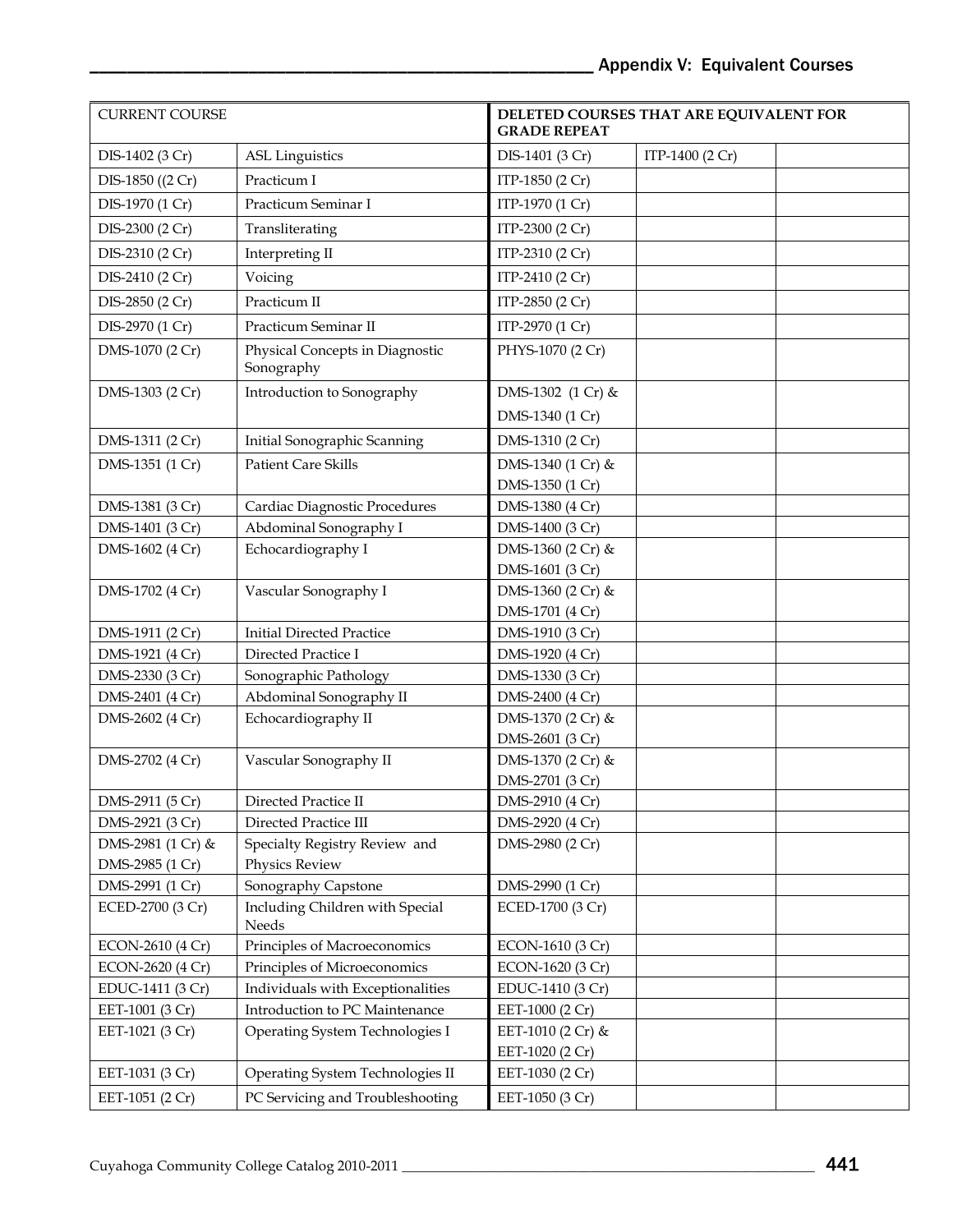## Appendix V: Equivalent Courses \_\_\_\_\_\_\_\_\_\_\_\_\_\_\_\_\_\_\_\_\_\_\_\_\_\_\_\_\_\_\_\_\_\_\_\_\_\_\_\_\_\_\_\_\_\_\_\_\_\_\_\_\_\_

| <b>CURRENT COURSE</b>                |                                                                                                                    | DELETED COURSES THAT ARE EQUIVALENT FOR<br><b>GRADE REPEAT</b> |                                     |
|--------------------------------------|--------------------------------------------------------------------------------------------------------------------|----------------------------------------------------------------|-------------------------------------|
| EET-1071 (2 Cr)                      | Computer System Peripherals                                                                                        | EET-1070 (1 Cr) &<br>EET-1040 (1 Cr)                           |                                     |
| EET-1081 (1 Cr)                      | Computer User Support                                                                                              | EET-1080 (1 Cr)                                                |                                     |
| EET-1091 (1 Cr)                      | Test Preparation for A+ Certification                                                                              | EET-1090 (1 Cr)                                                |                                     |
| EET-1160 (2 Cr) &                    | Direct Current Circuits I &                                                                                        | EET-1110 (3 Cr)                                                |                                     |
| EET-1170 (2 Cr)                      | Direct Current Circuits II                                                                                         |                                                                |                                     |
| EET-1180(1)                          | <b>Surface Mount Soldering</b>                                                                                     | EET-2160 (1)                                                   |                                     |
| EET-2111 (3 Cr)                      | <b>Industrial Electronics I</b>                                                                                    | EET-2110 (3 Cr)                                                |                                     |
| EET-2241 (3 Cr)                      | Microprocessors and Hardware<br>Interface with C Programming                                                       | EET-2240 (3 Cr)                                                |                                     |
| EET-1301 (3 Cr)                      | Cisco I: Networking Technologies                                                                                   | EET-1300 (2 Cr)                                                |                                     |
| EET-1311 (3 Cr)                      | Cisco II: Basic Router Technologies                                                                                | EET-1310 (2 Cr)                                                |                                     |
| EET-2301 (3 Cr)                      | Cisco III: LAN Switching & Wireless                                                                                | EET-2300 (2 Cr)                                                |                                     |
| EET-2311 (3 Cr)                      | Cisco IV: WAN Technologies                                                                                         | EET-2301 (2 Cr)                                                |                                     |
| END-2411 (3 Cr)                      | Neurophysiology of<br>Electroencephalography/Sleep<br>Disorders                                                    | END-2410 (2 Cr)                                                | END-1400 (2 Cr)                     |
| EMT-1301 (7 Cr)                      | Emergency Medical Technician -<br><b>Basic</b>                                                                     | EMT-1300 (5 Cr) &                                              |                                     |
|                                      | Paramedic Theory I &                                                                                               | EMT-1740 (1 Cr)                                                |                                     |
| EMT-2330 (6 Cr) &<br>EMT-2340 (6 Cr) | Paramedic Theory II                                                                                                | EMT-2310 (10 Cr)                                               |                                     |
| EMT-2350(6 Cr) &                     | Paramedic Theory III                                                                                               | EMT-2320 (10 Cr)                                               |                                     |
| EMT-2360 (6 Cr)                      | Paramedic Theory IV                                                                                                |                                                                |                                     |
| EHST-1301 (3 Cr)<br>and              | Introduction to Environmental<br>Technology &                                                                      | EHST-1300 (4 Cr)                                               |                                     |
| EHST-1330 (3 Cr)                     | Hazardous Waste Operations and<br><b>Emergency Response</b>                                                        |                                                                |                                     |
| EHST-2220 (2 Cr)                     | EH&S Management Systems                                                                                            | EHST-1320 (2 Cr)                                               | EHST-132A (1 Cr) & EHST-132B (1 Cr) |
| EHST-2341 (2 Cr)                     | Hazardous Materials Transportation                                                                                 | EHST-2340 (2 Cr)                                               |                                     |
| EHST-2351 (2 Cr)                     | <b>Emergency Planning and Response</b>                                                                             | EHST-2350 (2 Cr)                                               |                                     |
| EHST-2361 (4 Cr)                     | Environmental Sampling and<br>Analysis                                                                             | EHST-2360 (4 Cr)                                               |                                     |
| EHST-2371 (1 Cr)                     | Occupational Safety and Health<br>Act/Department of Transportation<br>Refresher                                    | EHST-2370 (2 Cr)                                               |                                     |
| EHST-2991 (3 Cr)                     | Professional Practice                                                                                              | EHST-2400 (1 Cr)                                               |                                     |
| EHST-2820 (1 Cr)                     | *Contact program manager to<br>arrange independent study for<br>students who need EHST-2990 to<br>complete program | EHST-2990 (1 Cr)                                               |                                     |
| ENG-2151 (3 Cr)                      | <b>Technical Writing</b>                                                                                           | ENG-2150 (3 Cr)                                                |                                     |
| ENG-2601 (3 Cr)                      | Literature for Children and<br>Adolescents                                                                         | ENG-2600 (3 Cr)                                                |                                     |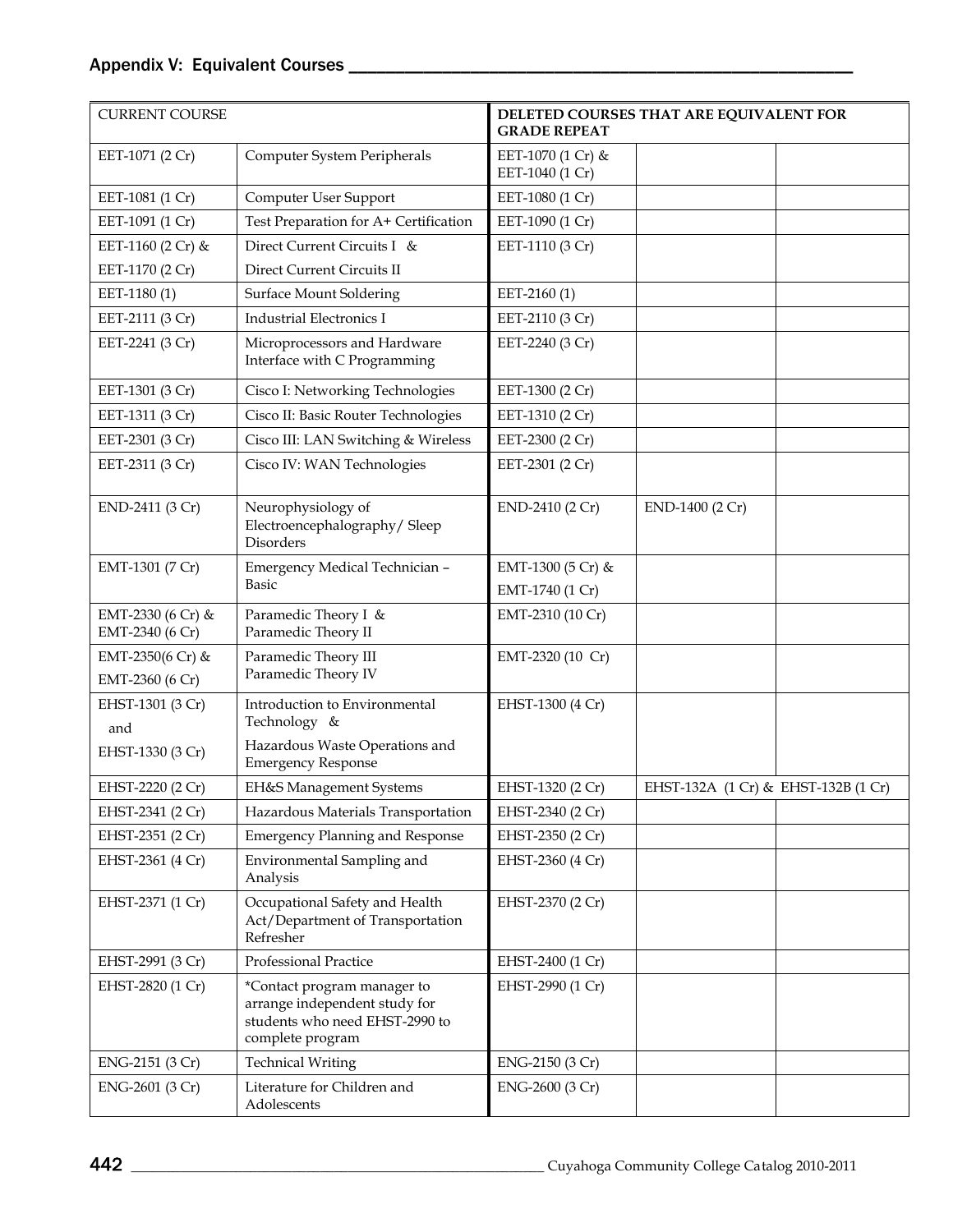| <b>CURRENT COURSE</b> |                                                  | <b>GRADE REPEAT</b> | DELETED COURSES THAT ARE EQUIVALENT FOR |
|-----------------------|--------------------------------------------------|---------------------|-----------------------------------------|
| GEN-1022 (3 Cr)       | <b>Strategies for Success</b>                    | GEN-1021 (3 Cr)     | GEN-1020 (2 Cr)                         |
| GEN-1032 (2 Cr)       | Information Literacy and Library<br>Research     | GEN-1031 (2 Cr)     | GEN-1030 (2 Cr)                         |
| HTEC-1040 (1 Cr)      | Health Career Exploration                        | HLTH-1200 (2 Cr)    |                                         |
| HIM-1010 (1 Cr)       | <b>Basic Medical Transcription</b>               | MA-1420 (1 Cr)      |                                         |
| HIM-1111 (3 Cr)       | Physician Office Coding                          | HIM-1110 (2 Cr)     |                                         |
| HIM-1111 (3 Cr) &     | Physician Office Coding &                        | MA-2520 (3 Cr)      |                                         |
| HIM-1120 (3 Cr)       | <b>Medical Billing Practices</b>                 |                     |                                         |
| HIM-1301 (3 Cr)       | Introduction to Health Information<br>Management | HIM-1300 (4 Cr)     |                                         |
| HIM-1311 (3 Cr)       | Legal Aspects of Health Care                     | HIM-1310 (2 Cr)     |                                         |
| HIM-1401 (2 Cr)       | Systems in Health Care Delivery                  | HIM-1400 (3 Cr)     |                                         |
| HIM-1411 (2 Cr)       | Healthcare Statistical Application &<br>Research | HIM-1410 (2 Cr)     |                                         |
| HIM-1422 (3 Cr)       | Health Data Documentation and<br>Informatics     | HIM-1421 (3 Cr)     | HM-1420 (3 Cr)                          |
| HIM-2130 (2 Cr)       | Coding with CPT                                  | HIM-1130 (2 Cr)     |                                         |
| HIM-2130 (2 Cr) &     | Coding with CPT &                                | HIM-2300 (4 Cr)     |                                         |
| HIM-2150 (2 Cr)       | Coding with ICD-9-CM                             |                     |                                         |
| HIM-2150 (2 Cr)       | Coding with ICD-9-CM                             | HIM-1150 (2 Cr)     |                                         |
| HIM-2312 (3 Cr)       | Quality Assessment & Improvement                 | HIM-2311 (2 Cr)     | HIM-2310 (3 Cr)                         |
| HIM-2401 (2 Cr) &     | Intermediate Coding &                            | HIM-2400 (4 Cr)     |                                         |
| HIM-2430 (2 Cr)       | Medical Reimbursement<br>Methodologies           |                     |                                         |
| HIM-2851 (3 Cr)       | Practicum I                                      | HIM-2850 (2 Cr)     |                                         |
| HIM-2861 (3 Cr)       | Practicum II                                     | HIM-2860 (2 Cr)     |                                         |
| HIST-2150 (3 Cr)      | African American History to 1877                 | HIST-1710 (3 Cr)    |                                         |
| HIST-2160 (3 Cr)      | African American History 1877-<br>Present        | HIST-1720 (3 Cr)    |                                         |
| HIST-2051 (3 Cr)      | History of Russia to 1917                        | HIST-2050 (3 Cr)    |                                         |
| HOSP-1551 (3 Cr)      | Baking Production and Sales I                    | HOSP-1550 (2 Cr)    |                                         |
| HOSP-2700 (2 Cr)      | <b>Hospitality Purchasing</b>                    | HOSP-1700 (2 Cr)    |                                         |
| HOSP-2861 (4 Cr)      | Lodging and Tourism Management                   | HOSP-2860 (4 Cr)    |                                         |
| HOSP-2991 (3 Cr)      | Advanced Culinary Skills and<br>Evaluation       | HOSP-2990 (2 Cr)    |                                         |
| HS-1200 (4 Cr)        | Treatment Modalities and Diversity               | HS-1310 (2 Cr) &    |                                         |
|                       | Issues in Chemical Dependency                    | HS-2310 (2 Cr)      |                                         |
| HS-1210 (2 Cr)        | Prevention and Chemical<br>Dependency            | HS-1320 (2 Cr)      |                                         |
| HS-1220 (4 Cr)        | Diagnostic Tools and Legal                       | HS-1410 (2 Cr) &    |                                         |
|                       | Considerations                                   | HS-1420 (2 Cr)      |                                         |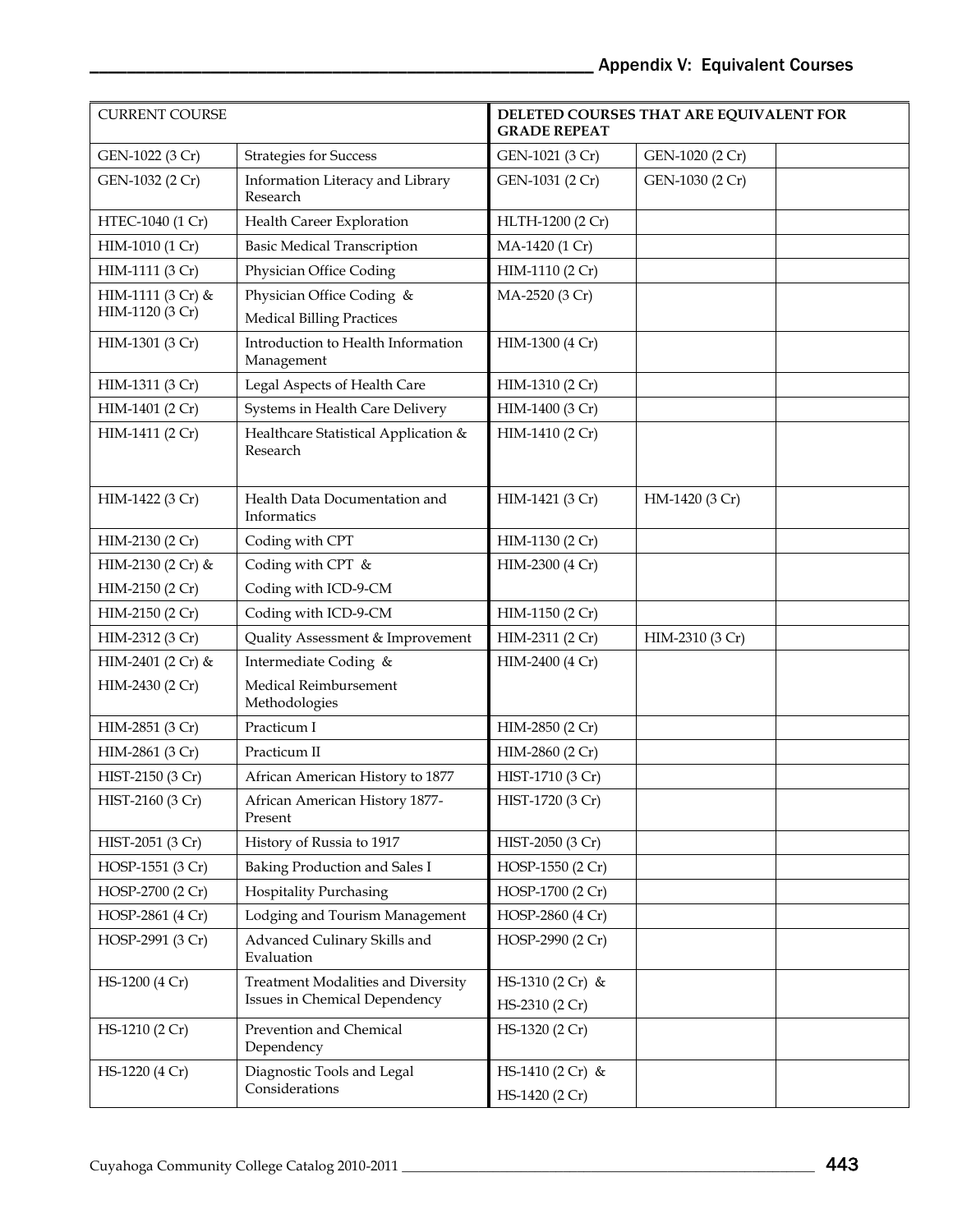| <b>CURRENT COURSE</b> |                                                           | DELETED COURSES THAT ARE EQUIVALENT FOR<br><b>GRADE REPEAT</b> |  |  |
|-----------------------|-----------------------------------------------------------|----------------------------------------------------------------|--|--|
| HS-2200 (3 Cr)        | Ethics in Chemical Dependency                             | HS-2320                                                        |  |  |
| HS-2300 (4 Cr)        | Family Theory and Services                                | HS-2410 (2 Cr)                                                 |  |  |
| HS-1110 (3 Cr)        | Crisis Intervention and Child Abuse<br><b>Issues</b>      | HS-2420 (2 Cr)                                                 |  |  |
| HS-2600 (4 Cr)        | Systems Approach to Case                                  | HS-2510 (2 Cr) &                                               |  |  |
|                       | Management                                                | HS-2520 (2 Cr)                                                 |  |  |
| HUM-175H (3 Cr)       | Honors Forum: Critical Issues                             | <b>HUM-1750</b>                                                |  |  |
| IT-1000 (2 Cr)        | Keyboarding                                               | OADM-1010 (2 Cr)                                               |  |  |
| IT-1010 (3 Cr) &      | Intro to Microcomputer Applications                       | CS-1020 (3 Cr)                                                 |  |  |
| IT-1020 (2 Cr)        | & Information Technology Concepts                         |                                                                |  |  |
| IT-1010 (3 Cr)        | Introduction to Microcomputer<br>Applications             | OADM-1020 (3 Cr)                                               |  |  |
| IT-1030 (2 Cr)        | <b>Internet Fundamentals</b>                              | CS-1030 (2 Cr)                                                 |  |  |
| IT-1040 (3 Cr)        | Microcomputer Operating Systems                           | CS-1320 (3 Cr)                                                 |  |  |
| IT-1050 (3 Cr)        | Programming Logic                                         | CS-1350 (3 Cr)                                                 |  |  |
| IT-1060 (2 Cr)        | Introduction to Windows                                   | OADM-1060 (2 Cr)                                               |  |  |
| IT-2300 (3 Cr)        | Database Use and Design                                   | CS-1410 (3 Cr)                                                 |  |  |
| IT-2351 (4 Cr)        | <b>Enterprise Database Systems</b>                        | IT-2350 (4 Cr)                                                 |  |  |
| IT-2700 (3 Cr)        | Systems Analysis and Design                               | CS-2700 (3 Cr)                                                 |  |  |
| ITMP-2630 (4 Cr)      | Advanced Visual Basic Programming                         | CS-2630 (4 Cr)                                                 |  |  |
| ITMP-2670 (4 Cr)      | C/C++ Programming Language                                | CS-2670 (4 Cr)                                                 |  |  |
| ITMP-2990 (3 Cr)      | Microcomputer Project                                     | CS-2500 (3 Cr)                                                 |  |  |
| ITNT-2300 (3 Cr)      | Network Fundamentals                                      | CS-2400 (3 Cr)                                                 |  |  |
| JAPN-1011 (4 Cr)      | Beginning Japanese Language and<br>Culture I              | JAPN-1010 (4 Cr)                                               |  |  |
| JAPN-1021 (4 Cr)      | Beginning Japanese Language and<br>Culture II             | JAPN-1020 (4 Cr)                                               |  |  |
| JAPN-2011 (4 Cr)      | Intermediate Japanese Language and<br>Culture I<br>(4 Cr) | JAPN-2010 (4 Cr)                                               |  |  |
| JAPN-2021 (4 Cr)      | Intermediate Japanese Language and<br>Culture II          | JAPN-2020 (4 Cr)                                               |  |  |
| JAPN-2411 (3 Cr)      | Advanced Japanese Language and<br>Culture I               | JAPN-2410 (3 Cr)                                               |  |  |
| JAPN-2421 (3 Cr)      | Advanced Japanese Language and<br>Culture II              | JAPN-2420 (3 Cr)                                               |  |  |
| JMC-1210 (3 Cr)       | Intro to Radio & Television                               | JMC-2210 (3 Cr)                                                |  |  |
| LAWE-1120 (2 Cr) &    | Criminal Court Procedure &                                | LAWE-1100 (3 Cr)                                               |  |  |
| LAWE-1130 (2 Cr)      | Criminal Evidence                                         |                                                                |  |  |
| LAWE-1111 (3 Cr)      | Constitutional Law for Police                             | LAWE-1110 (3 Cr)                                               |  |  |
| LAWE-2390 (4 Cr)      | The Investigative Process                                 | LAWE-2310 (4 Cr)                                               |  |  |
| LAWE-1330 (3 Cr)      | Criminal Law                                              | LAWE-2320 (3 Cr)                                               |  |  |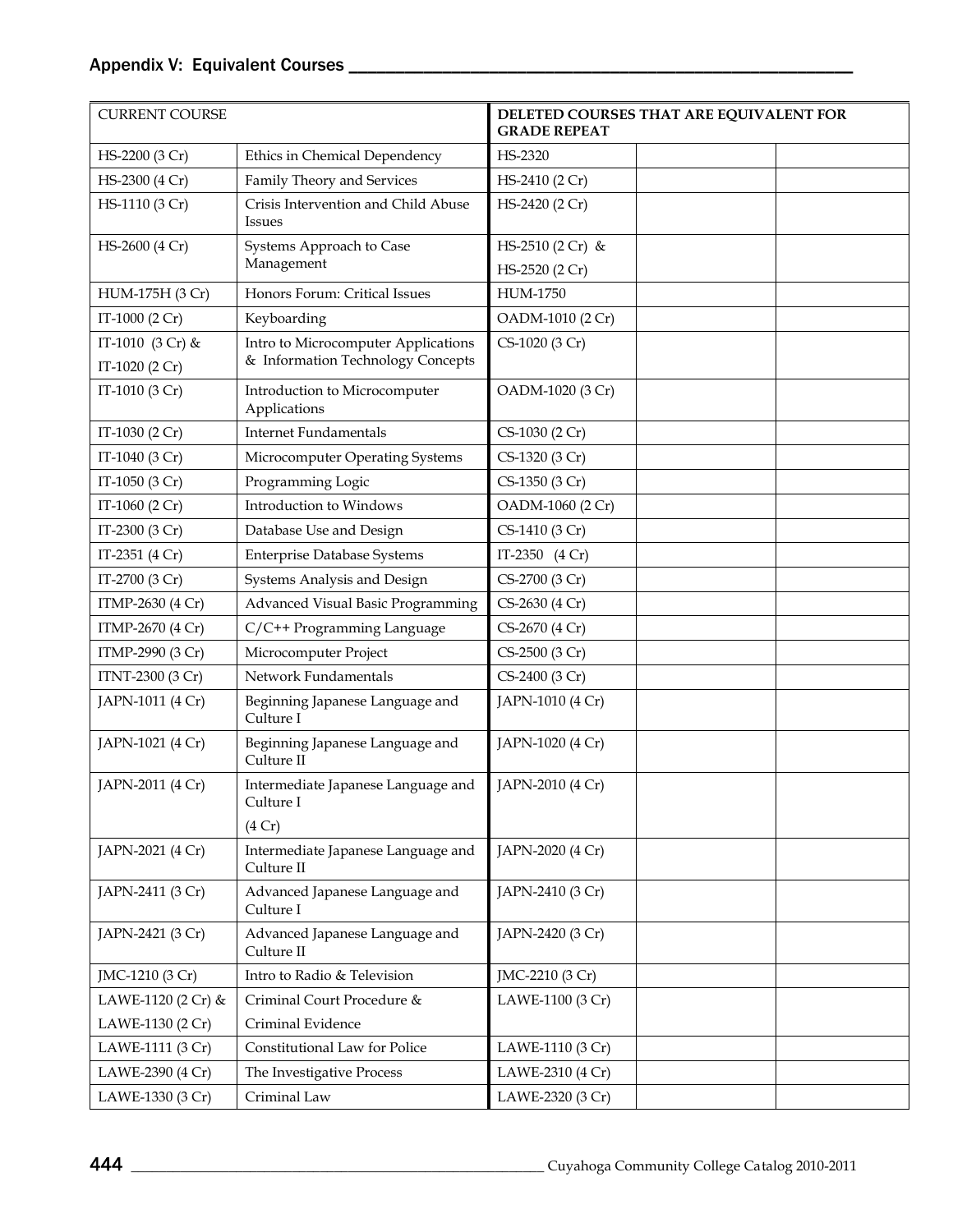| <b>CURRENT COURSE</b> |                                                       | <b>GRADE REPEAT</b> | DELETED COURSES THAT ARE EQUIVALENT FOR                        |
|-----------------------|-------------------------------------------------------|---------------------|----------------------------------------------------------------|
| LAWE-2990 (4 Cr)      | Issues in Supervision                                 | LAWE-2340 (3 Cr)    |                                                                |
| MA-1320 (3 Cr)        | Office Laboratory Procedures                          | MA-1300 (2 Cr) &    |                                                                |
|                       |                                                       | MA-1310 (2 Cr)      |                                                                |
| MA-1501 (3 Cr)        | Medical Office Communication and<br>Human Interaction | MA-1500 (3 Cr)      |                                                                |
| MA-1511 (3 Cr)        | <b>Medical Office Procedures</b>                      | MA-1510 (4 Cr)      |                                                                |
| MA-2010 (2 Cr)        | Medical Terminology II                                | MA-1030 (2 Cr)      |                                                                |
| MA-2410 (3 Cr)        | <b>Advanced Clinical Medical Assisting</b>            | MA-1410 (3 Cr)      |                                                                |
| MA-2411 (3 Cr)        | <b>Advanced Clinical Medical Assisting</b>            | MA-2410 (3 Cr)      |                                                                |
| MA-2511 (3 Cr)        | <b>Medical Office Procedures</b>                      | MA-1511 (3 Cr)      |                                                                |
| MA-2511 (3 Cr)        | <b>Medical Office Procedures</b>                      | MA-2510 (3 Cr)      |                                                                |
| MA-2520 (3 Cr)        | <b>Medical Billing</b>                                | MA-1520 (3 Cr)      |                                                                |
| MATH-1141 (3 Cr)      | Applied Algebra and Mathematical<br>Reasoning         | MATH-1140 (2 Cr)    |                                                                |
| MATH-1521 (4 Cr)      | College Algebra                                       | MATH-1520 (3 Cr)    |                                                                |
| MET-1120 (2 Cr)       | Computer Applications and<br>Programming              | MIT-1100 (2 Cr)     |                                                                |
| MET-1200 (2 Cr)       | <b>Engineering Drawing</b>                            | MIT-1200 (2 Cr)     |                                                                |
| MET-1220 (2 Cr)       | AutoCAD <sub>2D</sub>                                 | MIT-1220 (2 Cr)     |                                                                |
| MET-1240 (3 Cr)       | Machine Tools & Processes                             | MIT-1250 (3 Cr)     |                                                                |
| MET-1300 (3 Cr)       | Engineering Materials & Metallurgy                    | MIT-1300 (3 Cr)     |                                                                |
| MET-1400 (3 Cr)       | CNC Programming & Operations                          | MIT-1600 (3 Cr)     |                                                                |
| MET-2000 (3 Cr)       | CAD/CAM Processes                                     | MIT-2000 (3 Cr)     | MIT-1700 (3 Cr)                                                |
| MET-2040 (3 Cr)       | Advanced AutoCAD                                      | MIT-2040 (3 Cr)     | MIT-1950 (3 Cr)                                                |
| MET-2050 (3 Cr)       | Solid Modeling in 3D                                  | MIT-2051 (3 Cr)     | MIT-2050 (3 Cr)                                                |
| MET-2220 (3 Cr)       | <b>Advanced CAD/CAM Processes</b>                     | MIT-2700 (3 Cr)     |                                                                |
| MET-2400 (3 Cr)       | <b>Statistical Quality Control</b>                    | MIT-2400 (3 Cr)     |                                                                |
| MET-2500 (3 Cr)       | Product Development &<br>Manufacturing                | MIT-2200 (3 Cr)     |                                                                |
| MET-2730 (3 Cr)       | Intro to Manufacturing Management                     | MIT-2730 (3 Cr)     |                                                                |
| MET-2740 (3 Cr)       | <b>Quality Manufacturing</b>                          | MIT-2740 (3 Cr)     |                                                                |
| MET-2830 (1-3 Cr)     | Cooperative Field Experience                          | MIT-2830 (1-3 Cr)   |                                                                |
| MT-1241 (4 Cr)        | Fundamentals of Somatic Studies I                     | MT-1240 (4 Cr)      |                                                                |
| MT-1271 (4 Cr)        | Fundamentals of Somatic Studies II                    | MT-1270 (4 Cr)      |                                                                |
| MT-1301 (3 Cr)        | Massotherapy I                                        | MT-1300 (4 Cr)      |                                                                |
| MT-1311 (4 Cr)        | Applied Musculo-Skeletal Anatomy                      | MT-1310 (3 Cr)      |                                                                |
| MT-2301 (3 Cr)        | Pathology for Massage Therapists                      | MT-2300 (4 Cr)      |                                                                |
| MT-2342 (2 Cr)        | Massotherapy Practicum                                | MT-2341 (3 Cr)      | MT-2340 (2 Cr)                                                 |
| MT-2852 (2 Cr)        | General Massage Practicum                             | MT-2851 (3 Cr)      | MT-2850 (4 Cr)                                                 |
| MT-2861 (3 Cr)        | Geriatric Massage Practicum                           | MT-2860 (4 Cr)      |                                                                |
| MUS-1460 (2 Cr)       | Applied Music I                                       |                     | MUS - All deleted Applied Music I classes are equivalent - see |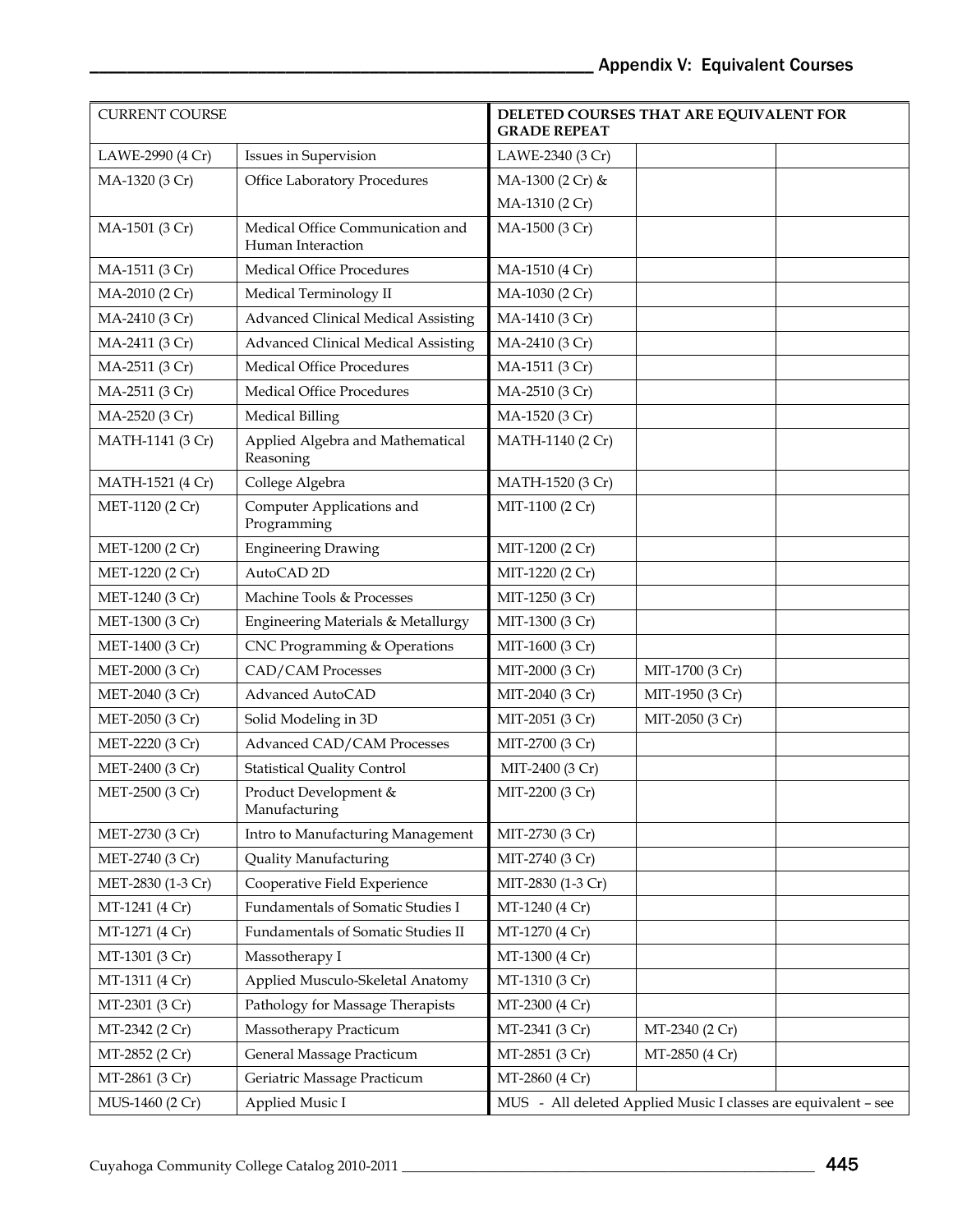| <b>CURRENT COURSE</b> | DELETED COURSES THAT ARE EQUIVALENT FOR<br><b>GRADE REPEAT</b> |                                                                                            |  |  |
|-----------------------|----------------------------------------------------------------|--------------------------------------------------------------------------------------------|--|--|
|                       |                                                                | music department faculty coordinators                                                      |  |  |
| MUS-1470 (2 Cr)       | Applied Music II                                               | MUS - All deleted Applied Music II classes - see music<br>department faculty coordinators  |  |  |
| MUS-2460 (2 Cr)       | Applied Music III                                              | MUS - All deleted Applied Music III classes - see music<br>department faculty coordinators |  |  |
| MUS-2470 (2 Cr)       | Applied Music IV                                               | MUS - All deleted Applied Music IV classes - see music<br>department faculty coordinators  |  |  |
| NMED-1301(3 Cr) &     | Nuclear Medicine Procedures I                                  | NMED-1300 (4 Cr)                                                                           |  |  |
| NMED-130L (1 Cr)      | Nuclear Medicine Laboratory I                                  |                                                                                            |  |  |
| NMED-2301 (3 Cr) &    | Nuclear Medicine Procedures II                                 | NMED-2300 (4 Cr)                                                                           |  |  |
| NMED-230L (1 Cr)      | Nuclear Medicine Laboratory II                                 |                                                                                            |  |  |
| NMED-2410 (4 Cr)      | Nuclear Medicine Safety & Biology                              | NMED-2400 (3 Cr)                                                                           |  |  |
| NURS-1450 (8 Cr)      | Self Care Needs: Adult Life Span                               | NURS-1401 (4 Cr) &                                                                         |  |  |
|                       |                                                                | NURS-1500 (4 Cr)                                                                           |  |  |
| OPT-1911 (4 Cr)       | Ophthalmic Assisting Directed<br>Practice                      | OPT-1910 (4 Cr)                                                                            |  |  |
| OPT-2861 (3 Cr) &     | Optical Practicum I &                                          | OPT-2330 (2 Cr) &                                                                          |  |  |
| OPT-2970 (3 Cr)       | Optical Practicum Seminar I                                    | OPT-2430 (3 Cr) &<br>OPT-2530 (3 Cr) &<br>OPT-2630 (3 Cr)                                  |  |  |
| OPT-2870 (3 Cr) &     | Optical Practicum II &                                         | OPT-2440 (3 Cr) &                                                                          |  |  |
| OPT-2980 (3 Cr)       | Optical Practicum Seminar II                                   | OPT-2540 (3 Cr) &                                                                          |  |  |
|                       |                                                                | OPT-2640 (2 Cr) &<br>OPT-2700 (3 Cr)&                                                      |  |  |
|                       |                                                                | OPT-2860 (2 Cr)                                                                            |  |  |
| OTAT-1980 (2 Cr)      | Therapeutic Use of Self                                        | MA-1980 (2 Cr)                                                                             |  |  |
| PE-1031 (1 Cr)        | Introduction to Lifetime Fitness I                             | PE-1030 (1 Cr)                                                                             |  |  |
| PE-1041 (1 Cr)        | Introduction to Lifetime Fitness II                            | PE-1040 (1 Cr)                                                                             |  |  |
| PE-1051 (1 Cr)        | Adapted Lifetime Fitness                                       | PE-1050 (1 Cr)                                                                             |  |  |
| PE-1421 (2 Cr)        | Camping                                                        | PE-1420 (2 Cr)                                                                             |  |  |
| PHIL-2031 (3 Cr)      | Philosophy of Science                                          | PHIL-2030 (3 Cr)                                                                           |  |  |
| PL-2420 (3 Cr)        | Probate Law                                                    | PL-1420 (3 Cr)                                                                             |  |  |
| PL-2440 (3 Cr) &      | Business Transactions &                                        | PL-1440 (4 Cr)                                                                             |  |  |
| PL-2460 (3 Cr)        | <b>Business Organizations</b>                                  |                                                                                            |  |  |
| PL-1501 (2 Cr)        | Law Office Technology                                          | PL-1500 (3 Cr)                                                                             |  |  |
| PL-2301 (4 Cr)        | Torts and Evidence                                             | PL-2300 (3 Cr)                                                                             |  |  |
| PL-2851 (1 Cr) &      | Paralegal Practicum<br>$\&$                                    | PL-2850 (2 Cr)                                                                             |  |  |
| PL-2990 (2 Cr)        | Paralegal Capstone                                             |                                                                                            |  |  |
| POL-2030 (3 Cr)       | Comparative Politics                                           | POL-1030 (3 Cr)                                                                            |  |  |
| POL-2070 (3 Cr)       | <b>International Relations</b>                                 | POL-1070 (3 Cr)                                                                            |  |  |
| POL-2100 (3 Cr)       | Constitutional Law                                             | POL-1100 (3 Cr)                                                                            |  |  |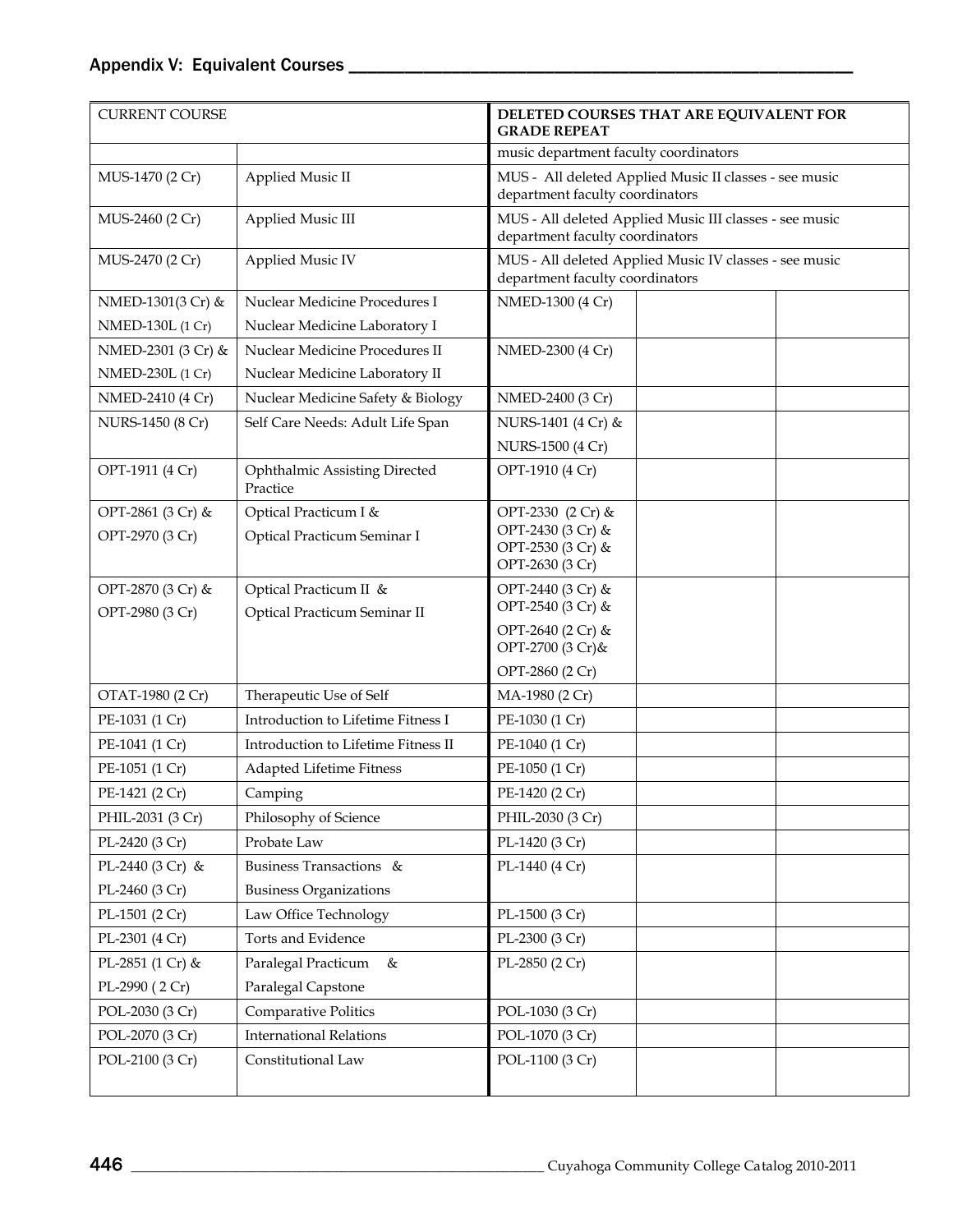| <b>CURRENT COURSE</b> |                                                | DELETED COURSES THAT ARE EQUIVALENT FOR<br><b>GRADE REPEAT</b> |  |
|-----------------------|------------------------------------------------|----------------------------------------------------------------|--|
| PST-1500 (3 Cr) &     | Basic Landscape Contracting &                  | PST-2350 (3 Cr)                                                |  |
| PST-2200 (3 Cr)       | <b>Advanced Landscape Contracting</b>          |                                                                |  |
| PTAT-2301 (4 Cr)      | Long-Term Physical Therapy                     | PTAT-2300 (3 Cr) &                                             |  |
|                       | Rehabilitation Procedures                      | PTAT-2320 (3 Cr)                                               |  |
| PTAT-2840 (2 Cr)      | Clinical Practicum I                           | PTAT-2950 (3 Cr)                                               |  |
| & PTAT-2850(2 Cr)     | Clinical Practicum II                          |                                                                |  |
| RADT-1911 (7 Cr)      | Clinical Radiography I                         | RADT-1910 (7 Cr)                                               |  |
| RADT-2361 (2 Cr)      | Interventional Radiography and<br>Pharmacology | RADT-2360 (2 Cr)                                               |  |
| RADT-2911 (7 Cr)      | Clinical Radiography II                        | RADT-2910 (7 Cr)                                               |  |
| RADT-2921 (5 Cr)      | Clinical Radiography III                       | RADT-2920 (5 Cr)                                               |  |
| REAL-1301 (3 Cr)      | Principles and Practices of Real-<br>Estate    | REAL-1300 (2 Cr)                                               |  |
| REAL-1321 (3 Cr)      | Diversity Awareness and Fair<br>Lending        | REAL-1320 (2 Cr)                                               |  |
| REAL-1331 (3 Cr)      | Loan Origination                               | REAL-1330 (2 Cr)                                               |  |
| REAL-1401 (3 Cr)      | Real Estate Law                                | REAL-1400 (2 Cr)                                               |  |
| REAL-1501 (1 Cr)      | Valuation of Residential Properties            | REAL-1500 (2 Cr)                                               |  |
| REAL-1601 (1 Cr)      | Real Estate Finance                            | REAL-1600 (2 Cr)                                               |  |
| REAL-2360 (3 Cr)      | Community Development in                       | REAL-2320 (2 Cr) &                                             |  |
|                       | Mortgage Lending                               | REAL-2350 (2 Cr)                                               |  |
| RESP-1421 (2 Cr) &    | Intermediate Polysomnography I &               | RESP-1420 (3 Cr)                                               |  |
| RESP-142L (1 Cr)      | Intermediate Polysomnography I Lab             |                                                                |  |
| RESP-2341 (1 Cr)      | <b>Patient Management Problems</b>             | RESP-2340 (2 Cr)                                               |  |
| SOC-2020 (3 Cr)       | Sociology of the Family                        | SOC-1210 (3 Cr)                                                |  |
| SOC-2051 (3 Cr)       | Introduction to Social Welfare                 | SOC-2050 (3 Cr)                                                |  |
| SPAN-1011 (4 Cr)      | Beginning Spanish Language &<br>Cultures I     | SPAN-1010 (4 Cr)                                               |  |
| SPAN-1021 (4 Cr)      | Beginning Spanish Language &<br>Cultures II    | SPAN-1020 (4 Cr)                                               |  |
| SPAN-2411 (3 Cr)      | Spanish Conversation and<br>Composition        | SPAN-2410 (3 Cr)                                               |  |
| SPCH-2020 (3 Cr)      | Interviewing                                   | SPCH-2030 (3 Cr)                                               |  |
| SURT-1700 (4 Cr)      | Sterile Processing Technology I                | MA-1700 (4 Cr)                                                 |  |
| SURT-1710 (4 Cr)      | Sterile Processing Technology II               | MA-1710 (4 Cr)                                                 |  |
| SURT-1861 (2 Cr)      | Clinical Experience: Sterile<br>Processing     | SURT-1860 (2 Cr)<br>MA-1860 (2 Cr)                             |  |
| SURT-1911 (3 Cr)      | Clinical Experience I                          | SURT-1910 (4 Cr)                                               |  |
| SURT-1921 (3 Cr)      | Clinical Experience II                         | SURT-1920 (4 Cr)                                               |  |
| SURT-2851 (3 Cr)      | Clinical Experience III                        | SURT-2850 (3 Cr)                                               |  |
| SURT-2862 (4 Cr)      | Clinical Experience IV                         | SURT-2861 (4 Cr)                                               |  |
| THEA-2210 (3 Cr)      | History of Theatre and Drama I                 | THEA-1210 (3 Cr)                                               |  |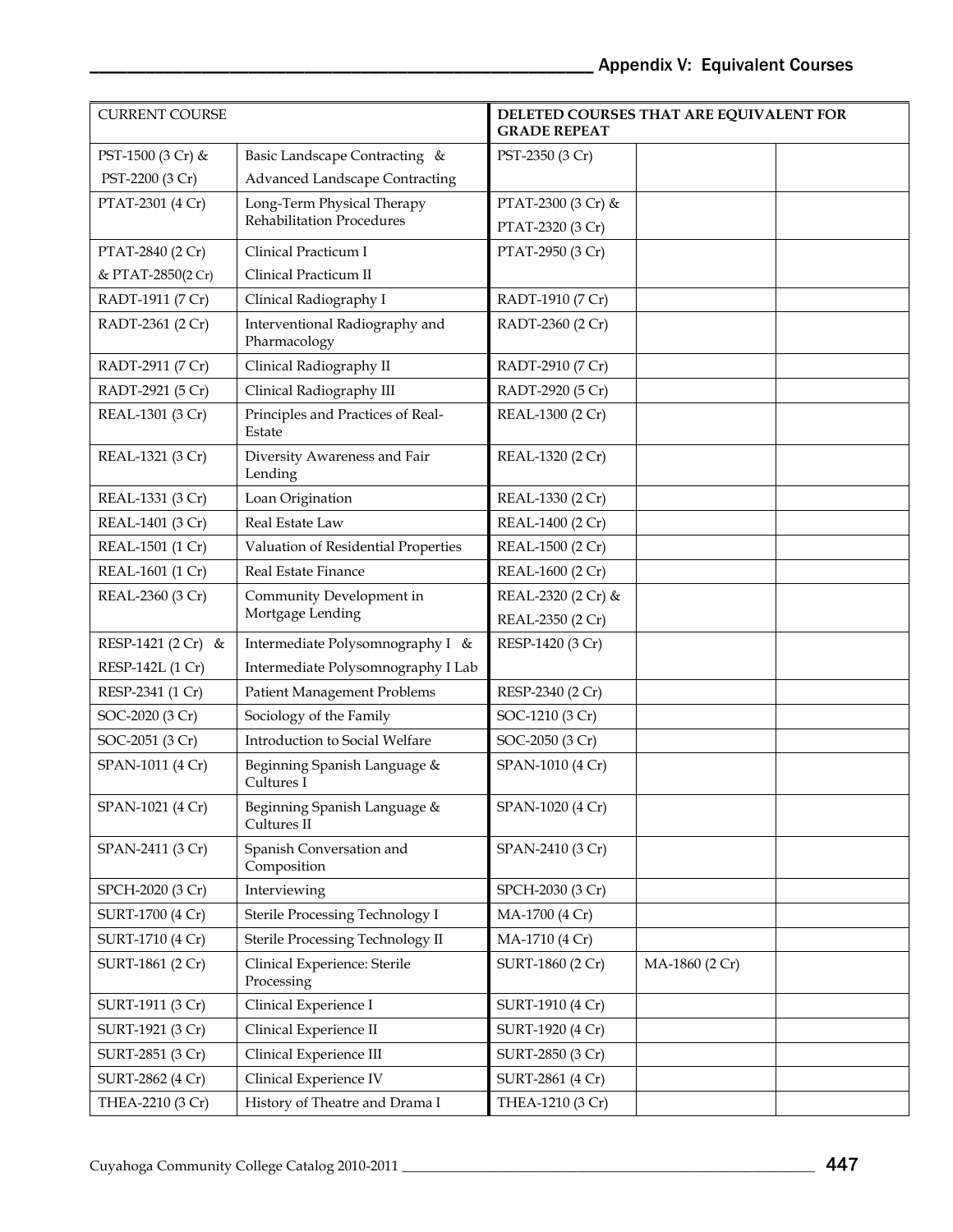| <b>CURRENT COURSE</b> | DELETED COURSES THAT ARE EQUIVALENT FOR<br><b>GRADE REPEAT</b> |                  |                  |                  |
|-----------------------|----------------------------------------------------------------|------------------|------------------|------------------|
| THEA-2220 (3 Cr)      | History of Theatre and Drama II                                | THEA-1220 (3 Cr) |                  |                  |
| VC&D 1200 (3 Cr)      | Typography & Layout                                            | CART-1300 (2 Cr) |                  |                  |
| VC&D-1010 (1 Cr)      | <b>Macintosh Basics</b>                                        | CART-1020 (1 Cr) | GCMT-1020 (1 Cr) |                  |
| VC&D-1060 (3 Cr)      | History and Trends in Visual<br>Communication and Design       | CART-1060 (3 Cr) |                  |                  |
| VC&D-1100 (2 Cr)      | Fundamentals of Design & Layout                                | CART-1050 (2 Cr) |                  |                  |
| VC&D-1110 (2 Cr)      | Introduction to Visual<br>Communication                        | GCMT-1300 (2 Cr) |                  |                  |
| VC&D-1300 (1 Cr)      | Graphic Design Drawing                                         | CART-1310 (1 Cr) |                  |                  |
| VC&D-130L (1 Cr)      | Graphic Design Drawing Studio                                  | CART-131L (1 Cr) |                  |                  |
| VC&D-1400 (1 Cr)      | Imaging and Design                                             | CART-1600 (1 Cr) |                  |                  |
| VC&D-140L (1 Cr)      | Imaging and Design Studio                                      | CART-160L (1 Cr) |                  |                  |
| VC&D-1500 (3 Cr)      | Advertising and Design                                         | CART-1500 (2 Cr) |                  |                  |
| VC&D-2200 (2 Cr)      | Multipage Layout and Design                                    | CART-2300 (2 Cr) |                  |                  |
| VC&D-2300 (2 Cr)      | Graphic Design and Illustration                                | CART-2310 (2 Cr) |                  |                  |
| VC&D-2400 (2 Cr)      | Designing for Production                                       | CART-2320 (2 Cr) |                  |                  |
| VC&D-2530 (3 Cr)      | Professional Practices in VC&D                                 | GCMT-2530 (3 Cr) |                  |                  |
| VC&D-2540 (2 Cr)      | <b>Individual Projects</b>                                     | GCMT-2540 (2 Cr) |                  |                  |
| VC&D-2600 (2 Cr)      | Graphic Production                                             | CART-2330 (2 Cr) |                  |                  |
| VC&D-2700 (2 Cr)      | Media Design                                                   | CART-2450 (2 Cr) |                  |                  |
| VC&D-2990 (2 Cr)      | Portfolio Preparation                                          | CART-2700 (2 Cr) | GCMT-2510 (2 Cr) |                  |
| VCAD-2520 (3 Cr)      | Creative Advertising Campaign                                  | CART-2500 (2 Cr) |                  |                  |
| VCDP-1060 (2 Cr)      | Introduction to Digital Publishing                             | GCMT-1400 (3 Cr) |                  |                  |
| VCDP-1160 (2 Cr)      | <b>Troubleshooting Computer</b><br>Publishing Systems          | GCMT-1450 (2 Cr) |                  |                  |
| VCDP-1260 (1 Cr)      | Digital Workflow                                               | GCMT-1240 (2 Cr) |                  |                  |
| VCDP-1260 (2 Cr)      | Digital Page Layout                                            | GCMT-2410 (2 Cr) |                  |                  |
| VCDP-1360 (2 Cr)      | Vector Graphics                                                | GCMT-2440 (2 Cr) |                  |                  |
| VCDP-2260 (2 Cr)      | Color Scanning and Reproduction                                | GCMT-2430 (2 Cr) |                  |                  |
| VCDP-2360 (3 Cr)      | Digital Production and Layout                                  | GCMT-2420 (2 Cr) | GCMT-2450 (2 Cr) | GCMT-2460 (2 Cr) |
| VCDP-2760 (3 Cr)      | <b>Estimating and Production</b><br>Management                 | GCMT-2380 (3 Cr) |                  |                  |
| VCGD-2130 (2 Cr)      | Magazine Design                                                | CART-2430 (2 Cr) |                  |                  |
| VCGD-2230 (2 Cr)      | Publication Design                                             | CART-2420 (2 Cr) |                  |                  |
| VCGD-2330 (2 cr)      | Corporate Graphics                                             | CART-2410 (2 Cr) |                  |                  |
| VCGD-2430 (2 Cr)      | Package Design                                                 | CART-2440 (2 Cr) |                  |                  |
| VCIL-1140 (2 Cr)      | Rendering Techniques                                           | CART-1340 (2 Cr) |                  |                  |
| VCIL-1440 (2 Cr)      | Surface Design                                                 | CART-1400 (2 Cr) |                  |                  |
| VCIL-2140 (2 Cr)      | Illustration with Prismacolor                                  | CART-2350 (2 Cr) |                  |                  |
| VCIL-2240 (2 Cr)      | Illustration in Pen and Ink                                    | CART-2340 (2 Cr) |                  |                  |
| VCIL-2340 (2 Cr)      | Illustration with Watercolor                                   | CART-2360 (2 Cr) |                  |                  |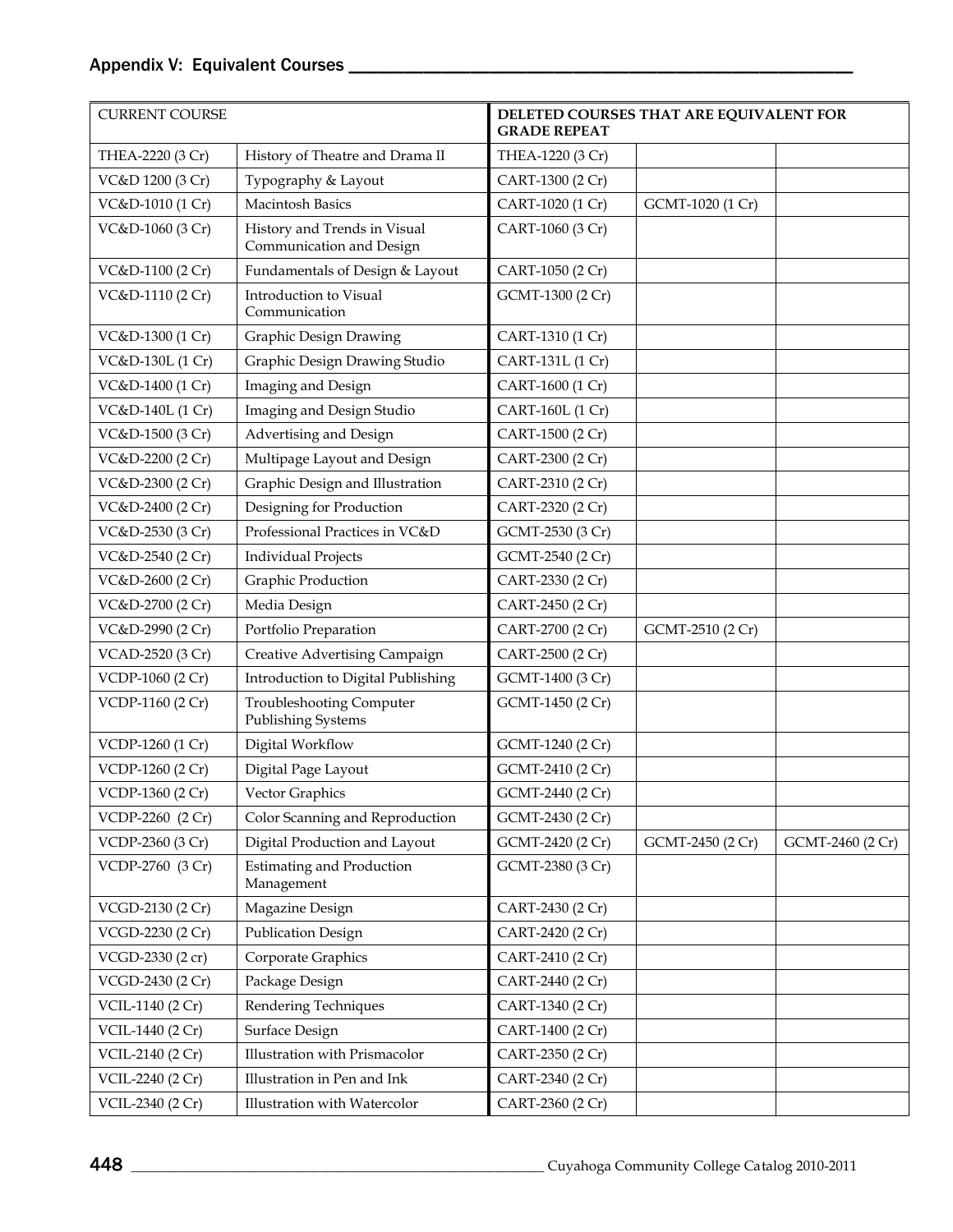| <b>CURRENT COURSE</b> |                                    | DELETED COURSES THAT ARE EQUIVALENT FOR<br><b>GRADE REPEAT</b> |                  |
|-----------------------|------------------------------------|----------------------------------------------------------------|------------------|
| VCIM-1570 (3 Cr)      | Web Publishing I: HTML             | GCMT-2471 (3 Cr)                                               | GCMT-2470 (3 Cr) |
| VCIM-2070 (3 Cr)      | Web Publishing II: Site Design     | GCMT-2480 (3 Cr)                                               |                  |
| VCIM-2170 (3 Cr)      | Digital Video I                    | GCMT-2700 (3 Cr)                                               |                  |
| VCIM-2270 (3 Cr)      | Animation for Web and Media        | GCMT-2490 (3 Cr)                                               |                  |
| VCIM-2370 (3 Cr)      | Interactive Media                  | GCMT-2711 (3 Cr)                                               |                  |
| VCIM-2470 (2 Cr)      | Virtual Reality Imaging            | GCMT-1610 (2 Cr)                                               |                  |
| VCPH-1050 (3 Cr)      | <b>Black and White Photography</b> | GCMT-1500 (3 Cr)                                               |                  |
| VCPH-1150 (3 Cr)      | History of Photography             | GCMT-1540 (3 Cr)                                               |                  |
| VCPH-1250 (3 Cr)      | Black and White Photography II     | GCMT-1510 (3 Cr)                                               |                  |
| VCPH-1300 (1 Cr)      | Photography for Designers (1 Cr)   | GCMT-1530 (1 Cr)                                               |                  |
| VCPH-1350 (3 Cr)      | Color Photography I                | GCMT-1520 (3 Cr)                                               |                  |
| VCPH-1450 (3 Cr)      | Digital Imaging I                  | GCMT-1600 (3 Cr)                                               |                  |
| VCPH-2050 (3 Cr)      | Commercial Studio Techniques I     | GCMT-2500 (3 Cr)                                               |                  |
| VCPH-2150 (3 Cr)      | Introduction to Photojournalism    | GCMT-2550 (3 Cr)                                               |                  |
| VCPH-2350 (3 Cr)      | Color Photography II               | GCMT-2520 (3 Cr)                                               |                  |
| VCPH-2450 (3 Cr)      | Digital Imaging II                 | GCMT-2600 (3 Cr)                                               |                  |
| VCPH-2550 (3 Cr)      | Commercial Studio Techniques II    | GCMT-2560 (3 Cr)                                               |                  |
| VT-1100 (1 Cr) &      | Veterinary Medical Terminology &   | VT-1300 (2 Cr)                                                 |                  |
| VT-1200 (1 Cr)        | Veterinary Law and Ethics          |                                                                |                  |
| VT-1451 (2 Cr)        | Veterinary Diagnostic Imaging      | VT-1450 (2 Cr)                                                 |                  |

#### **CROSS-LISTED COURSES**

Cross-listed courses are identical courses offered in two or more subject areas. They may differ only in subject area code and course number. Credit may be earned once for cross listed courses. If a course is cross-listed with another course that fills a general education or program requirement, either course meets the requirement.

| <b>CROSS-LISTED COURSE</b> |                               | <u>CR.</u> | <b>EQUIVALENT COURSE</b> |                               | <u>CR.</u> |
|----------------------------|-------------------------------|------------|--------------------------|-------------------------------|------------|
| ACCT-2990                  | <b>Business Strategies</b>    |            | <b>BADM-2501</b>         | <b>Business Strategies</b>    |            |
| ART-2151                   | Animation for Web and Media   | 3          | VCIM-2270                | Animation for Web and Media   |            |
| BIO-1300                   | Horticultural Botany          |            | PST-1300                 | Horticultural Botany          |            |
| <b>HLTH-1310</b>           | Cardiopulmonary Resuscitation |            | EMT-1310                 | Cardiopulmonary Resuscitation |            |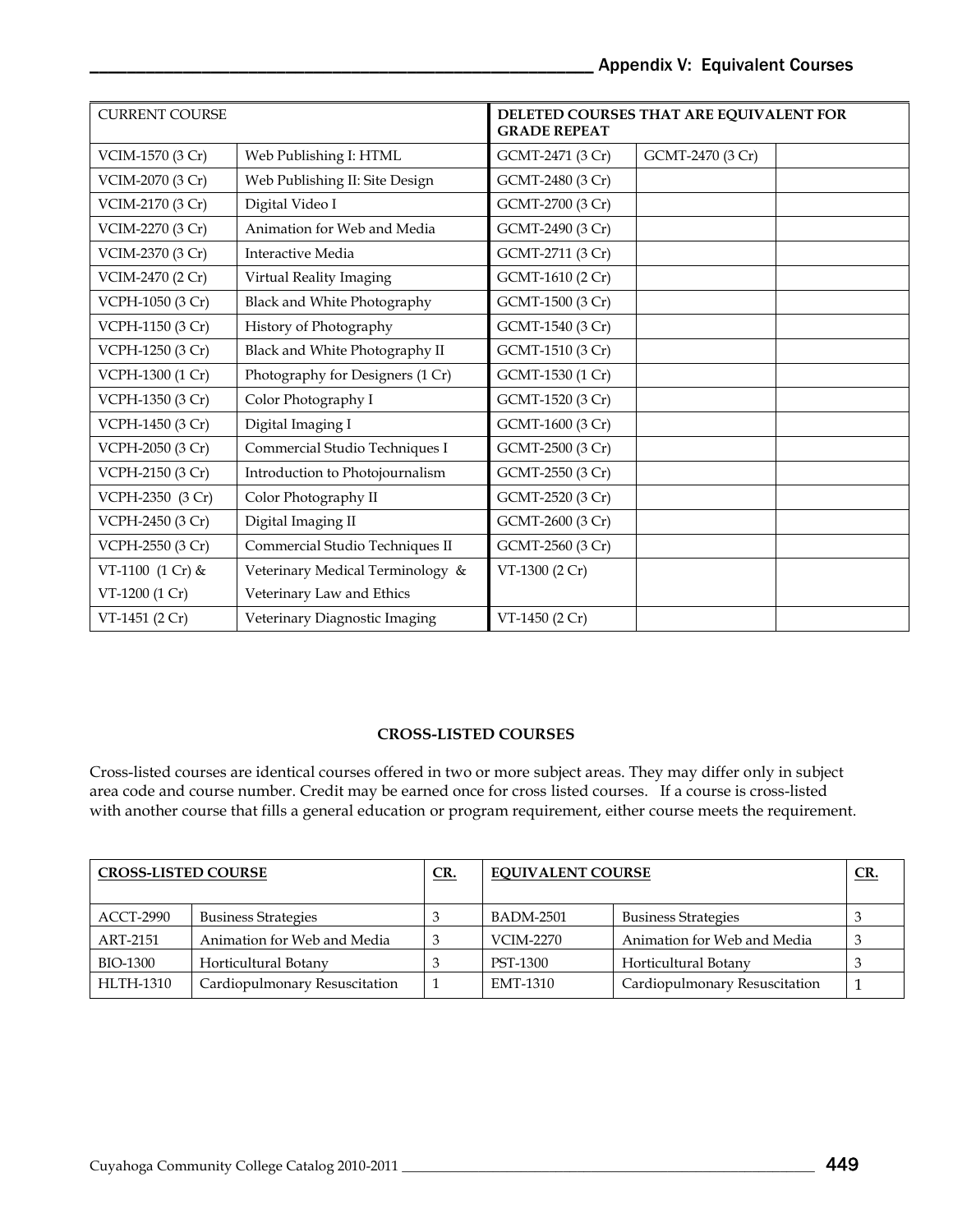| <b>STANDARD COURSE</b> |                                               | CR.                       | <b>EQUIVALENT HONORS COURSE</b> |                                                      | CR.                       |
|------------------------|-----------------------------------------------|---------------------------|---------------------------------|------------------------------------------------------|---------------------------|
| <b>BADM-2010</b>       | <b>Business Communications</b>                | 3                         | BADM-201H                       | Honors Business Communications                       | 3                         |
| <b>CHEM-1010</b>       | Introduction to Inorganic<br>Chemistry        | 4                         | CHEM-101H                       | Honors Introduction to Inorganic<br>Chemistry        | $\overline{4}$            |
| <b>CHEM-1020</b>       | Introduction to Organic and<br>Biochemistry   | 4                         | CHEM-102H                       | Honors Introduction to Organic and<br>Biochemistry   | $\overline{4}$            |
| <b>CHEM-1300</b>       | General Chemistry I                           | 4                         | CHEM-130H                       | Honors General Chemistry I                           | 5                         |
| and                    | and                                           | and                       |                                 |                                                      |                           |
| CHEM-130L              | General Chemistry Laboratory I                | 1                         |                                 |                                                      |                           |
| <b>CHEM-1310</b>       | General Chemistry II                          | 4                         | CHEM-131H                       | Honors General Chemistry II                          | 5                         |
| and                    | and                                           | and                       |                                 |                                                      |                           |
| <b>CHEM-131l</b>       | General Chemistry II Laboratory               | 1                         |                                 |                                                      |                           |
| <b>ESCI-1410</b>       | <b>Physical Geology</b>                       | 3                         | ESCI-141H                       | <b>Honors Physical Geology</b>                       | 3                         |
| <b>ENG-1010</b>        | College Composition I                         | $\mathfrak{B}$            | $ENG-101H$                      | Honors College Composition II                        | 3                         |
| <b>ENG-1020</b>        | College Composition II                        | 3                         | $ENG-102H$                      | Honors College Composition II                        | 3                         |
| <b>HIST-1010</b>       | History of Civilization I                     | 3                         | $HIST-101H$                     | Honors History of Civilization I                     | 3                         |
| HIST-1020              | History of Civilization II                    | 3                         | <b>HIST-102H</b>                | Honors History of Civilization II                    |                           |
| <b>HIST-1510</b>       | United States History to 1877                 | $\,3$                     | $HIST-151H$                     | Honors United States History to 1877                 | 3                         |
| <b>HIST-1520</b>       | United States History Since 1877              | 3                         | HIST-152H                       | Honors United States History Since<br>1877           | $\mathfrak{B}$            |
|                        | None                                          |                           | <b>HUM-175H</b>                 | Honors Forum: Critical Issues                        | $\mathfrak{B}$            |
| IT-1010                | Introduction to Microcomputer<br>Applications | 3                         | IT-101H                         | Honors Introduction to Microcomputer<br>Applications | 3                         |
| <b>MATH-1510</b>       | Trigonometry                                  | 4                         | $MATH-151H$                     | Honors Trigonometry                                  | $\overline{4}$            |
| <b>MATH-1521</b>       | College Algebra                               | 4                         | MATH-152H                       | Honors College Algebra                               | 4                         |
| <b>MATH-1610</b>       | Calculus I                                    | 5                         | MATH-161H                       | Honors Calculus I                                    | 5                         |
| <b>MATH-1620</b>       | Calculus II                                   | 5                         | MATH-162H                       | Honors Calculus II                                   | 5                         |
| <b>MATH-2310</b>       | Calculus III                                  | 4                         | MATH-231H                       | Honors Calculus III                                  | $\overline{4}$            |
| PHIL-1010              | Introduction to Philosophy                    | $\ensuremath{\mathbf{3}}$ | PHIL-101H                       | Honors Introduction to Philosophy                    | 3                         |
| PHIL-2020              | Ethics                                        | 3                         | PHIL-202H                       | Honors Ethics                                        | 3                         |
| POL-1010               | American National Government                  | $\,3$                     | $POL-101H$                      | Honors American National<br>Government               | 3                         |
| PSY-1010               | General Psychology                            | $\mathfrak{Z}$            | PSY-101H                        | Honors General Psychology                            | $\mathfrak{Z}$            |
| SPCH-1010              | Fundamentals of Speech<br>Communication       | 3                         | SPCH-101H                       | <b>Fundamentals of Speech</b><br>Communication       | $\mathfrak{Z}$            |
| SOC-1010               | <b>Introductory Sociology</b>                 | $\,3$                     | SOC-101H                        | Honors Introductory Sociology                        | $\mathfrak{B}$            |
| SOC-2010               | Social Problems                               | $\,3$                     | SOC-201H                        | Honors Social Problems                               | 3                         |
|                        | None                                          |                           | <b>WST-200H</b>                 | Honors Women and Reform                              | $\ensuremath{\mathbf{3}}$ |

## **STANDARD AND HONORS COURSES**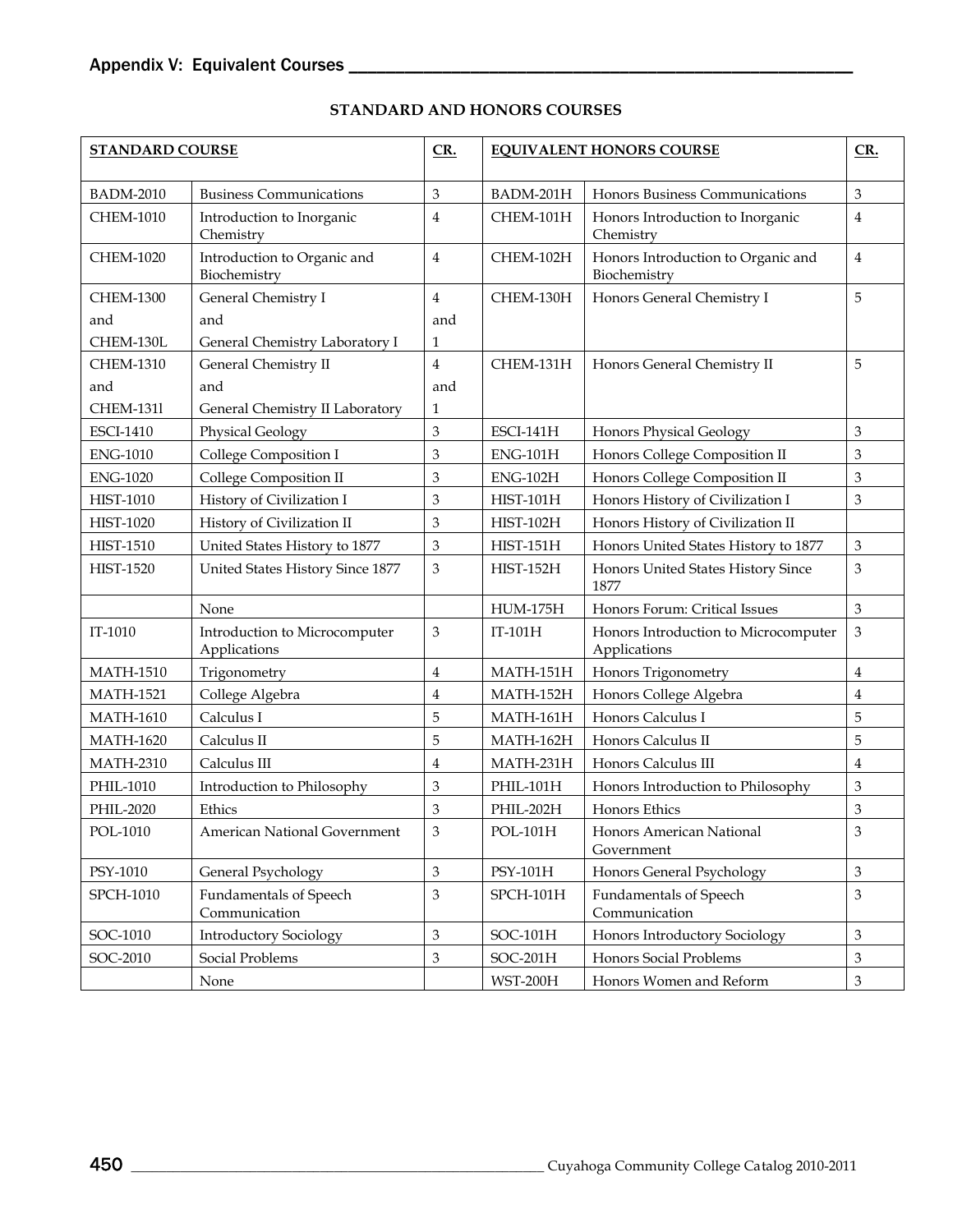## **DELETED COURSES WITH NO EQUIVALENCY**

The following courses have been deleted from the College course inventory and no replacements have been indicated. If you are required to take one of these courses to meet your degree requirements, please see the faculty coordinator or program manager in that department to discuss your options.

| DELETED COURSE WITH NO EQUIVALENCY |                                                                         | CR.            |
|------------------------------------|-------------------------------------------------------------------------|----------------|
| <b>AUTO-1200</b>                   | Introduction to Automotive Service Manuals and Information Systems      |                |
| AUTO-130A                          | Automotive Engines Principles                                           |                |
| AUTO-130B                          | Automotive Engines: Laboratory Competencies                             |                |
| AUTO-130C                          | Automotive Engines: Advanced Laboratory Competencies                    |                |
| AUTO-135A                          | Manual Transmission and Drivetrain: Principles                          |                |
| AUTO-135B                          | Manual Transmission and Drivetrain: Laboratory Competencies             | $\mathbf{1}$   |
| AUTO-140A                          | Automotive Alignment, Steering, and Suspension: Principles              |                |
| AUTO-140B                          | Automotive Alignment, Steering, and Suspension: Laboratory Competencies |                |
| AUTO-145A                          | Automotive Braking Systems: Principles                                  | $\mathbf{1}$   |
| AUTO-145B                          | Automotive Braking Systems: Advanced Principles                         | $\mathbf{1}$   |
| AUTO-145C                          | Automotive Braking Systems: Laboratory Competencies                     |                |
| AUTO-150A                          | Automotive Electrical Fundamentals: Principles                          | $\mathbf{1}$   |
| AUTO-150B                          | Automotive Electrical Fundamentals: Laboratory Competencies             | $\mathbf{1}$   |
| AUTO-230A                          | Automatic Transmissions: Principles                                     | $\mathbf{1}$   |
| AUTO-230B                          | Automatic Transmissions: Laboratory Competencies                        | $\mathbf{1}$   |
| AUTO-235A                          | Automotive HVAC: Principles                                             | $\mathbf{1}$   |
| AUTO-235B                          | Automotive HVAC: Laboratory Competencies                                | $\mathbf 1$    |
| AUTO-240A                          | Engine Performance: Principles                                          | $\mathbf{1}$   |
| AUTO-240B                          | Engine Performance: Laboratory Competencies                             | $\mathbf{1}$   |
| AUTO-240C                          | Engine Performance: Advanced Laboratory Competencies                    | $\mathbf{1}$   |
| AUTO-245A                          | Automotive Electronic Engine Controls                                   | $\mathbf 1$    |
| AUTO-245B                          | Automotive Electronic Engine Controls: Laboratory Competencies          | $\mathbf{1}$   |
| AUTO-245C                          | Automotive Electronic Engine Controls: Advanced Laboratory Competencies |                |
| AUTO-247A                          | Automotive Electrical Systems: Principles                               | $\mathbf{1}$   |
| AUTO-247B                          | Automotive Electrical Systems: Laboratory Competencies                  | $\mathbf{1}$   |
| AUTO-250A                          | Automotive Electrical Diagnosis: Principles                             | $\mathbf{1}$   |
| AUTO-250B                          | Automotive Electrical Diagnosis: Laboratory Competencies                | $\mathbf{1}$   |
| <b>BADM-2230</b>                   | Value Analysis                                                          | $\mathfrak{Z}$ |
| <b>CNST-2530</b>                   | <b>Construction Scheduling</b>                                          | 3              |
| <b>DIET-1150</b>                   | Nutrition for Children and Families                                     | $\sqrt{2}$     |
| <b>DIET-1340</b>                   | Health Food Exploration                                                 | $\overline{2}$ |
| EET-1060                           | PC Networking                                                           | $\overline{2}$ |
| <b>EET-2250</b>                    | <b>Industrial Electronics II</b>                                        | 3              |
| EHST-2310                          | <b>CERCLA Superfund Sites</b>                                           | $\overline{2}$ |
| <b>DMS-2370</b>                    | Advanced Sonographic Physical Principles and Flows                      | $\mathfrak{Z}$ |
| JMC-1020                           | Introduction to Mass Communications II                                  | $\overline{3}$ |
| <b>GCMT-1001</b>                   | Orientation to Publishing Industries                                    |                |
| <b>GCMT-1010</b>                   | Orientation to Publishing Laboratory                                    | $\mathbf{1}$   |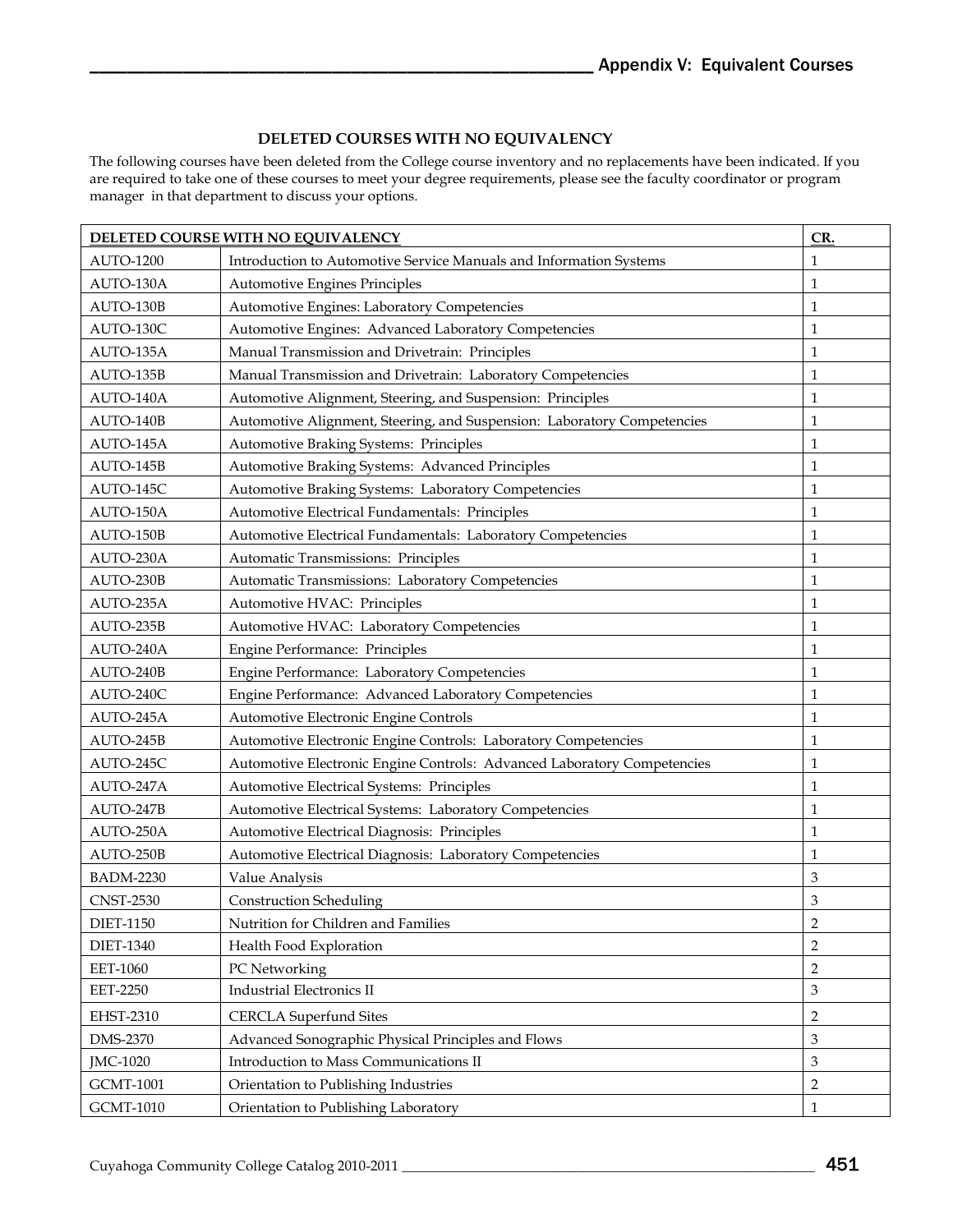| DELETED COURSE WITH NO EQUIVALENCY |                                                        | CR.            |
|------------------------------------|--------------------------------------------------------|----------------|
| <b>GCMT-1220</b>                   | Digital Output Systems I                               |                |
| <b>GCMT-1230</b>                   | Digital Output Systems II                              | $\overline{2}$ |
| <b>GCMT-1250</b>                   | Variable Data Document Creation and Printing           | $\overline{2}$ |
| <b>GCMT-1340</b>                   | <b>Imaging Science</b>                                 | $\overline{2}$ |
| <b>GCMT-1350</b>                   | Image Reproduction and Film Assembly                   | $\overline{2}$ |
| <b>GCMT-1410</b>                   | Integrating Production and Design for Graphic Products | 3              |
| <b>GCMT-2300</b>                   | <b>Print Production Materials</b>                      | $\overline{2}$ |
| <b>GCMT-2311</b>                   | Substrate Imaging and Finishing                        | $\overline{4}$ |
| <b>GCMT-2320</b>                   | <b>Offset Printing</b>                                 | $\overline{2}$ |
| <b>GCMT-2340</b>                   | Imposition, Layout, Bindery and Finishing              | 3              |
| <b>GCMT-2350</b>                   | Printing Production and Operations Management          | $\overline{2}$ |
| <b>GCMT-2360</b>                   | <b>Customer Service and Sales Support</b>              | $\overline{2}$ |
| <b>GCMT-2370</b>                   | Printing Estimating                                    | $\overline{2}$ |
| <b>GCMT-2840</b>                   | Internship                                             | $1 - 3$        |
| <b>GEN-1050</b>                    | Organizing Your Employment Campaign                    | 2              |
| HIM-2420                           | Trends in Health Information Management                | $\overline{2}$ |
| HS-1010                            | Community Care Coordinator I                           | $\overline{2}$ |
| HS-1020                            | Community Care Coordinator II                          | $\overline{2}$ |
| HS-1030                            | Community Care Coordinator III                         | $\overline{2}$ |
| HS-1230                            | Chemical Dependency Diagnosis                          | 3              |
| <b>ITMF-1310</b>                   | <b>Internal Computer Functions</b>                     | $\overline{2}$ |
| <b>ITMF-1500</b>                   | Application Program Development I: COBOL               | 5              |
| <b>ITMF-2530</b>                   | Application Program Development II: COBOL              | 5              |
| <b>ITMF-2550</b>                   | Application program Development III: COBOL, CICS, SQL  | 5              |
| <b>ITMF-2610</b>                   | Assembly Language Programming                          | 4              |
| <b>ITMP-1060</b>                   | Introduction to Programming Concepts                   | 3              |
| $IITMP-2630$                       | Advanced Visual Basic Programming                      | 4              |
| <b>ITNT-2340</b>                   | Netware Administration I                               | 3              |
| <b>ITNT-2440</b>                   | Netware Administration II                              | 3              |
| <b>ITWM-2990</b>                   | <b>E-Commerce Technologies</b>                         | 3              |
| <b>MARK-2990</b>                   | Marketing Case Analysis                                | $\mathbf{1}$   |
| <b>MATH-1050</b>                   | Mathematics for Technology                             | 3              |
| <b>MATH-1180</b>                   | Intermediate Algebra for Technologies                  | 4              |
| MIT-2030                           | <b>Industrial Drawing Essentials</b>                   | 3              |
| MIT-2150                           | Motion and Time Study                                  | 3              |
| MIT-2120                           | Facilities Design and Material Handling                | 3              |
| MIT-2220                           | Advanced AutoCAD                                       | $\mathfrak{Z}$ |
| <b>PNUR-1310</b>                   | <b>Fundamentals of Nursing</b>                         | 4              |
| <b>PNUR-1320</b>                   | Nursing Management of Adults I                         | 4              |
| <b>PNUR-1340</b>                   | Nursing Care of Families                               | $\overline{4}$ |
| <b>REAL-2340</b>                   | Mortgage Loan Servicing                                | $\overline{2}$ |
| <b>RESP-1410</b>                   | Beginning Polysomnography                              | $\mathbf 2$    |
| <b>RESP-1421</b>                   | Intermediate Polysomnography I                         | 2              |